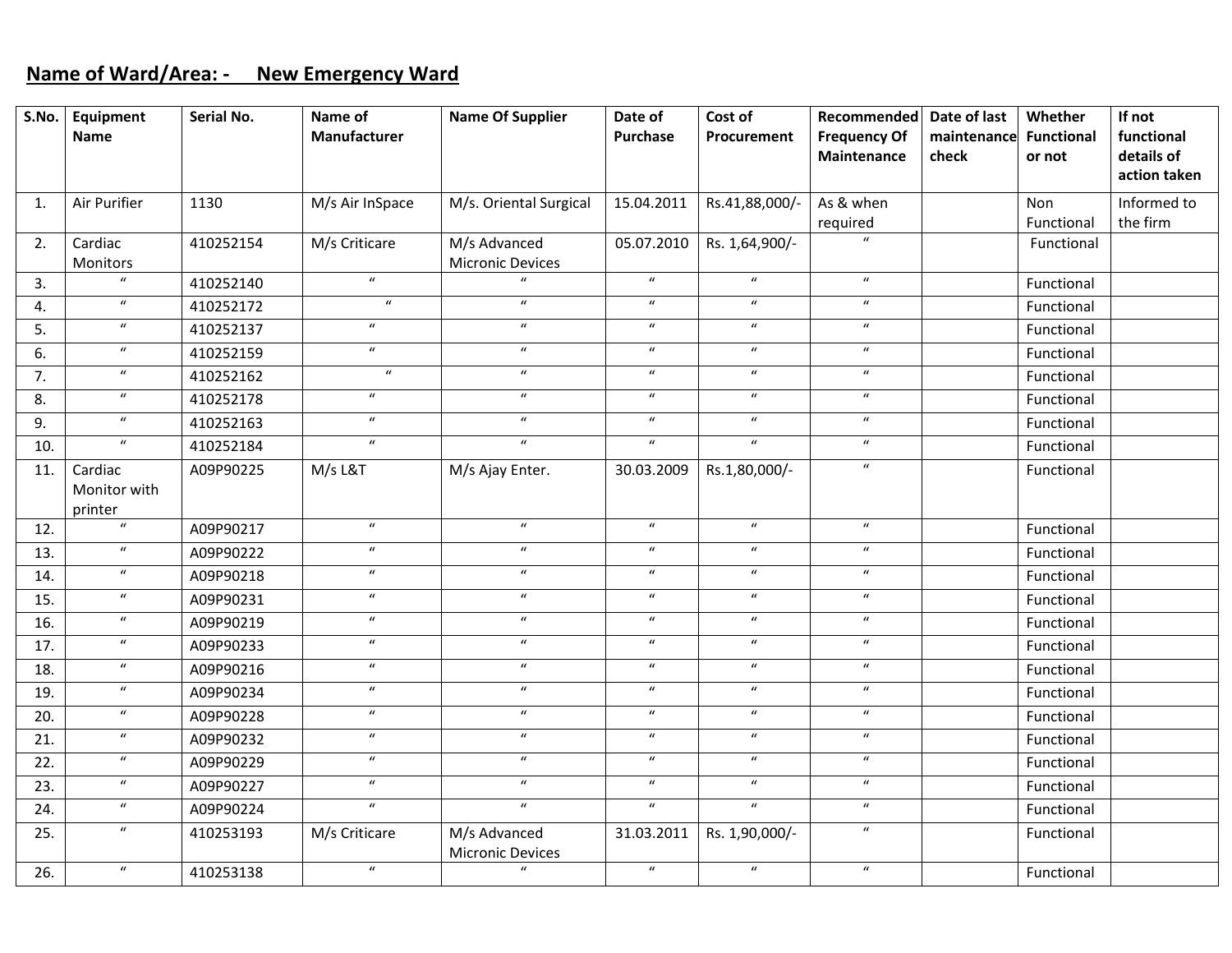| 27. | $\overline{u}$          | 410253373 | $\overline{u}$   | $\boldsymbol{\mathcal{U}}$ | $\overline{u}$   | $\overline{u}$                           | $\overline{u}$             | Functional |
|-----|-------------------------|-----------|------------------|----------------------------|------------------|------------------------------------------|----------------------------|------------|
| 28. | Ventilator              | 0303      | M/s. Teama       | M/s. Electrocare           | 13.03.2008       | Euro 13,344/-<br>(Approx Rs.<br>8.0 Lac) | $\boldsymbol{u}$           | Functional |
| 29. | Defibrillator           | 00323081  | M/s PHILIPS      | M/s. De' Ash Trade         | 28.02.2008       | Rs. 5,27,000/-                           | $\boldsymbol{u}$           | Functional |
| 30. | Defibrillator           | 00533842  | M/s PHILIPS      | M/s. De' Ash Trade         | 31.03.2009       | Rs. 4,50,000/-                           | $\boldsymbol{u}$           | Functional |
| 31. | Defibrillator           | 00533844  | $\overline{u}$   |                            | $\boldsymbol{u}$ |                                          | $\boldsymbol{u}$           | Functional |
| 32. | Transport<br>Ventilator | 2471      | M/s. Air Liquid  | M/s. Electrocare           | 28.07.2007       | Euro 4,577/-<br>(Approx Rs.<br>249492/-) | $\boldsymbol{u}$           | Functional |
| 33. | $\boldsymbol{u}$        | 2476      | $\boldsymbol{u}$ | $\boldsymbol{u}$           | $\boldsymbol{u}$ | $\boldsymbol{u}$                         | $\boldsymbol{u}$           | Functional |
| 34. | $\boldsymbol{u}$        | 2474      | $\boldsymbol{u}$ | $\boldsymbol{u}$           | $\boldsymbol{u}$ | $\boldsymbol{u}$                         | $\boldsymbol{u}$           | Functional |
| 35. | $\boldsymbol{u}$        | 2475      | $\boldsymbol{u}$ | $\boldsymbol{u}$           | $\boldsymbol{u}$ | $\boldsymbol{u}$                         | $\boldsymbol{\mathcal{U}}$ | Functional |
| 36. | $\boldsymbol{u}$        | 2477      | $\boldsymbol{u}$ | $\boldsymbol{u}$           | $\boldsymbol{u}$ | $\boldsymbol{u}$                         | $\boldsymbol{u}$           | Functional |
| 37. | $\boldsymbol{u}$        | 2478      | $\overline{u}$   | $\boldsymbol{u}$           | $\overline{u}$   | $\boldsymbol{u}$                         | $\boldsymbol{u}$           | Functional |
| 38. | $\boldsymbol{u}$        | 2479      | $\boldsymbol{u}$ | $\boldsymbol{u}$           | $\boldsymbol{u}$ | $\boldsymbol{u}$                         | $\boldsymbol{\mathcal{U}}$ | Functional |
| 39. | $\boldsymbol{u}$        | 2480      | $\boldsymbol{u}$ | $\boldsymbol{u}$           | $\boldsymbol{u}$ | $\boldsymbol{u}$                         | $\boldsymbol{u}$           | Functional |
| 40. | $\boldsymbol{u}$        | 2481      | $\boldsymbol{u}$ | $\boldsymbol{u}$           | $\boldsymbol{u}$ | $\boldsymbol{u}$                         | $\boldsymbol{u}$           | Functional |
| 41. | $\boldsymbol{u}$        | 2482      | $\boldsymbol{u}$ | $\boldsymbol{u}$           | $\boldsymbol{u}$ | $\boldsymbol{u}$                         | $\boldsymbol{u}$           | Functional |
| 42. | $\boldsymbol{u}$        | 2489      | $\boldsymbol{u}$ | $\boldsymbol{u}$           | $\boldsymbol{u}$ | $\boldsymbol{u}$                         | $\boldsymbol{u}$           | Functional |
| 43. | $\boldsymbol{u}$        | 2490      | $\boldsymbol{u}$ | $\boldsymbol{u}$           | $\boldsymbol{u}$ | $\boldsymbol{u}$                         | $\boldsymbol{u}$           | Functional |
| 44. | $\boldsymbol{u}$        | 2491      | $\overline{u}$   | $\boldsymbol{u}$           | $\boldsymbol{u}$ | $\boldsymbol{u}$                         | $\boldsymbol{u}$           | Functional |
| 45. | Transport<br>Ventilator | 3822      | M/s. Air Liquid  | M/s. Electrocare           | 03.09.2009       | Euro 4,377/-<br>(Approx Rs.<br>292821/-) | $\boldsymbol{u}$           | Functional |
| 46. | $\boldsymbol{u}$        | 3836      | $\boldsymbol{u}$ | $\boldsymbol{u}$           | $\boldsymbol{u}$ | $\boldsymbol{u}$                         | $\boldsymbol{u}$           | Functional |
| 47. | $\boldsymbol{u}$        | 3837      | $\boldsymbol{u}$ | $\boldsymbol{u}$           | $\boldsymbol{u}$ | $\boldsymbol{u}$                         | $\boldsymbol{u}$           | Functional |
| 48. | $\boldsymbol{u}$        | 3839      | $\boldsymbol{u}$ | $\boldsymbol{u}$           | $\boldsymbol{u}$ | $\boldsymbol{u}$                         | $\boldsymbol{u}$           | Functional |
| 49. | $\boldsymbol{u}$        | 3817      | $\boldsymbol{u}$ | $\boldsymbol{u}$           | $\boldsymbol{u}$ | $\boldsymbol{u}$                         | $\boldsymbol{u}$           | Functional |
| 50. | $\boldsymbol{u}$        | 3780      | $\boldsymbol{u}$ | $\boldsymbol{u}$           | $\boldsymbol{u}$ | $\boldsymbol{u}$                         | $\boldsymbol{u}$           | Functional |
| 51. | $\boldsymbol{u}$        | 3824      | $\boldsymbol{u}$ | $\boldsymbol{u}$           | $\boldsymbol{u}$ | $\boldsymbol{u}$                         | $\boldsymbol{u}$           | Functional |
| 52. | $\boldsymbol{u}$        | 3826      | $\boldsymbol{u}$ | $\boldsymbol{u}$           | $\boldsymbol{u}$ | $\boldsymbol{u}$                         | $\boldsymbol{u}$           | Functional |
| 53. | $\boldsymbol{u}$        | 3829      | $\boldsymbol{u}$ | $\boldsymbol{u}$           | $\boldsymbol{u}$ | $\boldsymbol{u}$                         | $\boldsymbol{u}$           | Functional |
| 54. | $\boldsymbol{u}$        | 3820      | $\boldsymbol{u}$ | $\boldsymbol{u}$           | $\boldsymbol{u}$ | $\boldsymbol{u}$                         | $\boldsymbol{u}$           | Functional |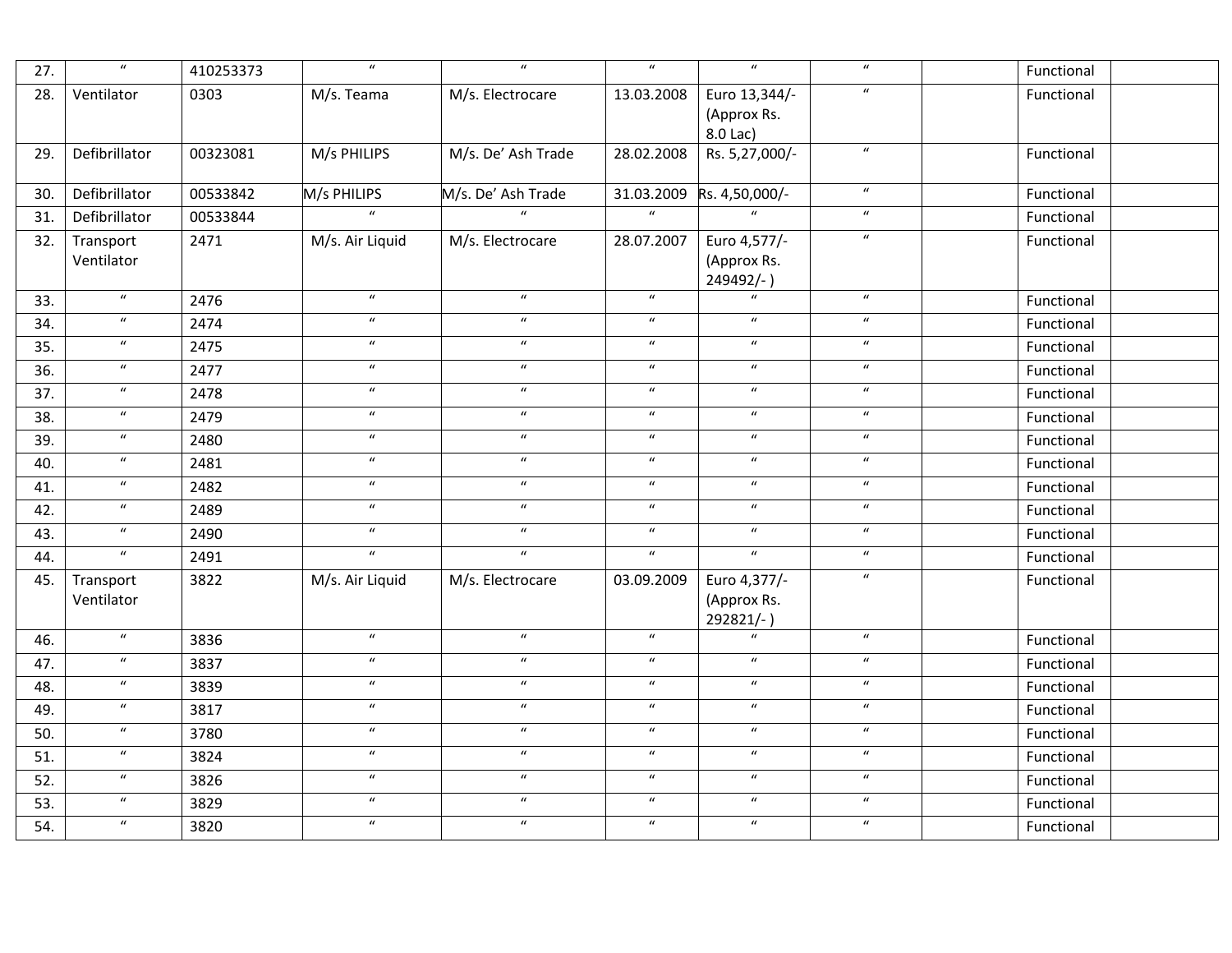| 55. | Slow Suction<br>Machin                     |                       | M/s. Medela     | M/s. Rohit Surgical                    | 17.06.2009       | 1785/- CHF<br>(Approx Rs.<br>$101745/-$ )     | $\mathbf{u}$     | Functional |
|-----|--------------------------------------------|-----------------------|-----------------|----------------------------------------|------------------|-----------------------------------------------|------------------|------------|
| 56. | Adult<br>Mechanical<br>Chest<br>Compressor | 301010060             |                 | M/s. Mediserve                         | 30.03.2010       | Rs.<br>12,28,500/-                            | $\mathbf{u}$     | Functional |
| 57. | Blood Gas<br>Analyzer                      | 754RO903-<br>N0003    | M/s. Radiometer | M/s. E.M. Technology                   | 14.06.2010       | Euro 38,500/-<br>(Approx Rs.<br>$2204510/-$ ) | $\boldsymbol{u}$ | Functional |
| 58. | <b>BNP Analyzer</b>                        | 393-388R0075<br>N0010 | M/s. Radiometer | M/s. E.M. Technology                   | 18.06.2010       | Euro 32,500/-<br>(Approx Rs.<br>18609501/-)   | $\boldsymbol{u}$ | Functional |
| 59. | Defibrillator                              | US00568177            | M/s PHILIPS     | M/s. PHILIPS<br>Electronics India Ltd. | 27.09.2013       | 9, 600/- US\$                                 | $\mathbf{u}$     | Functional |
| 60. | $\mathbf{u}$                               | US00568199            | $\mathbf{u}$    | $\mathcal{U}$                          | $\boldsymbol{u}$ | $\mathbf{u}$                                  | $\mathbf{u}$     | Functional |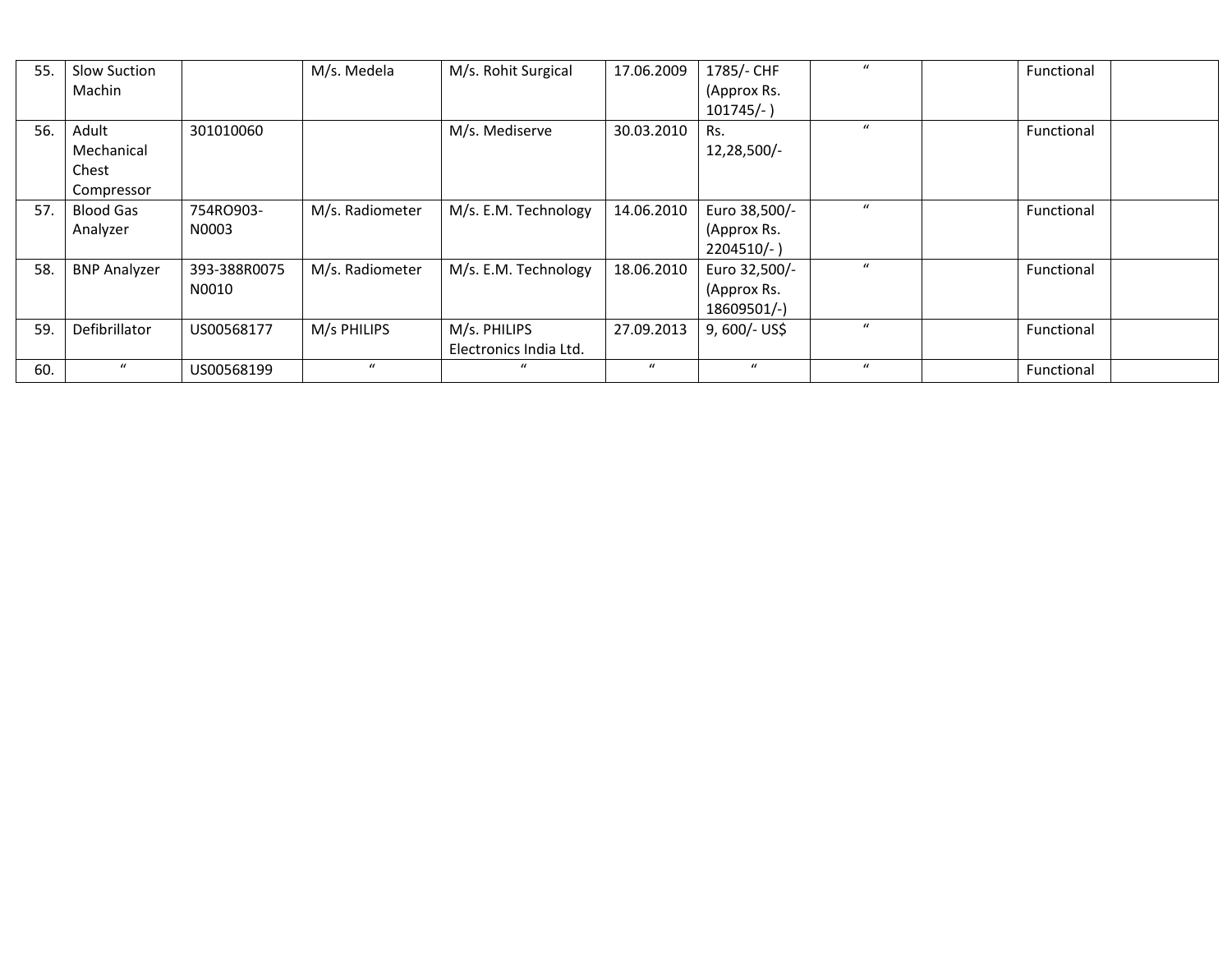## **Name of Ward/Area:‐ COPD**

| S.No. | <b>Equipment Name</b>              | Serial No.      | Name of<br><b>Manufacturer</b>     | <b>Name Of Supplier</b>                 | Date of<br>Purchase        | Cost of<br>Procurement                      | Recommended<br><b>Frequency Of</b><br>Maintenance | Date of last<br>maintenance<br>check | Whether<br><b>Functional</b><br>or not | If not<br>functional<br>details of<br>action taken |
|-------|------------------------------------|-----------------|------------------------------------|-----------------------------------------|----------------------------|---------------------------------------------|---------------------------------------------------|--------------------------------------|----------------------------------------|----------------------------------------------------|
| 1.    | Air Purifier                       | 1148            | Plasma Air                         | M/s. Oriental Surgical                  | 15.04.2011                 | Rs.41,88,000/-                              | As & when<br>required                             |                                      | Working                                |                                                    |
| 2.    | <b>Cardiac Monitors</b>            | A09P90182       | M/s. L&T                           | M/s. Ajay Ent.                          | 23.03.2009                 | Rs.1,60,000/                                | $\boldsymbol{u}$                                  |                                      | Working                                |                                                    |
| 3.    | $\boldsymbol{u}$                   | A09P90169       | $\boldsymbol{u}$                   | $\boldsymbol{\mathcal{U}}$              | $\boldsymbol{\mathcal{U}}$ | $\boldsymbol{u}$                            | $\boldsymbol{u}$                                  |                                      | Working                                |                                                    |
| 4.    | $\overline{u}$                     | A09P90190       | $\overline{u}$                     | $\boldsymbol{u}$                        | $\boldsymbol{\mathcal{U}}$ | $\overline{u}$                              | $\boldsymbol{u}$                                  |                                      | Working                                |                                                    |
| 5.    | $\boldsymbol{u}$                   | 410253309       | M/s Criticare                      | M/s Advanced Micronic<br><b>Devices</b> | 05.07.2010                 | Rs. 1,64,900/-                              | $\boldsymbol{u}$                                  |                                      | Working                                |                                                    |
| 6.    | Cardiac<br>Monitor<br>with printer | A09P90167       | $\boldsymbol{u}$                   | M/s Ajay Enter.                         | 23.03.2009                 | Rs.1,80,000/-                               | $\boldsymbol{u}$                                  |                                      | Working                                |                                                    |
| 7.    | ū                                  | A09P90219       | $\overline{u}$                     | $\overline{u}$                          | $\overline{u}$             | $\overline{u}$                              | $\boldsymbol{u}$                                  |                                      | Working                                |                                                    |
| 8.    | $\overline{u}$                     | 410252135       | M/e Criticare                      | M/s Advanced Micronic<br>Devices        | 05.07.2010                 | Rs.1,74,900/-                               | $\boldsymbol{u}$                                  |                                      | Working                                |                                                    |
| 9.    | $\boldsymbol{u}$                   | 410252142       | $\boldsymbol{\mathcal{U}}$         | $\boldsymbol{u}$                        | $\boldsymbol{u}$           | $\overline{u}$                              | $\boldsymbol{u}$                                  |                                      | Working                                |                                                    |
| 10.   | $\boldsymbol{u}$                   | 410252152       | $\boldsymbol{u}$                   | $\boldsymbol{u}$                        | $\boldsymbol{\mathcal{U}}$ | $\boldsymbol{\mathcal{U}}$                  | $\boldsymbol{u}$                                  |                                      | Working                                |                                                    |
| 11.   | $\boldsymbol{u}$                   | 410253126       | $\boldsymbol{u}$                   | $\boldsymbol{u}$                        | 31.03.2011                 | $\boldsymbol{u}$                            |                                                   |                                      | Working                                |                                                    |
| 12.   | $\boldsymbol{u}$                   | 410252862       | $\boldsymbol{u}$                   | $\boldsymbol{u}$                        | $\boldsymbol{\mathcal{U}}$ | $\boldsymbol{u}$                            | $\boldsymbol{u}$                                  |                                      | Working                                |                                                    |
| 13.   | $\overline{u}$                     | 410253171       | $\boldsymbol{u}$                   | $\overline{u}$                          | $\boldsymbol{u}$           | $\boldsymbol{u}$                            | $\overline{u}$                                    |                                      | Working                                |                                                    |
| 14.   | $\boldsymbol{u}$                   | 410253165       | $\boldsymbol{u}$                   | $\boldsymbol{u}$                        | $\boldsymbol{u}$           | $\boldsymbol{\mathcal{U}}$                  | $\boldsymbol{u}$                                  |                                      | Working                                |                                                    |
| 15.   | $\overline{u}$                     | 410253206       | $\overline{u}$                     | $\overline{u}$                          | $\boldsymbol{u}$           | $\overline{u}$                              | $\boldsymbol{u}$                                  |                                      | Working                                |                                                    |
| 16.   | Ventilator ICU                     | SNXT1024        | M/s Air Liquid                     | M/s Air Liquid                          | 28.06.2010                 | 13100/-Euro<br>(Approx Rs.<br>750106/-)     | $\boldsymbol{u}$                                  |                                      | Working                                |                                                    |
| 17.   | $\overline{u}$                     | SNXT1026        | $\boldsymbol{u}$                   | $\boldsymbol{u}$                        | $\boldsymbol{\mathcal{U}}$ |                                             | $\boldsymbol{u}$                                  |                                      | Working                                |                                                    |
| 18.   | $\boldsymbol{u}$                   | SNXT1023        | $\boldsymbol{u}$                   | $\boldsymbol{u}$                        | $\boldsymbol{u}$           | $\boldsymbol{u}$                            | $\boldsymbol{u}$                                  |                                      | Working                                |                                                    |
| 19.   | $\overline{u}$                     | <b>SNXT1025</b> | $\overline{u}$                     | $\overline{u}$                          | $\overline{u}$             | $\overline{u}$                              | $\overline{u}$                                    |                                      | Working                                |                                                    |
| 20.   | $\overline{u}$                     | SNXT1022        | $\overline{u}$                     | $\boldsymbol{u}$                        | $\boldsymbol{u}$           | $\overline{u}$                              | $\boldsymbol{u}$                                  |                                      | Working                                |                                                    |
| 21.   | Ventilator                         | ASBE0060        | M/s Drager                         | Donated                                 | Donated                    | Donated                                     | $\boldsymbol{u}$                                  |                                      | Working                                |                                                    |
| 22.   | Defibrillator                      | 00533843        | M/s PHILIPS                        | M/s. De' Ash Trade                      | 31.03.2009                 | Rs. 4,80,000/-                              | $\boldsymbol{u}$                                  |                                      | Working                                |                                                    |
| 23.   | $\boldsymbol{u}$                   | T10F121035      | $\overline{M/s}$ . Zoll<br>Medical | M/s. L & T                              | 21.07.2010                 | US\$ 8,810/-<br>(Approx Rs.<br>$411338/-$ ) | $\boldsymbol{u}$                                  |                                      | Working                                |                                                    |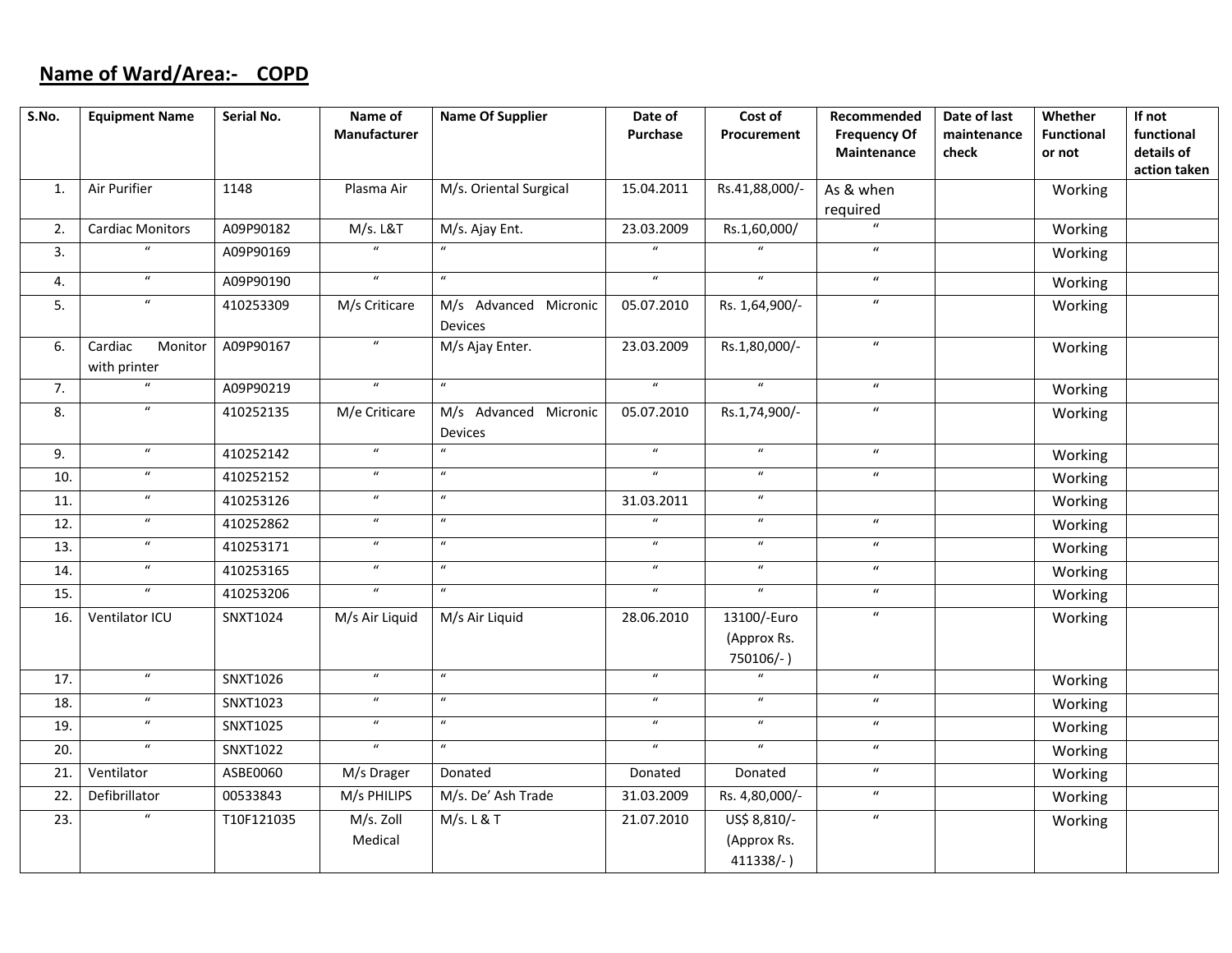| 24. | $\overline{u}$                              | T10F121036                               | $\overline{u}$             | $\boldsymbol{u}$                       | $\overline{u}$             | $\overline{u}$                             | $\boldsymbol{u}$      | Working        |                                |
|-----|---------------------------------------------|------------------------------------------|----------------------------|----------------------------------------|----------------------------|--------------------------------------------|-----------------------|----------------|--------------------------------|
| 25. | Transport<br>Ventilator                     | 2479                                     | M/s. Air Liquid            | M/s. Electrocare                       | 04.08.2009                 | Euro 4,377/-<br>(Approx Rs.<br>292821/-)   | $\boldsymbol{u}$      | Working        |                                |
| 26. | $\overline{u}$                              | E 3840                                   | $\boldsymbol{u}$           | $\boldsymbol{u}$                       | $\overline{u}$             | $\overline{u}$                             | $\boldsymbol{u}$      | Working        |                                |
| 27. | $\boldsymbol{u}$                            | E 3830                                   | $\boldsymbol{u}$           | $\boldsymbol{u}$                       | $\boldsymbol{\mathcal{U}}$ | $\overline{u}$                             | $\boldsymbol{u}$      | Working        |                                |
| 28. | $\boldsymbol{u}$                            | E 3827                                   | $\boldsymbol{u}$           | $\boldsymbol{u}$                       | $\boldsymbol{u}$           | $\overline{u}$                             | $\boldsymbol{u}$      | Working        |                                |
| 29. | $\boldsymbol{u}$                            | E 3878                                   | $\boldsymbol{\mathcal{U}}$ | $\boldsymbol{u}$                       | $\boldsymbol{u}$           | $\boldsymbol{u}$                           | $\boldsymbol{u}$      | Working        |                                |
| 30. | $\boldsymbol{u}$                            | E 3819                                   | $\boldsymbol{u}$           | $\overline{u}$                         | $\overline{u}$             | $\overline{u}$                             | $\overline{u}$        | Working        |                                |
| 31. | $\overline{u}$                              | E 3834                                   | $\boldsymbol{u}$           | $\overline{u}$                         | $\overline{u}$             | $\overline{u}$                             | $\boldsymbol{u}$      | Working        |                                |
| 32. | $\overline{u}$                              | E 3838                                   | $\boldsymbol{u}$           | $\boldsymbol{u}$                       | $\boldsymbol{u}$           | $\overline{u}$                             | $\boldsymbol{u}$      | Working        |                                |
| 33. | $\overline{u}$                              | E 3828                                   | $\boldsymbol{u}$           | $\overline{u}$                         | $\overline{u}$             | $\overline{u}$                             | $\overline{u}$        | Working        |                                |
| 34. | $\boldsymbol{u}$                            | E 3821                                   | $\boldsymbol{u}$           | $\boldsymbol{\mathcal{U}}$             | $\pmb{\mathcal{U}}$        | $\boldsymbol{u}$                           | $\boldsymbol{u}$      | Working        |                                |
| 35. | $\boldsymbol{u}$                            | E 3833                                   | $\boldsymbol{u}$           | $\boldsymbol{u}$                       | $\overline{u}$             | $\overline{u}$                             | $\boldsymbol{u}$      | Working        |                                |
| 36. | $\boldsymbol{u}$                            | E 3832                                   | $\boldsymbol{u}$           | $\boldsymbol{\mathcal{U}}$             | $\boldsymbol{u}$           | $\boldsymbol{u}$                           | $\boldsymbol{u}$      | Working        |                                |
| 37. | $\boldsymbol{u}$                            | E 3781                                   | $\boldsymbol{u}$           | $\boldsymbol{u}$                       | $\boldsymbol{u}$           | $\boldsymbol{u}$                           | $\boldsymbol{u}$      | Working        |                                |
| 38. | $\overline{u}$                              | E 3825                                   | $\overline{u}$             | $\overline{u}$                         | $\overline{u}$             | $\overline{u}$                             | $\boldsymbol{u}$      | Working        |                                |
| 39. | $\boldsymbol{u}$                            | E 3818                                   | $\boldsymbol{u}$           | $\boldsymbol{\mathcal{U}}$             | $\boldsymbol{u}$           | $\boldsymbol{u}$                           | $\boldsymbol{u}$      | Working        |                                |
| 40. | $\boldsymbol{u}$                            | E 3835                                   | $\boldsymbol{u}$           | $\boldsymbol{u}$                       | $\boldsymbol{u}$           | $\overline{u}$                             | $\overline{u}$        | Working        |                                |
| 41. | $\boldsymbol{u}$                            | E 3779                                   | $\boldsymbol{u}$           | $\boldsymbol{u}$                       | $\boldsymbol{u}$           | $\boldsymbol{u}$                           | $\boldsymbol{u}$      | Working        |                                |
| 42. | $\boldsymbol{u}$                            | 2472                                     | $\boldsymbol{\mathcal{U}}$ | $\boldsymbol{u}$                       | $\overline{u}$             | $\overline{u}$                             | $\boldsymbol{u}$      | Working        |                                |
| 43. | Adult Mechanical<br><b>Chest Compressor</b> | 0933-0422                                | 3M                         | M/s. Mediserve                         | 30.03.2010                 | Rs. 12,28,500/-                            | $\boldsymbol{u}$      | Not<br>Working | <b>Informed</b><br>to the firm |
| 44. | Emergency Patient<br>Simulation System      | ISTAN 919                                | M/s METI USA               | M/s. Medical Point                     | 23.10.2010                 | Rs. 98,30,600/-                            | $\boldsymbol{u}$      | Working        |                                |
| 45. | Digital<br>Video<br>colposcope              | <b>DVC 6000</b><br>SN CNYCAB<br>AR 00627 | M/s. Borze                 | M/s. Maxcare Medical                   | 15.09.2010                 | US\$ 2700/-<br>(Approx Rs.<br>$126063/-$ ) | $\boldsymbol{u}$      | Working        |                                |
| 46. | Over Head Infant<br>Radiant Warmer          | 081213001908                             | Fisher & Paykel            | M/s. Ved Mediserve                     | 26.03.2009                 | Rs. 2,62,000/-                             | $\overline{u}$        | Working        |                                |
| 47. | $\overline{u}$                              | 081213001907                             | $\boldsymbol{u}$           | $\boldsymbol{u}$                       | $\overline{u}$             | $\mathbf{u}$                               | $\boldsymbol{u}$      | Working        |                                |
| 48. | Defibrillator                               | US00568184                               | M/s PHILIPS                | M/s. PHILIPS Electronics<br>India Ltd. | 27.09.2013                 | 9,600/- US\$                               | $\overline{u}$        | Working        |                                |
| 49. | <b>Suction Machine</b>                      | V8502                                    |                            | M/s. Link Medical<br>Systems           | 25.08.2014                 | Rs.1,19,000/-                              | As & when<br>required | Working        |                                |
| 50. | $\boldsymbol{u}$                            | V8510                                    |                            | $\boldsymbol{u}$                       | $\overline{u}$             | $\overline{u}$                             | $\overline{u}$        | Working        |                                |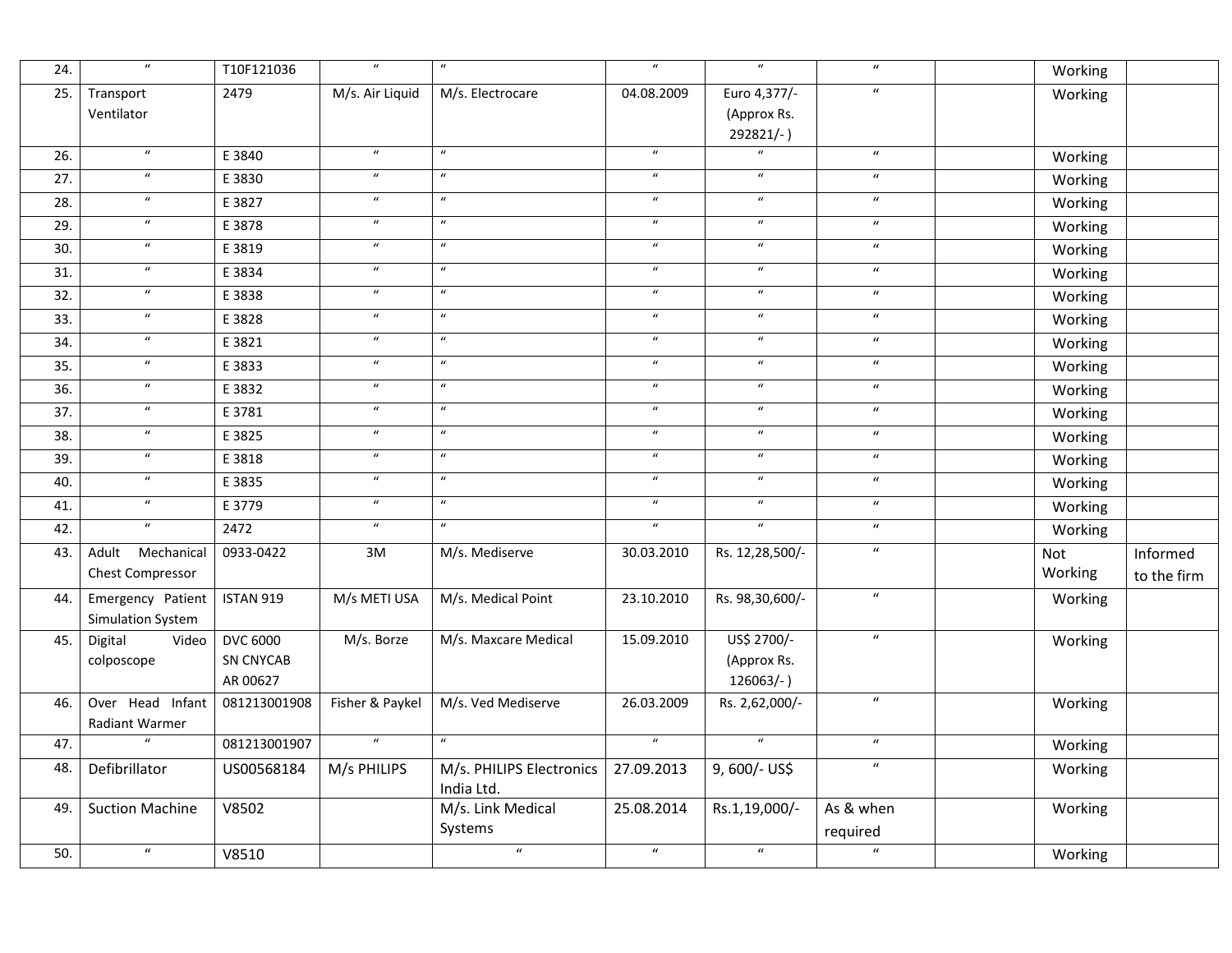### **Name of Ward/Area:‐ALS Ambulance**

| S.No. | Equipment        | Serial No. | Name of             | <b>Name Of Supplier</b> | Date of          | Cost of          | Recommended         | Date of last | Whether           | If not       |
|-------|------------------|------------|---------------------|-------------------------|------------------|------------------|---------------------|--------------|-------------------|--------------|
|       | <b>Name</b>      |            | <b>Manufacturer</b> |                         | Purchase         | Procurement      | <b>Frequency Of</b> | maintenance  | <b>Functional</b> | functional   |
|       |                  |            |                     |                         |                  |                  | Maintenance         | check        | or not            | details of   |
|       |                  |            |                     |                         |                  |                  |                     |              |                   | action taken |
|       | Cardiac          | 410253205  | M/s Criticare       | M/s Advanced            | 05.07.2010       | Rs. 1,64,900/-   | As & when           |              | Working           |              |
|       | Monitors         |            |                     | <b>Micronic Devices</b> |                  |                  | required            |              |                   |              |
| 2.    | $\boldsymbol{u}$ | 410253370  | $\boldsymbol{u}$    | $\boldsymbol{u}$        | $\boldsymbol{u}$ | $\boldsymbol{u}$ | $\boldsymbol{u}$    |              | Working           |              |
| 3.    | Defibrillator    | T10F121033 | M/s. Zoll Medical   | M/s. L & T              | 21.07.2010       | US\$ 8,810/-     | $\mathbf{u}$        |              | Working           |              |
|       |                  |            |                     |                         |                  | (Approx Rs.      |                     |              |                   |              |
|       |                  |            |                     |                         |                  | $411338/-$       |                     |              |                   |              |
| 4.    | $\boldsymbol{u}$ | T10F121034 | $\boldsymbol{u}$    | $\mathbf{u}$            | $\boldsymbol{u}$ | US\$ 8,810/-     | $\boldsymbol{u}$    |              | Working           |              |
|       |                  |            |                     |                         |                  | (Approx Rs.      |                     |              |                   |              |
|       |                  |            |                     |                         |                  | $411338/-$       |                     |              |                   |              |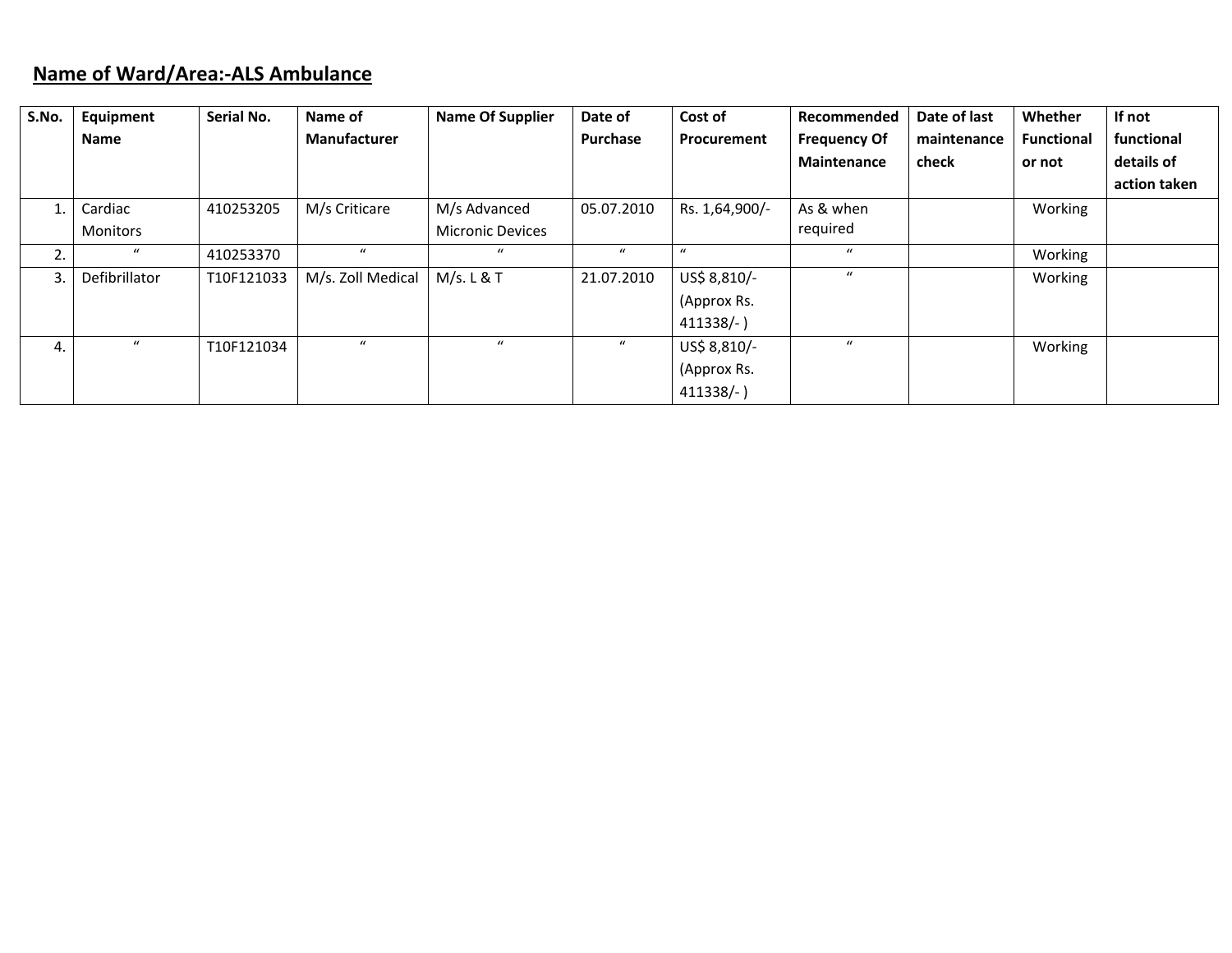## **Name of Ward/Area:‐ AB‐1 Ward**

| S.No. | Equipment              | Serial No.  | Name of           | <b>Name Of Supplier</b> | Date of          | Cost of       | Recommended         | Date of last | Whether           | If not       |
|-------|------------------------|-------------|-------------------|-------------------------|------------------|---------------|---------------------|--------------|-------------------|--------------|
|       | <b>Name</b>            |             | Manufacturer      |                         | Purchase         | Procurement   | <b>Frequency Of</b> | maintenance  | <b>Functional</b> | functional   |
|       |                        |             |                   |                         |                  |               | <b>Maintenance</b>  | check        | or not            | details of   |
|       |                        |             |                   |                         |                  |               |                     |              |                   | action taken |
| 1.    | Cardiac Monitor        | A09P90179   | M/s. L&T          | M/s. Ajay Ent           | 23.03.2009       | Rs.1,60,000/- | As & when           |              | Working           |              |
|       |                        |             |                   |                         |                  |               | required            |              |                   |              |
| 2.    | $\boldsymbol{u}$       | 410252164   | M/s Criticare     | M/s Advanced            | 05.07.2010       | Rs.           | $\overline{ }$      |              | Working           |              |
|       |                        |             |                   | <b>Micronic Devices</b> |                  | $1,64,900/-$  |                     |              |                   |              |
| 3.    | <b>Cardiac Monitor</b> | 6300835152  | M/s Philips       | M/s De 'Ash Trade       | 30.05.2011       | Rs.2,35,000/- | $\boldsymbol{u}$    |              | Working           |              |
|       | with Printer           |             |                   |                         |                  |               |                     |              |                   |              |
| 4.    |                        | A027E000650 | M/s Schiller      | M/s Schiller            | 19.04.2012       | Rs.           | $\boldsymbol{u}$    |              | Working           |              |
|       |                        |             |                   |                         |                  | $2,72,750/-$  |                     |              |                   |              |
| 5.    | $\boldsymbol{u}$       | A027E000649 | $\boldsymbol{u}$  | $\boldsymbol{u}$        | $\boldsymbol{u}$ |               | $\boldsymbol{u}$    |              | Working           |              |
|       |                        |             |                   |                         |                  |               |                     |              |                   |              |
| 6.    | Defibrillator          | T10G121330  | M/s. Zoll Medical | M/s. L & T              | 21.07.2010       | US\$ 8,810/-  | $\boldsymbol{u}$    |              | Working           |              |
|       |                        |             |                   |                         |                  | (Approx Rs.   |                     |              |                   |              |
|       |                        |             |                   |                         |                  | $411338/-$ )  |                     |              |                   |              |
| 7.    | Pulse Oximeter         | 149238      | M/s Masimo        | M/s. C L Micromed       | 30.03.2010       | Rs.           | $\boldsymbol{u}$    |              | Working           |              |
|       |                        |             |                   |                         |                  | $1,40,000/-$  |                     |              |                   |              |
| 8.    | Slow Suction           | 1244983     | M/s. Medela       | M/s. Rohit Surgical     | 17.06.2009       | 1785/- CHF    | $\boldsymbol{u}$    |              | Working           |              |
|       | Machine                |             |                   |                         |                  | (Approx Rs.   |                     |              |                   |              |
|       |                        |             |                   |                         |                  | $101745/-$ )  |                     |              |                   |              |
| 9.    | Resuscitation          | R-90000278  | M/s. Inter Metro  | M/s. Care Inter         | 20.11.2010       | US\$ 4,690/-  | $\boldsymbol{u}$    |              | Working           |              |
|       | Cart                   |             |                   |                         |                  | (Approx Rs.   |                     |              |                   |              |
|       |                        |             |                   |                         |                  | $212785/-$ )  |                     |              |                   |              |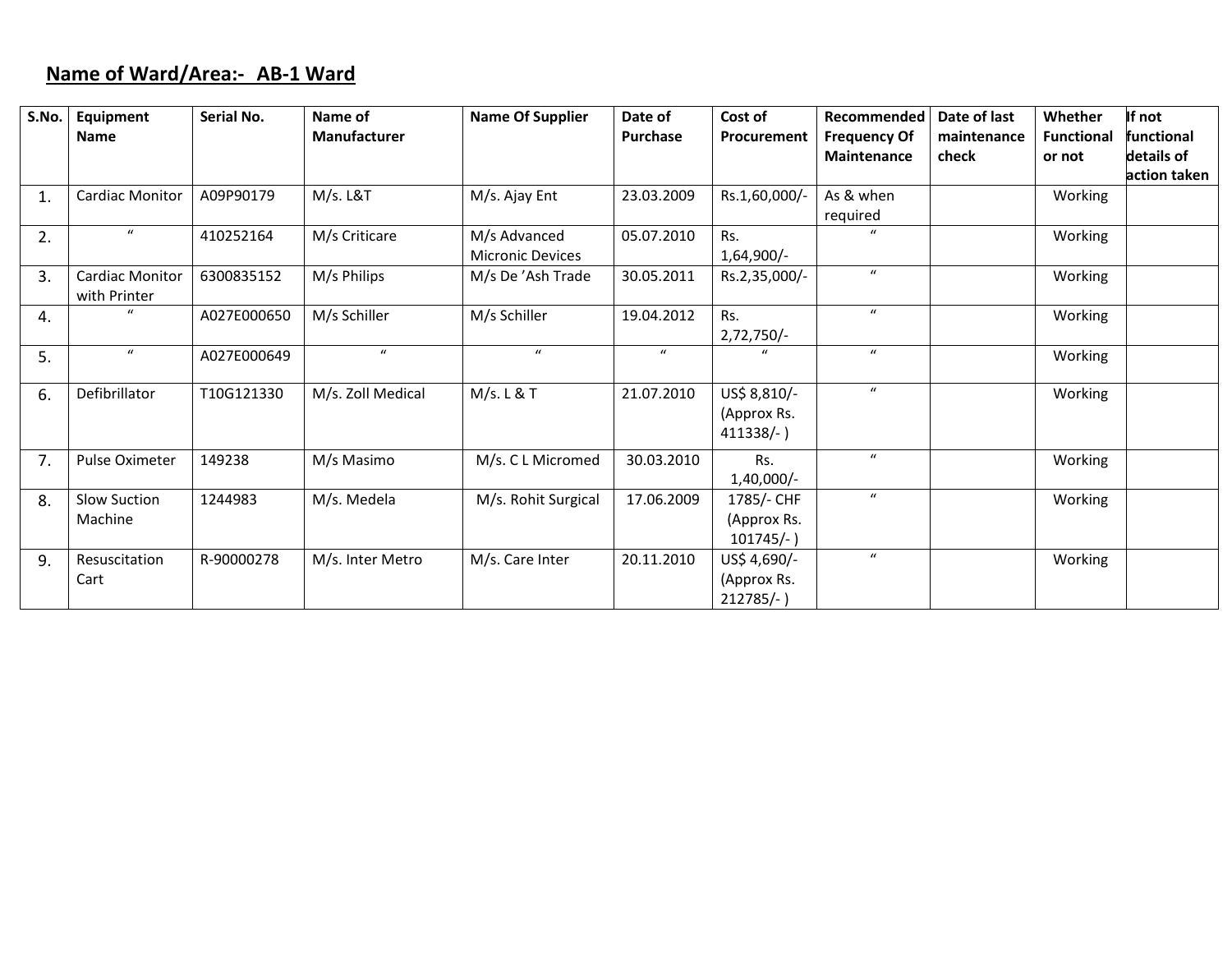# **Name of Ward/Area:‐ C‐1 Ward**

| S.No. | Equipment Name   Serial No. |          | <b>Name of Manufacturer</b> | Name Of Supplier   | Date of    | Cost of      | Recommended   Date of last |             | Whether           | If not       |
|-------|-----------------------------|----------|-----------------------------|--------------------|------------|--------------|----------------------------|-------------|-------------------|--------------|
|       |                             |          |                             |                    | Purchase   | Procurement  | <b>Frequency Of</b>        | maintenance | <b>Functional</b> | functional   |
|       |                             |          |                             |                    |            |              | <b>Maintenance</b>         | check       | or not            | details of   |
|       |                             |          |                             |                    |            |              |                            |             |                   | action taken |
|       | Defibrillator               | 00533841 | M/s PHILIPS                 | M/s. De' Ash Trade | 31.03.2009 | Rs.          | As & when                  | 05.06.2014  | Working           |              |
|       |                             |          |                             |                    |            | $4,80,000/-$ | required                   |             |                   |              |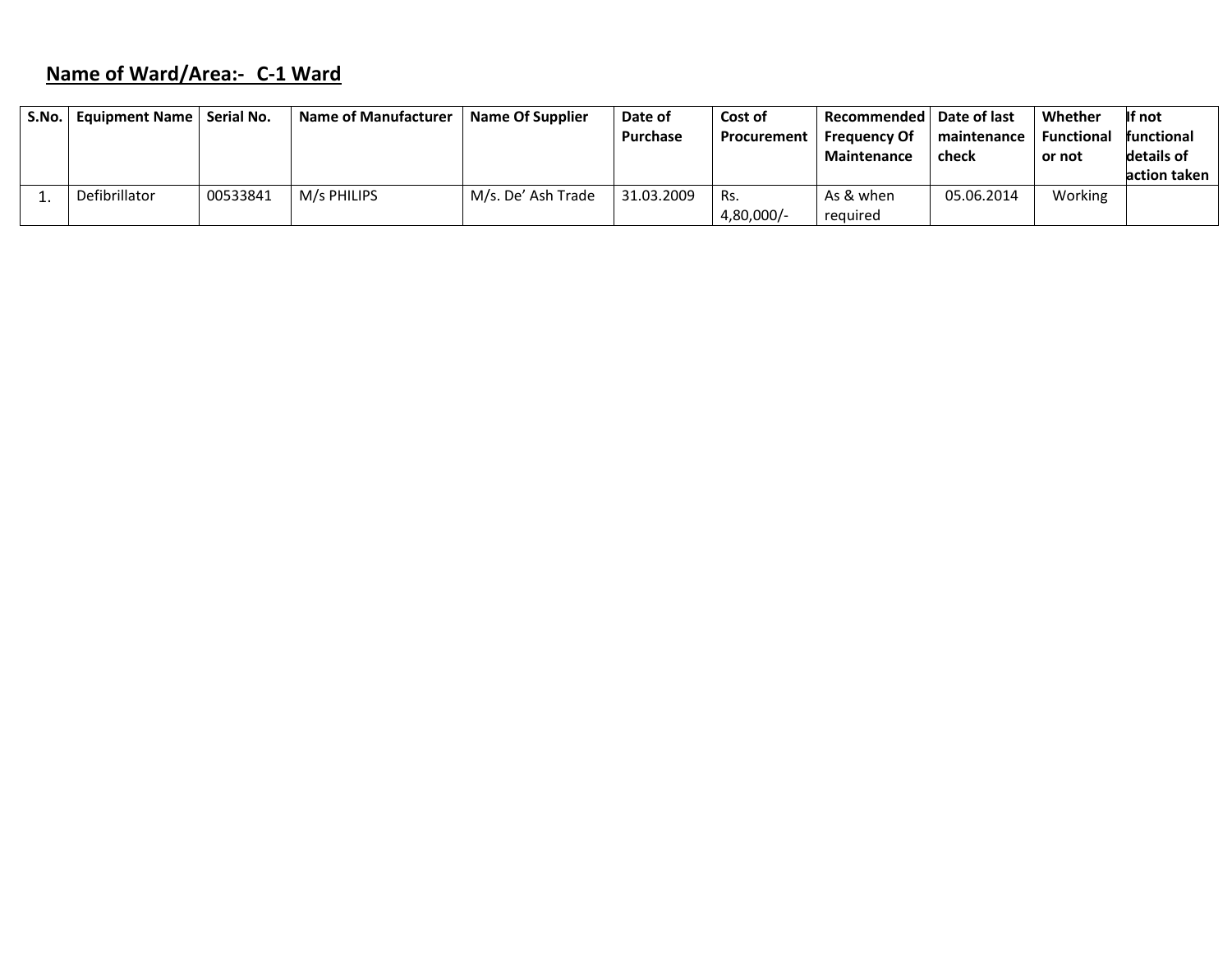# **Name of Ward/Area:‐ D‐1 Ward**

| S.No. | <b>Equipment Name</b>                  | Serial No. | Name of<br><b>Manufacturer</b> | <b>Name Of Supplier</b>                   | Date of<br><b>Purchase</b> | Cost of<br>Procurement                    | Recommended<br><b>Frequency Of</b> | Date of last<br>maintenance | <b>Whether</b><br><b>Functional</b> | If not<br>functional       |
|-------|----------------------------------------|------------|--------------------------------|-------------------------------------------|----------------------------|-------------------------------------------|------------------------------------|-----------------------------|-------------------------------------|----------------------------|
|       |                                        |            |                                |                                           |                            |                                           | <b>Maintenance</b>                 | check                       | or not                              | details of<br>action taken |
| 1.    | <b>Cardiac Monitor</b><br>with printer | 410253198  | M/e Criticare                  | M/s Advanced<br><b>Micronic Devices</b>   | 31.03.2011                 | Rs.1,90.000/-                             | As & when<br>required              | 24.12.2014                  | <b>Not</b><br>Working               | Informed to<br>the firm    |
| 2.    | Ventilator                             | 658        | M/s Air Liquid                 | M/s Air Liquid                            | 31.03.2010                 | Rs.3,50,000/-                             | $\boldsymbol{u}$                   | 12.08.2014                  | Working                             |                            |
| 3.    | Pulse Oximeter                         | 148596     | M/s Masimo                     | M/s. C L Micromed                         | 30.03.2010                 | Rs. 1,40,000/-                            | $\boldsymbol{u}$                   | 24.11.2014                  | <b>Not</b><br>Working               | Informed to<br>the firm    |
| 4.    | $\mathbf{u}$                           | 149400     | $\mathbf{u}$                   | $\mathbf{u}$                              | $\alpha$                   | $\mathbf{u}$                              | $\mathbf{u}$                       | 28.05.2014                  | Working                             |                            |
| 5.    | $\boldsymbol{u}$                       | 148101     | $\boldsymbol{u}$               | $\boldsymbol{u}$                          | $\mathbf{u}$               | $\mathbf{u}$                              | $\boldsymbol{u}$                   | $\bf{u}$                    | Working                             |                            |
| 6.    | Resuscitation<br>Cart                  | R90000-28  | M/s. Inter Metro               | M/s. Care Inter                           | 20.11.2010                 | US\$ 4,690/-<br>(Approx Rs.<br>$212785/-$ | $\boldsymbol{u}$                   |                             | Working                             |                            |
| 7.    | Defibrillator                          | US00568177 | M/s PHILIPS                    | M/s. PHILIPS<br>Electronics India<br>Ltd. | 27.09.2013                 | $9,600/-$ US\$                            | $\mathbf u$                        | 08.10.2014                  | Working                             |                            |
| 8.    | <b>Suction Machine</b>                 | V8525      |                                | M/s. Link Medical<br>Systems              | 25.08.2014                 | Rs.1,19,000/-                             | $\boldsymbol{u}$                   | 11.09.2014                  | Working                             |                            |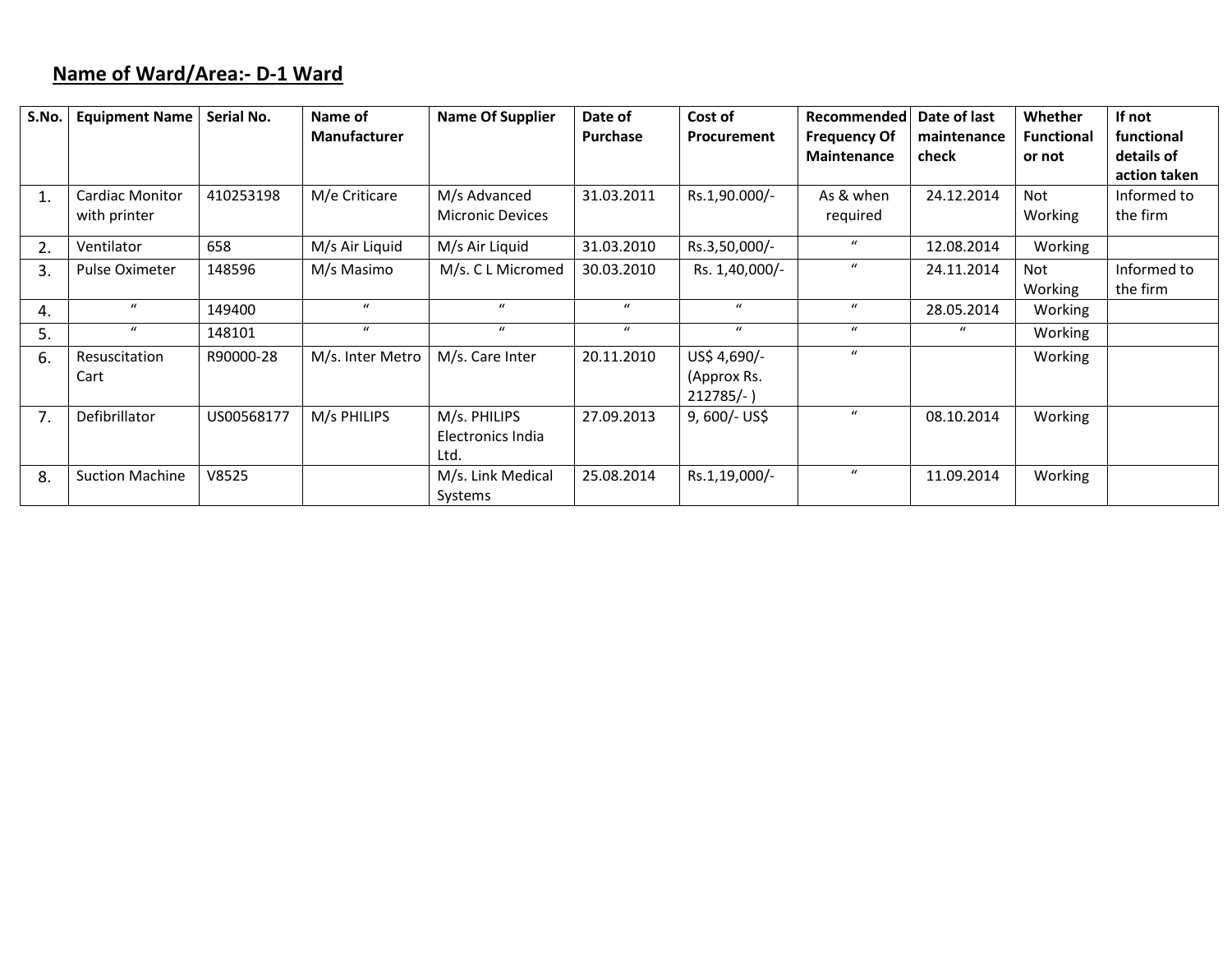## **Name of Ward/Area:‐ AB‐2 Ward**

| S.No. | <b>Equipment Name</b> | Serial No. | Name of                | <b>Name Of Supplier</b> | Date of          | Cost of          | Recommended         | Date of last     | Whether           | If not       |
|-------|-----------------------|------------|------------------------|-------------------------|------------------|------------------|---------------------|------------------|-------------------|--------------|
|       |                       |            | Manufacturer           |                         | Purchase         | Procurement      | <b>Frequency Of</b> | maintenance      | <b>Functional</b> | functional   |
|       |                       |            |                        |                         | Indent on        |                  | <b>Maintenance</b>  | check            | or not            | details of   |
|       |                       |            |                        |                         | 29.09.2008       |                  |                     |                  |                   | action taken |
|       | Ventilator            | 0274       | M/s. Teama             | M/s. Electrocare        | 13.06.2008       | Rs.3,60,000/-    | As & when           | 24.11.2014       | Functional        |              |
|       |                       |            |                        |                         |                  |                  | required            |                  |                   |              |
| 2.    | $\mathbf{u}$          | 0304       | $\mathbf{u}$           | $\mathbf{u}$            | $\boldsymbol{u}$ | $\boldsymbol{u}$ | $\mathbf{u}$        | $\boldsymbol{u}$ | Functional        |              |
| 3.    | Patient Trolley       |            | M/s Shalyaa            | M/s Shalyaa             | 13.08.2012       | Rs.              | $\boldsymbol{u}$    | 22.07.2013       | Functional        |              |
|       |                       |            |                        |                         |                  | $1,88,250/-$     |                     |                  |                   |              |
| 4.    | $\mathbf{u}$          |            | $\mu$                  | $\mathbf{u}$            | $\mathbf{u}$     | $\bf{u}$         | $\boldsymbol{u}$    | $\mathbf u$      | Functional        |              |
| 5.    | $\mathbf{u}$          |            | $\mathbf{u}$           | $\boldsymbol{u}$        | $\boldsymbol{u}$ | $\boldsymbol{u}$ | $\mathbf{u}$        | $\mathbf{u}$     | Functional        |              |
| -6.   | Defibrillator         | DG-2800663 | M/s.Hospimax           | M/s.Shenzhen            | 11.10.2012       | 7, 667/- US\$    | $\boldsymbol{u}$    | 28.12.2013       | Functional        |              |
|       |                       |            | Electronics India Ltd. | Mindray                 |                  | (Approx Rs.      |                     |                  |                   |              |
|       |                       |            |                        |                         |                  | $3, 98, 684/-$   |                     |                  |                   |              |
| 7.    | $\boldsymbol{u}$      | DG-2800664 | $\mathbf{u}$           | $\mathbf{u}$            | $\boldsymbol{u}$ | $\boldsymbol{u}$ | $\mathbf{u}$        | $\mathbf{u}$     | Functional        |              |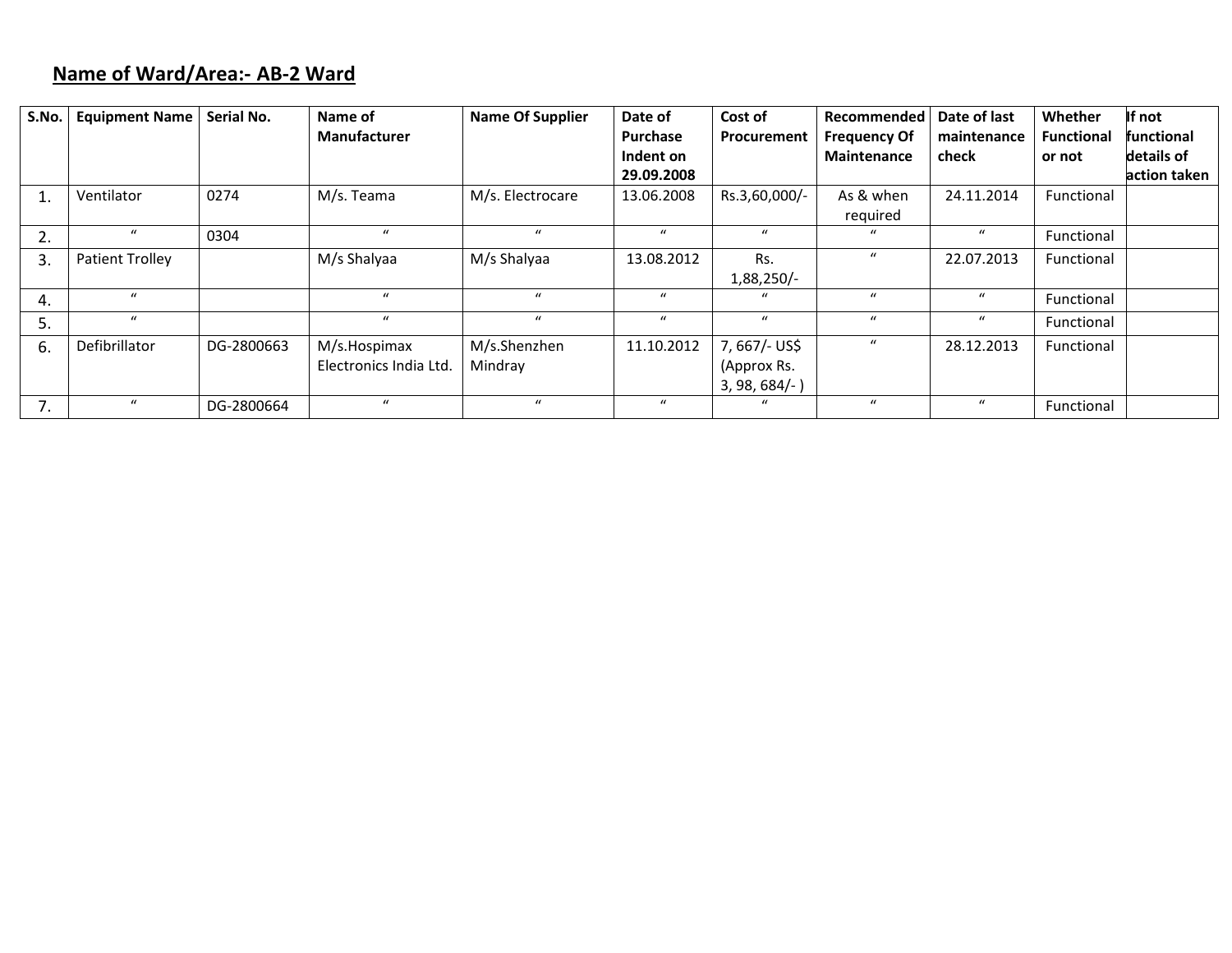# **Name of Ward/Area:‐ HDDC**

| S.No. l | Equipment Name   Serial No. |           | Name of<br><b>Manufacturer</b> | <b>Name Of Supplier</b> | Date of<br><b>Purchase</b> | Cost of<br>Procurement | Recommended<br><b>Frequency Of</b> | Date of last<br>maintenance | Whether<br><b>Functional</b> | If not<br>functional |
|---------|-----------------------------|-----------|--------------------------------|-------------------------|----------------------------|------------------------|------------------------------------|-----------------------------|------------------------------|----------------------|
|         |                             |           |                                |                         |                            |                        | <b>Maintenance</b>                 | check                       | or not                       | details of           |
|         |                             |           |                                |                         |                            |                        |                                    |                             |                              | action taken         |
|         | Cardiac Monitor             | A09P90220 | M/s L&T                        | M/s Ajay Enter.         | 30.03.2009                 | Rs.1,80,000/-          | As & when                          | 02.05.2014                  | Functional                   |                      |
|         | with printer                |           |                                |                         |                            |                        | reguired                           |                             |                              |                      |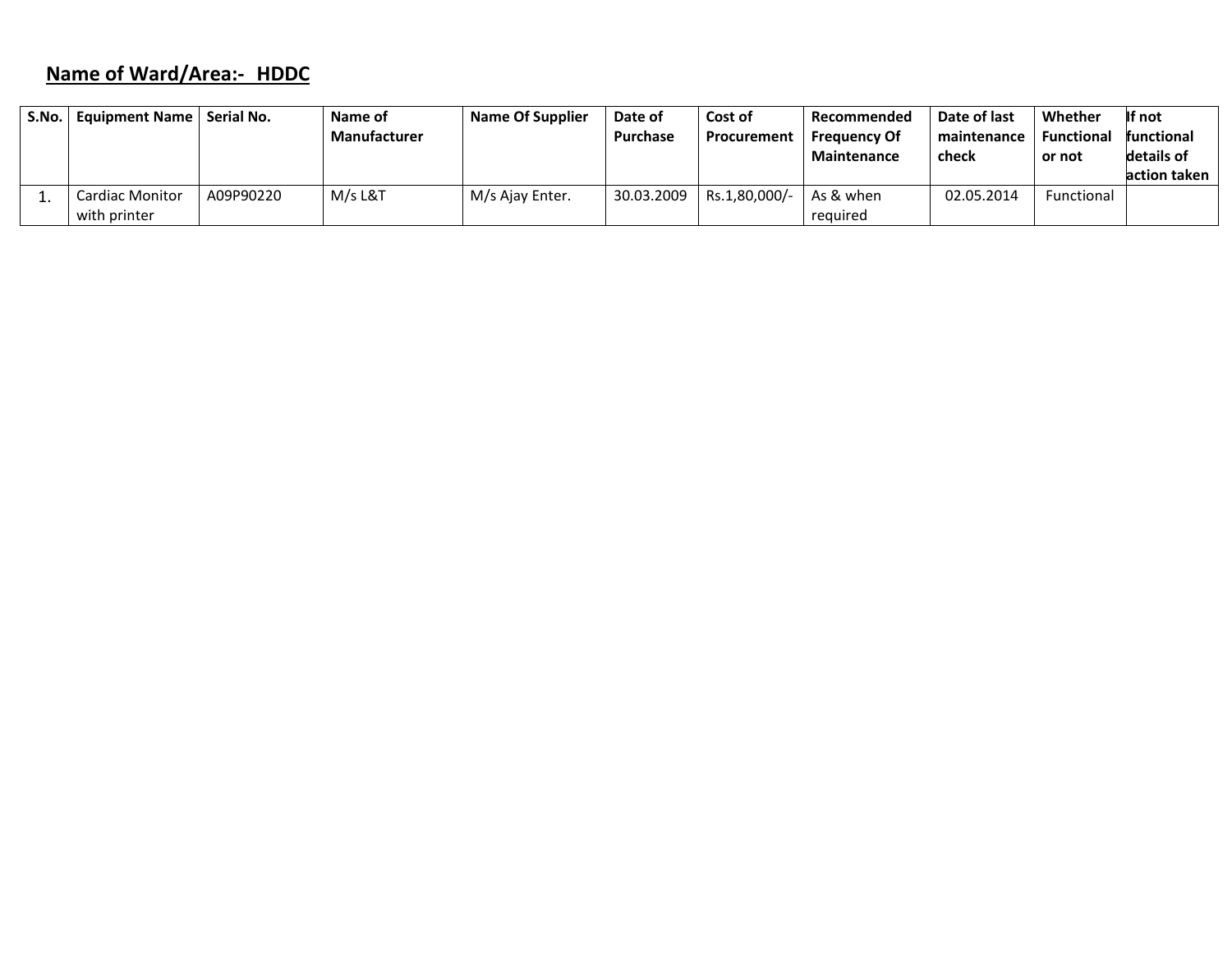## **Name of Ward/Area:‐ C‐2 Ward <sup>+</sup> ICU**

| S.No. | Equipment Name   Serial No.            |            | Name of<br>Manufacturer    | <b>Name Of Supplier</b>                 | Date of<br><b>Purchase</b> | Cost of<br>Procurement                      | <b>Recommended Date of last</b><br>Frequency Of maintenance |                            | Whether<br><b>Functional functional</b> | If not       |
|-------|----------------------------------------|------------|----------------------------|-----------------------------------------|----------------------------|---------------------------------------------|-------------------------------------------------------------|----------------------------|-----------------------------------------|--------------|
|       |                                        |            |                            |                                         |                            |                                             | Maintenance check                                           |                            | or not                                  | details of   |
|       |                                        |            |                            |                                         |                            |                                             |                                                             |                            |                                         | action taken |
| 1.    | <b>Cardiac Monitors</b>                | 410253183  | M/s Criticare              | M/s Advanced                            | 31.03.2011                 | Rs.1,82,000/-                               | As & when                                                   | 01.12.2014                 | Functional                              |              |
|       |                                        |            |                            | Micronic Devices                        |                            |                                             | required                                                    |                            |                                         |              |
| 2.    | $\boldsymbol{u}$                       | 410252781  | $\boldsymbol{u}$           |                                         | $\boldsymbol{u}$           | $\boldsymbol{u}$                            | $\boldsymbol{u}$                                            | 26.02.2014                 | Functional                              |              |
| 3.    | $\boldsymbol{u}$                       | 410253194  | $\boldsymbol{u}$           | $\boldsymbol{u}$                        | $\boldsymbol{u}$           | $\boldsymbol{u}$                            | $\boldsymbol{u}$                                            | $\boldsymbol{u}$           | Functional                              |              |
| 4.    | $\boldsymbol{u}$                       | 410249362  | $\boldsymbol{u}$           | $\boldsymbol{u}$                        | $\boldsymbol{u}$           | $\boldsymbol{u}$                            | $\boldsymbol{u}$                                            | $\boldsymbol{u}$           | Functional                              |              |
| 5.    | $\boldsymbol{u}$                       | 410253196  | $\boldsymbol{\mathcal{U}}$ | $\boldsymbol{u}$                        | $\boldsymbol{u}$           | $\boldsymbol{u}$                            | $\boldsymbol{u}$                                            | $\boldsymbol{\mathcal{U}}$ | Functional                              |              |
| 6.    | $\boldsymbol{u}$                       | 410253349  | $\boldsymbol{u}$           | $\boldsymbol{u}$                        | $\boldsymbol{u}$           | $\boldsymbol{u}$                            | $\boldsymbol{u}$                                            | $\boldsymbol{u}$           | Functional                              |              |
| 7.    | <b>Cardiac Monitor</b><br>with printer | 410252179  | $\boldsymbol{u}$           | $\boldsymbol{u}$                        | 05.07.2010                 | Rs.1,74,900/-                               | $\boldsymbol{u}$                                            | $\boldsymbol{u}$           | Functional                              |              |
| 8.    | $\overline{u}$                         | 410252171  | $\overline{u}$             | $\overline{u}$                          | $\overline{u}$             | $\overline{u}$                              | $\overline{u}$                                              | $\boldsymbol{u}$           | Functional                              |              |
| 9.    | $\overline{u}$                         | 410252168  | $\overline{u}$             | $\overline{u}$                          | $\overline{u}$             | $\overline{u}$                              | $\boldsymbol{u}$                                            | $\boldsymbol{u}$           | Functional                              |              |
| 10.   | $\boldsymbol{u}$                       | 410252158  | $\boldsymbol{u}$           | $\boldsymbol{u}$                        | $\boldsymbol{u}$           | $\boldsymbol{u}$                            | $\boldsymbol{u}$                                            | $\boldsymbol{\mathcal{U}}$ | Functional                              |              |
| 11.   | Resuscitation<br>Cart                  |            | M/s. Inter Metro           | M/s. Care Inter                         | 25.07.2009                 | US\$ 4,724/-<br>(Approx Rs.<br>$236200/-$ ) | $\boldsymbol{u}$                                            | 18.02.2012                 | Functional                              |              |
| 12.   | $\boldsymbol{u}$                       | R-90000277 | $\boldsymbol{\mathcal{U}}$ | $\boldsymbol{u}$                        | 20.11.2010                 | US\$ 4,690/-<br>(Approx Rs.<br>$212785/-$ ) | $\boldsymbol{u}$                                            | $\boldsymbol{u}$           | Functional                              |              |
| 13.   | <b>Cardiac Monitor</b>                 | A09P90190  | M/s. L&T                   | M/s. Ajay Ent                           | 23.03.2009                 | Rs.1,60,000/                                | $\boldsymbol{u}$                                            | 16.10.2014                 | Functional                              |              |
| 14.   | $\boldsymbol{u}$                       | 410252160  | M/s Criticare              | M/s Advanced<br><b>Micronic Devices</b> | 05.07.2010                 | Rs. 1,64,900/-                              | $\boldsymbol{u}$                                            | 01.12.2014                 | Functional                              |              |
| 15.   | $\boldsymbol{u}$                       | 410252167  | $\boldsymbol{u}$           |                                         | $\boldsymbol{u}$           | $\boldsymbol{u}$                            | $\boldsymbol{u}$                                            | 02.02.2014                 | Functional                              |              |
| 16.   | $\boldsymbol{u}$                       | 410252161  | $\boldsymbol{u}$           | $\boldsymbol{u}$                        | $\boldsymbol{u}$           | $\boldsymbol{u}$                            | $\boldsymbol{u}$                                            | $\boldsymbol{u}$           | Functional                              |              |
| 17.   | <b>Automatic Bed</b>                   | BE1979     | M/s. Hill-Room             | M/s. Benson                             | 28.09.2007                 | 2900/- US\$<br>(Approx Rs.<br>$117500/-$    | $\boldsymbol{u}$                                            | 28.02.2014                 | Functional                              |              |
| 18.   | $\boldsymbol{u}$                       | BE1980     | $\boldsymbol{u}$           | $\boldsymbol{u}$                        | $\boldsymbol{u}$           | $\boldsymbol{u}$                            | $\boldsymbol{u}$                                            | $\boldsymbol{u}$           | Functional                              |              |
| 19.   | $\boldsymbol{u}$                       | BE1981     | $\boldsymbol{u}$           | $\boldsymbol{u}$                        | $\boldsymbol{u}$           | $\boldsymbol{u}$                            | $\boldsymbol{u}$                                            | $\boldsymbol{u}$           | Functional                              |              |
| 20.   | $\boldsymbol{u}$                       | BE1982     | $\boldsymbol{u}$           | $\boldsymbol{u}$                        | $\boldsymbol{u}$           | $\boldsymbol{u}$                            | $\boldsymbol{u}$                                            | $\boldsymbol{u}$           | Functional                              |              |
| 21.   | $\boldsymbol{u}$                       | BE1984     | $\boldsymbol{u}$           | $\boldsymbol{u}$                        | $\boldsymbol{u}$           | $\boldsymbol{u}$                            | $\boldsymbol{u}$                                            | $\boldsymbol{u}$           | Functional                              |              |
| 22.   | $\boldsymbol{u}$                       | BE1986     | $\boldsymbol{u}$           | $\boldsymbol{u}$                        | $\boldsymbol{u}$           | $\boldsymbol{u}$                            | $\boldsymbol{u}$                                            | $\boldsymbol{u}$           | Functional                              |              |
| 23.   | $\boldsymbol{u}$                       | BE1989     | $\boldsymbol{u}$           | $\boldsymbol{u}$                        | $\boldsymbol{u}$           | $\boldsymbol{u}$                            | $\boldsymbol{u}$                                            | 10.01.2014                 | Functional                              |              |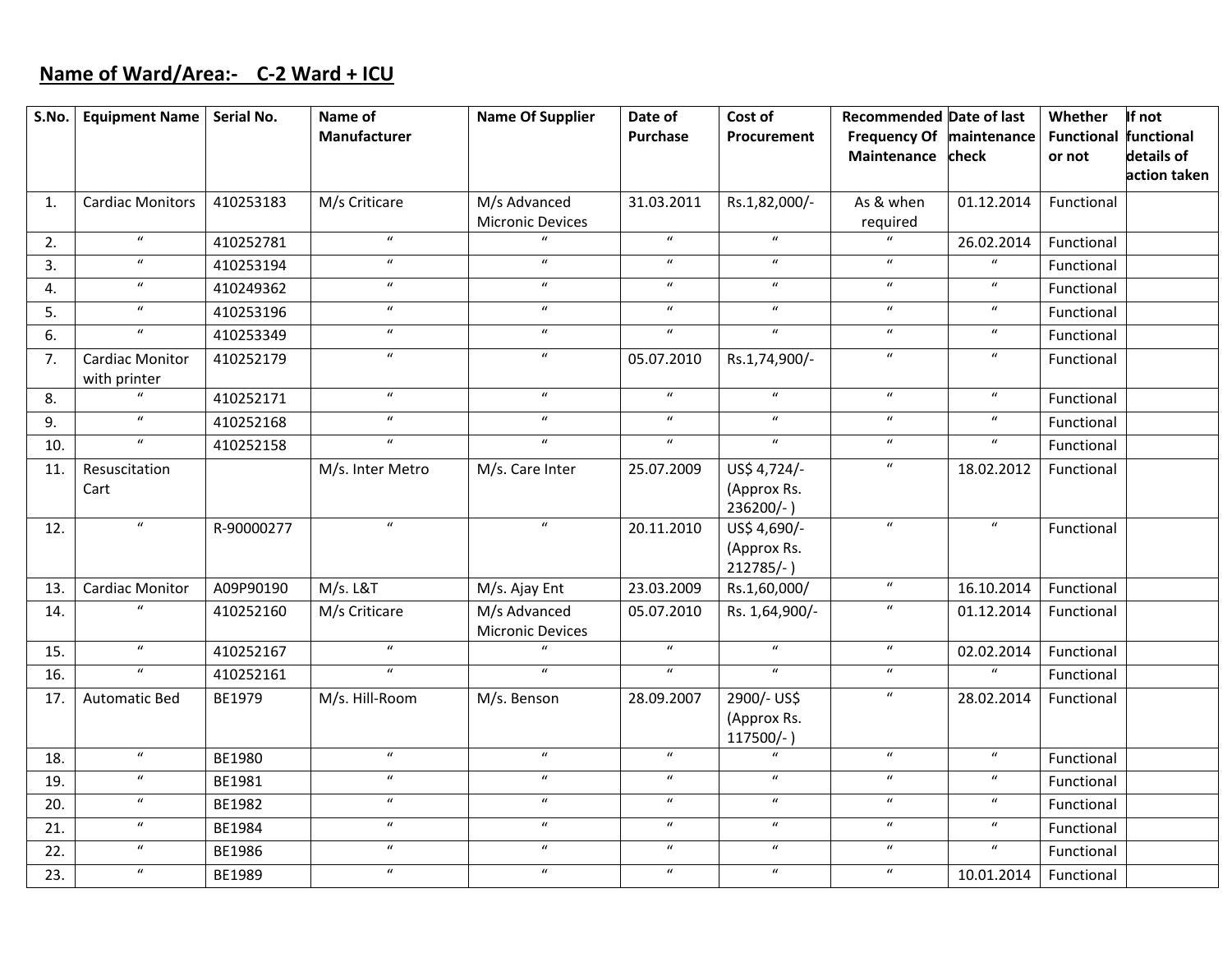| 24.                   |               | BE1990   |             |                 |            |                |  | Functional |  |
|-----------------------|---------------|----------|-------------|-----------------|------------|----------------|--|------------|--|
| $\sim$ $\sim$<br>، پے | Defibrillator | 00323077 | M/s PHILIPS | M/s D'Ash Trade | 28.02.2008 | Rs. 5,27,000/- |  | Functional |  |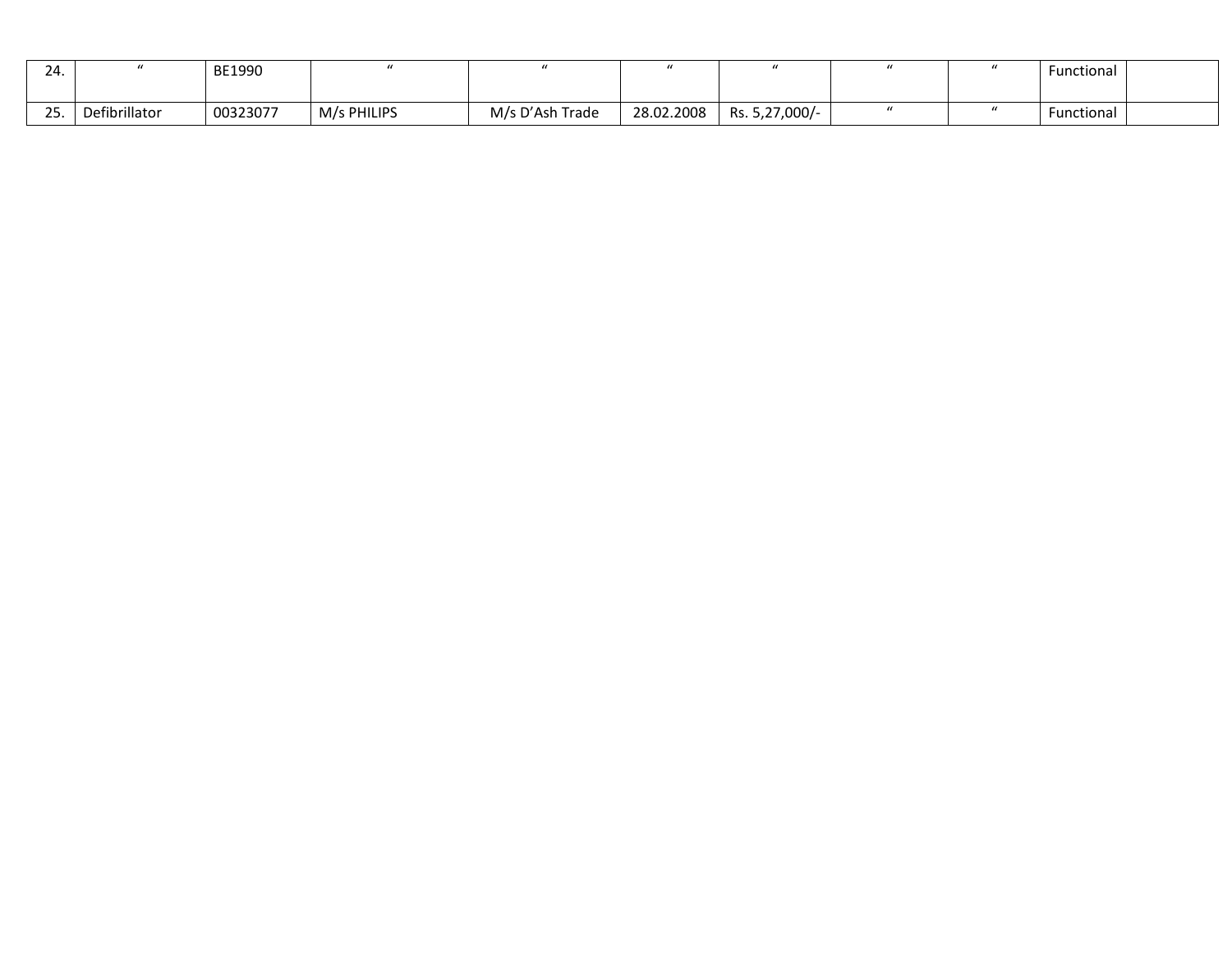# **Name of Ward/Area:‐ D‐2 Ward**

| S.No.          | <b>Equipment Name</b>  | Serial No.    | Name of             | <b>Name Of Supplier</b>                 | Date of          | Cost of                     | Recommended                  | Date of last     | Whether                  | If not       |
|----------------|------------------------|---------------|---------------------|-----------------------------------------|------------------|-----------------------------|------------------------------|------------------|--------------------------|--------------|
|                |                        |               | <b>Manufacturer</b> |                                         | <b>Purchase</b>  | Procurement                 | <b>Frequency Of</b>          | maintenance      | <b>Functional</b>        | functional   |
|                |                        |               |                     |                                         |                  |                             | Maintenance                  | check            | or not                   | details of   |
|                |                        |               |                     |                                         |                  |                             |                              |                  |                          | action taken |
| $\mathbf{1}$ . | <b>Suction Machine</b> | V07122822     | Cherion             | M/s. Link Medical                       | 20.02.2008       | Rs.10,2000/-                | As & when                    | 16.10.2014       | Functional               |              |
|                | $\boldsymbol{\theta}$  |               |                     |                                         | $\boldsymbol{u}$ |                             | required<br>$\boldsymbol{u}$ | $\boldsymbol{u}$ |                          |              |
| 2.             |                        | V07122824     | Cherion             | M/s. Link Medical                       |                  | Rs.10,2000/-                |                              |                  | Not                      | Informed     |
|                | Cardiac Monitor        | 0703V64       | M/s INNOVA          | M/s. Concept                            | 30.07.2007       | Rs.1,45,000/-               | $\boldsymbol{u}$             | 07.07.2014       | Functional<br>Functional | to the firm  |
| 3.             | $\mathbf{u}$           | 0703V56       | $\overline{u}$      | $\mathbf{u}$                            | $\boldsymbol{u}$ | $\mathbf{u}$                | $\boldsymbol{u}$             | $\boldsymbol{u}$ | Functional               |              |
| 4.             | $\boldsymbol{u}$       |               |                     |                                         |                  |                             | $\boldsymbol{u}$             |                  |                          |              |
| 5.             |                        | 410252876     | M/s Criticare       | M/s Advanced<br><b>Micronic Devices</b> | 31.03.2011       | Rs.1,82,333/-               |                              | 20.10.2014       | Functional               |              |
| 6.             | $\boldsymbol{u}$       | 410253203     | $\boldsymbol{u}$    |                                         | $\boldsymbol{u}$ | $\boldsymbol{u}$            | $\boldsymbol{u}$             | $\boldsymbol{u}$ | Functional               |              |
|                | $\boldsymbol{u}$       | 410253363     | $\boldsymbol{u}$    | $\boldsymbol{u}$                        | $\boldsymbol{u}$ | $\boldsymbol{u}$            | $\boldsymbol{u}$             | $\boldsymbol{u}$ | Functional               |              |
| 7.             | $\boldsymbol{u}$       |               | $\boldsymbol{u}$    | $\boldsymbol{u}$                        | $\boldsymbol{u}$ | $\boldsymbol{u}$            | $\boldsymbol{u}$             | $\boldsymbol{u}$ |                          |              |
| 8.             | $\overline{u}$         | 410253181     | $\overline{u}$      | $\boldsymbol{u}$                        | $\overline{u}$   | $\overline{u}$              | $\boldsymbol{u}$             | $\boldsymbol{u}$ | Functional               |              |
| 9.             |                        | 410252891     |                     |                                         |                  |                             |                              |                  | Functional               |              |
| 10.            | Defibrillator          | 00323080      | M/s PHILIPS         | M/s. De' Ash                            | 28.02.2008       | Rs.                         | $\boldsymbol{u}$             |                  | Functional               |              |
|                |                        |               |                     | Trade                                   |                  | $5,27,000/-$                | $\boldsymbol{u}$             |                  |                          |              |
| 11.            | Resuscitation          | R90000284     | M/s. Inter Metro    | M/s. Care Inter                         | 20.11.2010       | US\$ 4,690/-                |                              | 30.12.2014       | Functional               |              |
|                | Cart                   |               |                     |                                         |                  | (Approx Rs.<br>$212785/-$ ) |                              |                  |                          |              |
| 12.            | Cardiac Monitor        | 7826800B00437 |                     | M/s. D.V.                               | 07.08.2013       | Rs. 1, 54,                  | $\boldsymbol{u}$             | $\boldsymbol{u}$ | Functional               |              |
|                |                        |               |                     | Enterprises                             |                  | $000/-$                     |                              |                  |                          |              |
| 13.            | $\boldsymbol{u}$       | 7826800B00446 |                     |                                         | $\overline{u}$   | $\overline{u}$              | $\boldsymbol{u}$             | $\boldsymbol{u}$ | <b>Not</b>               | Quotation    |
|                |                        |               |                     |                                         |                  |                             |                              |                  | Functional               | in process   |
| 14.            | $\boldsymbol{u}$       | 7826800B00447 |                     | $\boldsymbol{u}$                        | $\boldsymbol{u}$ | $\boldsymbol{u}$            | $\boldsymbol{\mathcal{U}}$   | $\boldsymbol{u}$ | Functional               |              |
| 15.            | $\boldsymbol{u}$       | 7826800B00449 |                     | $\boldsymbol{u}$                        | $\boldsymbol{u}$ | $\boldsymbol{u}$            | $\boldsymbol{u}$             | $\boldsymbol{u}$ | Functional               |              |
| 16.            | $\boldsymbol{u}$       | 7826800B00450 |                     | $\boldsymbol{u}$                        | $\boldsymbol{u}$ | $\boldsymbol{u}$            | $\boldsymbol{u}$             | $\boldsymbol{u}$ | Functional               |              |
| 17.            | $\boldsymbol{u}$       | 7826800B00451 |                     | $\boldsymbol{u}$                        | $\boldsymbol{u}$ | $\boldsymbol{u}$            | $\boldsymbol{u}$             | $\boldsymbol{u}$ | Functional               |              |
| 18.            | $\boldsymbol{u}$       | 7826800B00453 |                     | $\boldsymbol{u}$                        | $\boldsymbol{u}$ | $\boldsymbol{u}$            | $\boldsymbol{u}$             | $\boldsymbol{u}$ | Functional               |              |
| 19.            | $\boldsymbol{u}$       | 7826800B00455 |                     | $\boldsymbol{u}$                        | $\boldsymbol{u}$ | $\boldsymbol{u}$            | $\boldsymbol{u}$             | $\omega$         | Functional               |              |
| 20.            | $\boldsymbol{u}$       | 7826800B00457 |                     | $\boldsymbol{u}$                        | $\boldsymbol{u}$ | $\boldsymbol{u}$            | $\boldsymbol{u}$             | $\boldsymbol{u}$ | Functional               |              |
| 21.            | $\boldsymbol{u}$       | 7826800B00460 |                     | $\boldsymbol{u}$                        | $\boldsymbol{u}$ | $\boldsymbol{u}$            | $\boldsymbol{u}$             | $\boldsymbol{u}$ | Functional               |              |
| 22.            | <b>Suction Machine</b> | V8541         |                     | M/s. Link Medical                       | 25.08.2014       | Rs.1,19,000/-               | $\boldsymbol{u}$             |                  | Functional               |              |
|                |                        |               |                     | Systems                                 |                  |                             |                              |                  |                          |              |
| 23.            | $\boldsymbol{u}$       | V8509         |                     | $\boldsymbol{u}$                        | $\boldsymbol{u}$ | $\boldsymbol{u}$            | $\boldsymbol{u}$             |                  | Functional               |              |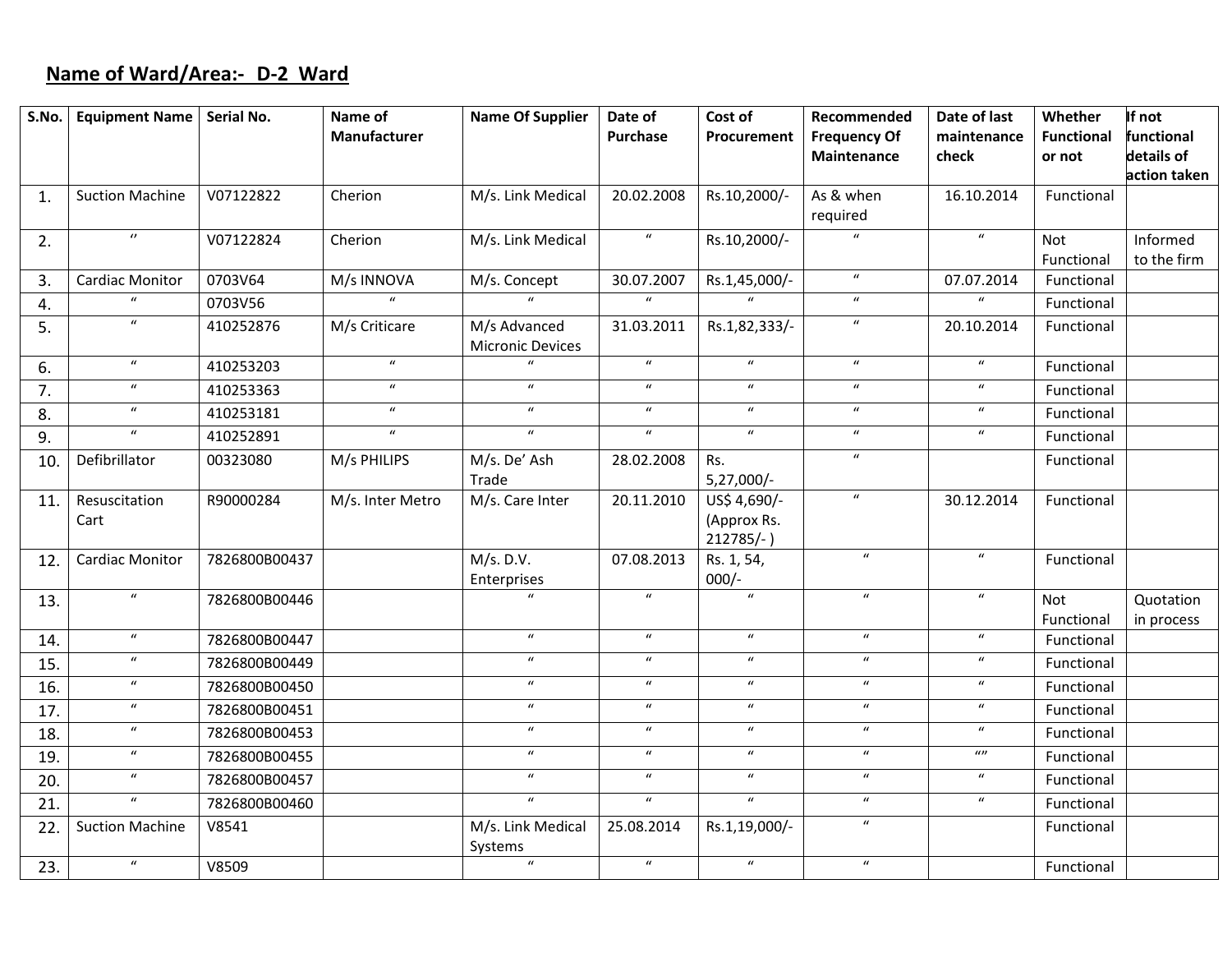## **Name of Ward/Area:‐ AB‐3 Ward**

| S.No. | <b>Equipment Name</b>  | Serial No.  | Name of<br>Manufacturer | <b>Name Of Supplier</b>          | Date of<br><b>Purchase</b> | Cost of<br>Procurement                   | Recommended<br><b>Frequency Of</b><br>Maintenance | Date of last<br>maintenance<br>heck | Whether<br><b>Functional</b><br>or not | If not<br>functional<br>details of |
|-------|------------------------|-------------|-------------------------|----------------------------------|----------------------------|------------------------------------------|---------------------------------------------------|-------------------------------------|----------------------------------------|------------------------------------|
|       |                        |             |                         |                                  |                            |                                          |                                                   |                                     |                                        | action taken                       |
| 1.    | <b>Cardiac Monitor</b> | A09P90173   | M/s L&T                 | M/s Ajay Ent.                    | 23.09.2009                 | Rs.<br>$1,60,000/-$                      | As & when<br>required                             | 18.07.2014                          | Working                                |                                    |
| 2.    | $\boldsymbol{u}$       | A09P90188   | $\mathbf{u}$            | $\boldsymbol{u}$                 | $\boldsymbol{u}$           |                                          | $\mathbf{u}$                                      | 11.07.2014                          | Working                                |                                    |
| 3.    | $\boldsymbol{u}$       | 410251959   | M/s Criticare           | M/s Advanced<br>Micronic Devices | 05.07.2010                 | Rs.<br>1,64,900/-                        | $\boldsymbol{u}$                                  | $\boldsymbol{u}$                    | Working                                |                                    |
| 4.    | $\boldsymbol{u}$       | 408243726   | $\overline{u}$          |                                  | $\boldsymbol{u}$           |                                          | $\overline{u}$                                    | $\boldsymbol{u}$                    | Working                                |                                    |
| 5.    | $\boldsymbol{u}$       | 410253148   | $\boldsymbol{u}$        | $\boldsymbol{u}$                 | $\boldsymbol{u}$           | $\boldsymbol{u}$                         | $\boldsymbol{u}$                                  | $\boldsymbol{u}$                    | Working                                |                                    |
| 6.    | $\boldsymbol{u}$       | 410253133   | $\boldsymbol{u}$        | $\boldsymbol{u}$                 | $\boldsymbol{u}$           | $\boldsymbol{u}$                         | $\boldsymbol{u}$                                  | $\boldsymbol{u}$                    | Working                                |                                    |
| 7.    | $\boldsymbol{u}$       | 408241841   | $\boldsymbol{u}$        | $\boldsymbol{u}$                 | $\mathbf{u}$               | $\boldsymbol{u}$                         | $\boldsymbol{u}$                                  | $\boldsymbol{u}$                    | Working                                |                                    |
| 8.    | $\boldsymbol{u}$       | 40253147    | $\boldsymbol{u}$        | $\boldsymbol{u}$                 | $\boldsymbol{u}$           | $\boldsymbol{u}$                         | $\boldsymbol{u}$                                  | $\boldsymbol{u}$                    | Working                                |                                    |
| 9.    | Cardiac Monitor        | A027E000630 | M/s Schiller            | M/s Schiller                     | 18.04.2012                 | Rs.<br>$2,72,750/-$                      | $\boldsymbol{u}$                                  | 14.12.2014                          | Working                                |                                    |
| 10.   | $\boldsymbol{u}$       | A027E000636 | $\boldsymbol{u}$        | $\boldsymbol{u}$                 | $\boldsymbol{u}$           | $\mathbf{u}$                             | $\boldsymbol{u}$                                  | $\boldsymbol{u}$                    | Working                                |                                    |
| 11.   | $\boldsymbol{u}$       | A027E000627 | $\mathbf{u}$            | $\boldsymbol{u}$                 | $\boldsymbol{u}$           | $\boldsymbol{u}$                         | $\boldsymbol{u}$                                  | $\boldsymbol{u}$                    | <b>Not</b><br>Working                  | Informed<br>to the firm            |
| 12.   | $\boldsymbol{u}$       | A027E000625 | $\boldsymbol{u}$        | $\boldsymbol{u}$                 | $\boldsymbol{u}$           | $\boldsymbol{u}$                         | $\boldsymbol{u}$                                  | $\boldsymbol{u}$                    | Working                                |                                    |
| 13.   | $\boldsymbol{u}$       | A027E000628 | $\boldsymbol{u}$        | $\boldsymbol{u}$                 | $\mathbf{u}$               | $\boldsymbol{u}$                         | $\boldsymbol{u}$                                  | $\boldsymbol{u}$                    | Working                                |                                    |
| 14.   | Ventilator             | 653         | M/s Air Liquid          | M/s Air Liquid                   | 30.03.2010                 | Rs.3,50,000/-                            | $\boldsymbol{u}$                                  | 01.12.2014                          | Working                                |                                    |
| 15.   | $\boldsymbol{u}$       | 654         | $\boldsymbol{u}$        | $\boldsymbol{u}$                 | $\boldsymbol{u}$           | $\boldsymbol{u}$                         | $\boldsymbol{u}$                                  | $\boldsymbol{u}$                    | Working                                |                                    |
| 16.   | $\boldsymbol{u}$       | 661         | $\mathbf{u}$            | $\boldsymbol{u}$                 | $\boldsymbol{u}$           | $\boldsymbol{u}$                         | $\boldsymbol{u}$                                  | $\boldsymbol{u}$                    | Working                                |                                    |
| 17.   | $\boldsymbol{u}$       | 665         | $\boldsymbol{u}$        | $\boldsymbol{u}$                 | $\boldsymbol{u}$           | $\boldsymbol{u}$                         | $\boldsymbol{u}$                                  | $\boldsymbol{u}$                    | Working                                |                                    |
| 18.   | Defibrillator          | T10G121329  | M/s. Zoll Medical       | M/s. L & T                       | 21.07.2010                 | US\$ 8,810/-<br>(Approx Rs.<br>411338/-) | $\boldsymbol{u}$                                  | 20.08.2014                          | Working                                |                                    |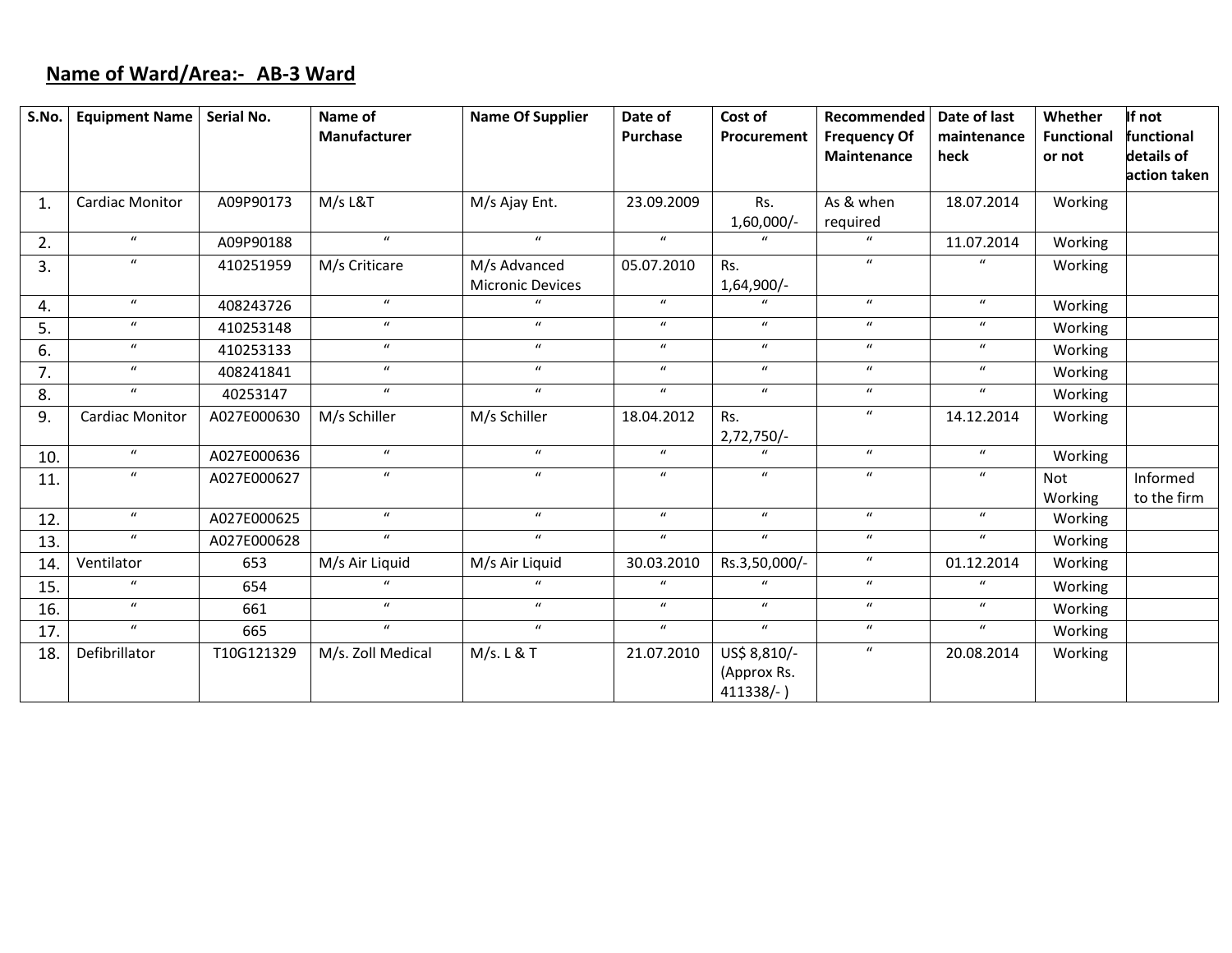### **Name of Ward/Area:‐ MAT OT+ L/Room**

| S.No. | <b>Equipment Name</b>  | Serial No.  | Name of          | <b>Name Of Supplier</b>                | Date of          | Cost of          | Recommended                  | Date of last     | Whether    | If not       |
|-------|------------------------|-------------|------------------|----------------------------------------|------------------|------------------|------------------------------|------------------|------------|--------------|
|       |                        |             | Manufacturer     |                                        | <b>Purchase</b>  | Procurement      | <b>Frequency Of</b>          | maintenance      | Functional | functional   |
|       |                        |             |                  |                                        |                  |                  | Maintenance                  | check            | or not     | details of   |
|       |                        |             |                  |                                        |                  |                  |                              |                  |            | action taken |
| 1.    | <b>Suction Machine</b> | V07122826   |                  | M/s. Link Medical                      | 20.02.2008       | Rs.10,2000/-     | As & when                    | 30.08.2014       | Working    |              |
|       |                        |             |                  |                                        |                  |                  | required<br>$\boldsymbol{u}$ |                  |            |              |
| 2.    | <b>Cardiac Monitor</b> | A09P90224   | M/s L&T          | M/s Ajay Enter.                        | 30.03.2009       | Rs.1,80,000/-    |                              |                  | Working    |              |
| 3.    | $\boldsymbol{u}$       | A027E000640 | M/s Schiller     | M/s Schiller                           | 18.04.2012       | Rs.              | $\boldsymbol{u}$             | 14.10.2014       | Working    |              |
|       |                        |             |                  |                                        |                  | $2,72,750/-$     |                              |                  |            |              |
| 4.    | $\boldsymbol{u}$       | A027E000629 | $\boldsymbol{u}$ | $\mathbf{u}$                           | $\boldsymbol{u}$ | $\mathbf{u}$     | $\boldsymbol{u}$             | $\boldsymbol{u}$ | Working    |              |
| 5.    | $\boldsymbol{u}$       | A027E000652 | $\boldsymbol{u}$ | $\boldsymbol{u}$                       | $\boldsymbol{u}$ | $\boldsymbol{u}$ | $\boldsymbol{u}$             | $\boldsymbol{u}$ | Working    |              |
| 6.    | $\boldsymbol{u}$       | A027E000643 | $\boldsymbol{u}$ | $\boldsymbol{u}$                       | $\boldsymbol{u}$ | $\boldsymbol{u}$ | $\boldsymbol{u}$             | $\boldsymbol{u}$ | Working    |              |
| 7.    | $\boldsymbol{u}$       | A027E000648 | $\boldsymbol{u}$ | $\boldsymbol{u}$                       | $\boldsymbol{u}$ | $\boldsymbol{u}$ | $\boldsymbol{u}$             | $\boldsymbol{u}$ | Working    |              |
| 8.    | $\boldsymbol{u}$       | A027E000645 | $\boldsymbol{u}$ | $\boldsymbol{u}$                       | $\boldsymbol{u}$ | $\boldsymbol{u}$ | $\boldsymbol{u}$             | $\boldsymbol{u}$ | Working    |              |
| 9.    | $\boldsymbol{u}$       | A027E000639 | $\boldsymbol{u}$ | $\boldsymbol{u}$                       | $\boldsymbol{u}$ | $\boldsymbol{u}$ | $\boldsymbol{u}$             | $\boldsymbol{u}$ | Working    |              |
| 10.   | $\boldsymbol{u}$       | A027E000633 | $\boldsymbol{u}$ | $\boldsymbol{u}$                       | $\boldsymbol{u}$ | $\boldsymbol{u}$ | $\boldsymbol{u}$             | $\boldsymbol{u}$ | Working    |              |
| 11.   | $\boldsymbol{u}$       | A027E000645 | $\boldsymbol{u}$ | $\mathbf{u}$                           | $\boldsymbol{u}$ | $\boldsymbol{u}$ | $\boldsymbol{u}$             | $\boldsymbol{u}$ | Working    |              |
| 12.   | $\boldsymbol{u}$       | A027E000643 | $\boldsymbol{u}$ | $\mathbf{u}$                           | $\boldsymbol{u}$ | $\boldsymbol{u}$ | $\boldsymbol{u}$             | $\boldsymbol{u}$ | Working    |              |
| 13.   | Ventilator             | 660         | M/s Air Liquid   | M/s Air Liquid                         | 30.03.2010       | Rs.3,50,000/-    | $\boldsymbol{u}$             | 21.03.2013       | Working    |              |
| 14.   | Resuscitation          | M-390       | M/s. Inter Metro | M/s. Care Inter                        | 25.07.2009       | US\$ 4,724/-     | $\boldsymbol{u}$             |                  | Working    |              |
|       | Cart                   |             |                  |                                        |                  | (Approx Rs.      |                              |                  |            |              |
|       |                        |             |                  |                                        |                  | 236200/-)        | $\boldsymbol{u}$             |                  |            |              |
| 15.   | Defibrillator          | US00568191  | M/s PHILIPS      | M/s. PHILIPS<br>Electronics India Ltd. | 27.09.2013       | 9,600/- US\$     |                              | 20.05.2014       | Working    |              |
|       |                        |             |                  |                                        |                  |                  |                              |                  |            |              |
| 16.   | <b>Suction Machine</b> | V8536       |                  | M/s. Link Medical                      | 25.08.2014       | Rs.1,19,000/-    | $\boldsymbol{u}$             | 22.09.2014       | Working    |              |
|       |                        |             |                  | Systems                                |                  |                  |                              |                  |            |              |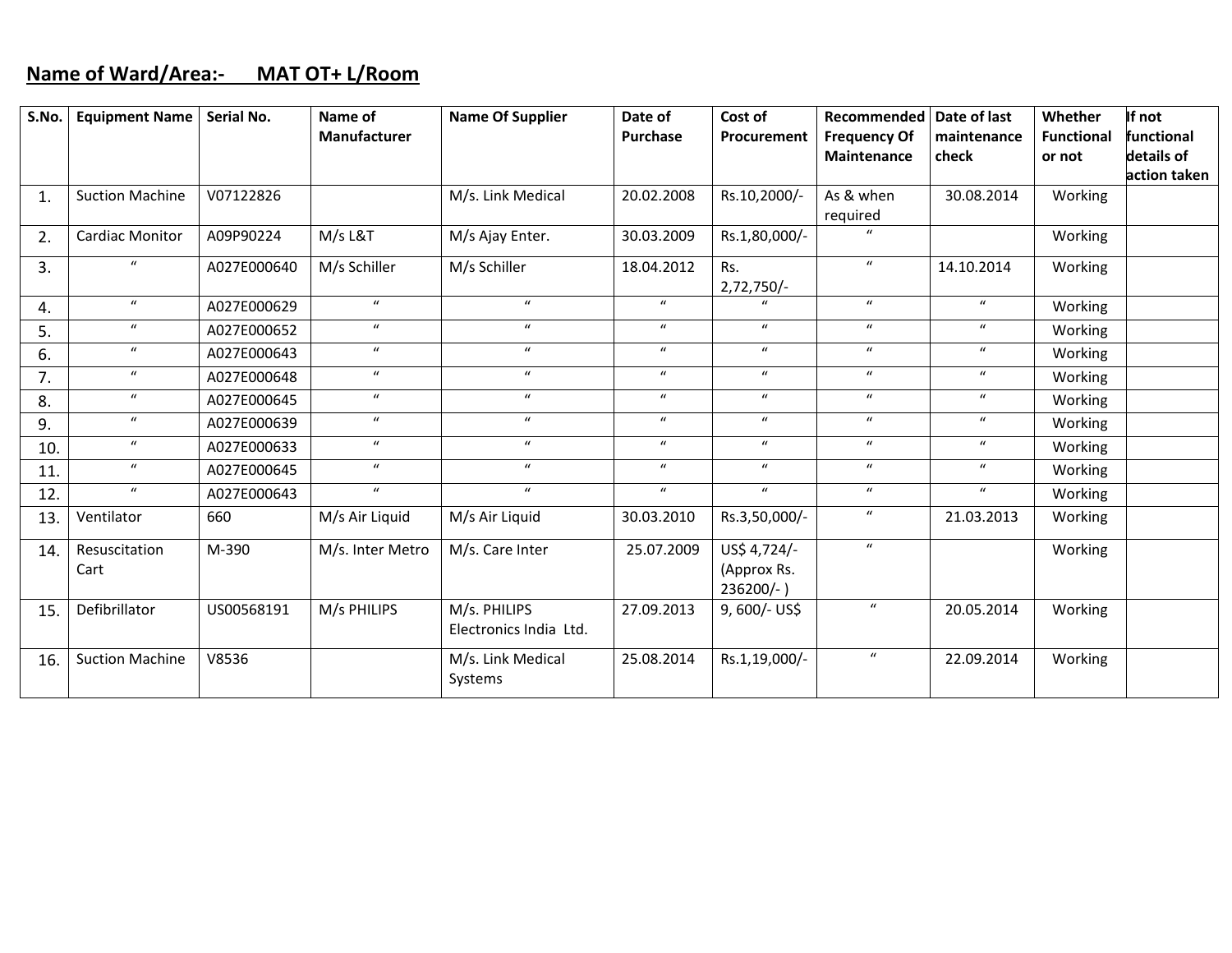# **Name of Ward/Area:‐ C‐3 NICU**

| S.No. | Equipment Name   Serial No. |         | Name of Manufacturer | Name Of Supplier | Date of<br>Purchase | Cost of<br>Procurement | Recommended   Date of last<br><b>Frequency Of</b> | maintenance | Whether<br><b>Functional</b> | If not<br>functional |
|-------|-----------------------------|---------|----------------------|------------------|---------------------|------------------------|---------------------------------------------------|-------------|------------------------------|----------------------|
|       |                             |         |                      |                  |                     |                        | <b>Maintenance</b>                                | check       | or not                       | details of           |
|       |                             |         |                      |                  |                     |                        |                                                   |             |                              | action taken         |
|       | Resuscitation               | C05-706 | M/s. Inter Metro     | M/s. Care Inter  | 25.07.2009          | US\$ 4,724/-           | As & when                                         | 06.09.2013  | Functional                   |                      |
|       | Cart                        |         |                      |                  |                     | (Approx Rs.            | required                                          |             |                              |                      |
|       |                             |         |                      |                  |                     | $236200/-$ )           |                                                   |             |                              |                      |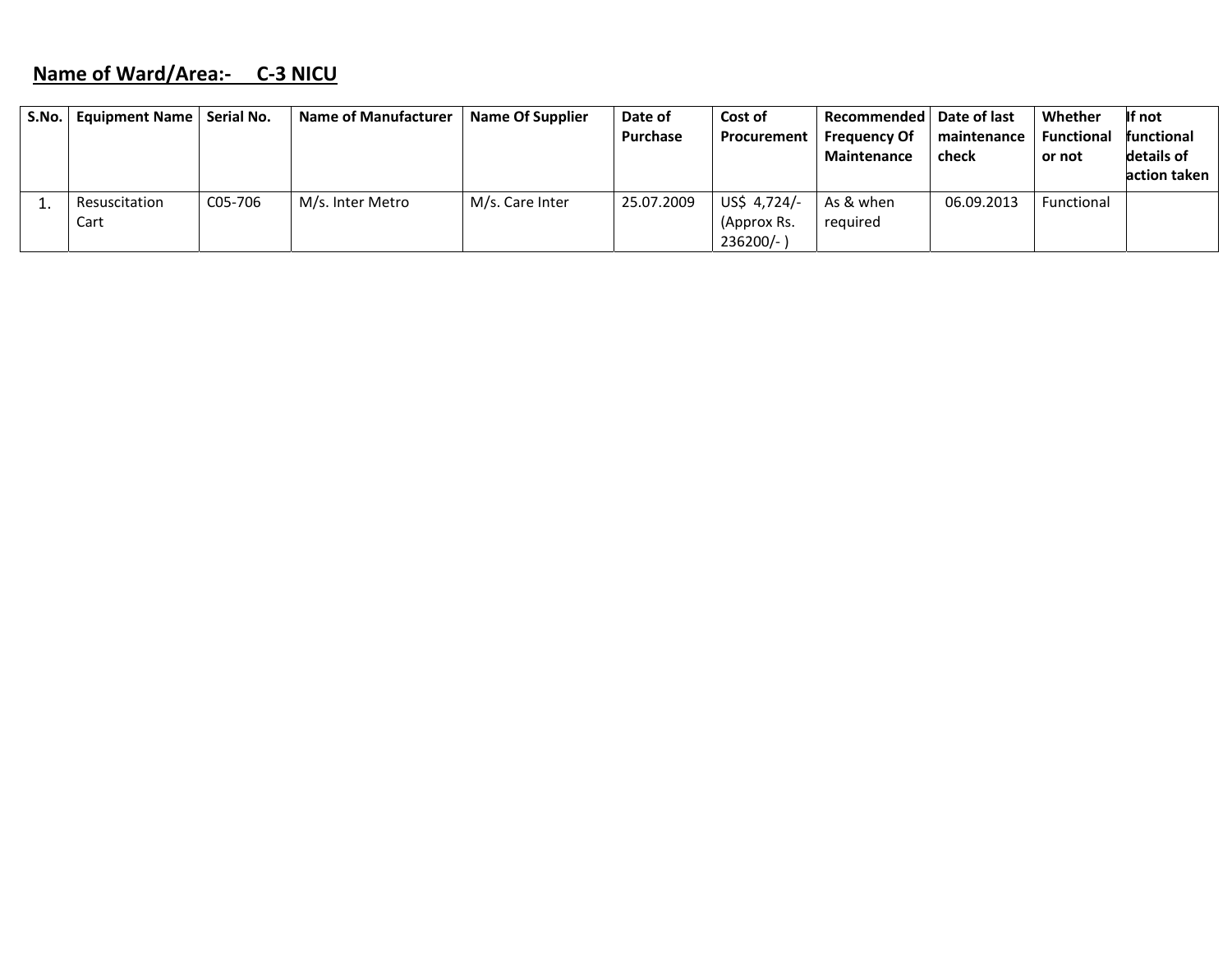### **Name of Ward/Area:‐ D‐3 Ward**

| S.No. | <b>Equipment Name</b>  | Serial No.  | Name of             | <b>Name Of Supplier</b> | Date of      | Cost of        | Recommended         | Date of last     | Whether           | If not            |
|-------|------------------------|-------------|---------------------|-------------------------|--------------|----------------|---------------------|------------------|-------------------|-------------------|
|       |                        |             | <b>Manufacturer</b> |                         | Purchase     | Procurement    | <b>Frequency Of</b> | maintenance      | <b>Functional</b> | <b>functional</b> |
|       |                        |             |                     |                         |              |                | Maintenance         | check            | or not            | details of        |
|       |                        |             |                     |                         |              |                |                     |                  |                   | action taken      |
|       | <b>Cardiac Monitor</b> | A027E000626 | M/s Schiller        | M/s Schiller            | 18.04.2012   | Rs.            | As & when           | 27.09.2014       | Working           |                   |
|       |                        |             |                     |                         |              | $2,72,750/-$   | required            |                  |                   |                   |
| 2.    |                        | A027E000647 | $\mathcal{U}$       |                         |              |                | $\mathbf u$         | $\mathcal{U}$    | Working           |                   |
| 3.    |                        | A027E000638 | $\mathbf{u}$        | $\mathbf{u}$            | $\bf{u}$     | $\mathbf{u}$   | $\mathbf{u}$        | $\mathcal{U}$    | Working           |                   |
| 4.    |                        | A027E000631 | $\bf{u}$            | $\mathbf{u}$            | $\prime$     | $\mathbf{u}$   | $\mathbf{u}$        | $\bf{u}$         | Working           |                   |
| 5.    | $\mathcal{U}$          | A027E000644 | $\mathbf{u}$        | $\mathbf{u}$            | $\mathbf{u}$ | $\bf{u}$       | $\boldsymbol{u}$    | $\boldsymbol{u}$ | Working           |                   |
| 6.    | Defibrillator          | US00568185  | M/s PHILIPS         | M/s. PHILIPS            | 27.09.2013   | $9,600/-$ US\$ | $\mathcal{U}$       | $\mathcal{U}$    | Working           |                   |
|       |                        |             |                     | Electronics India Ltd.  |              |                |                     |                  |                   |                   |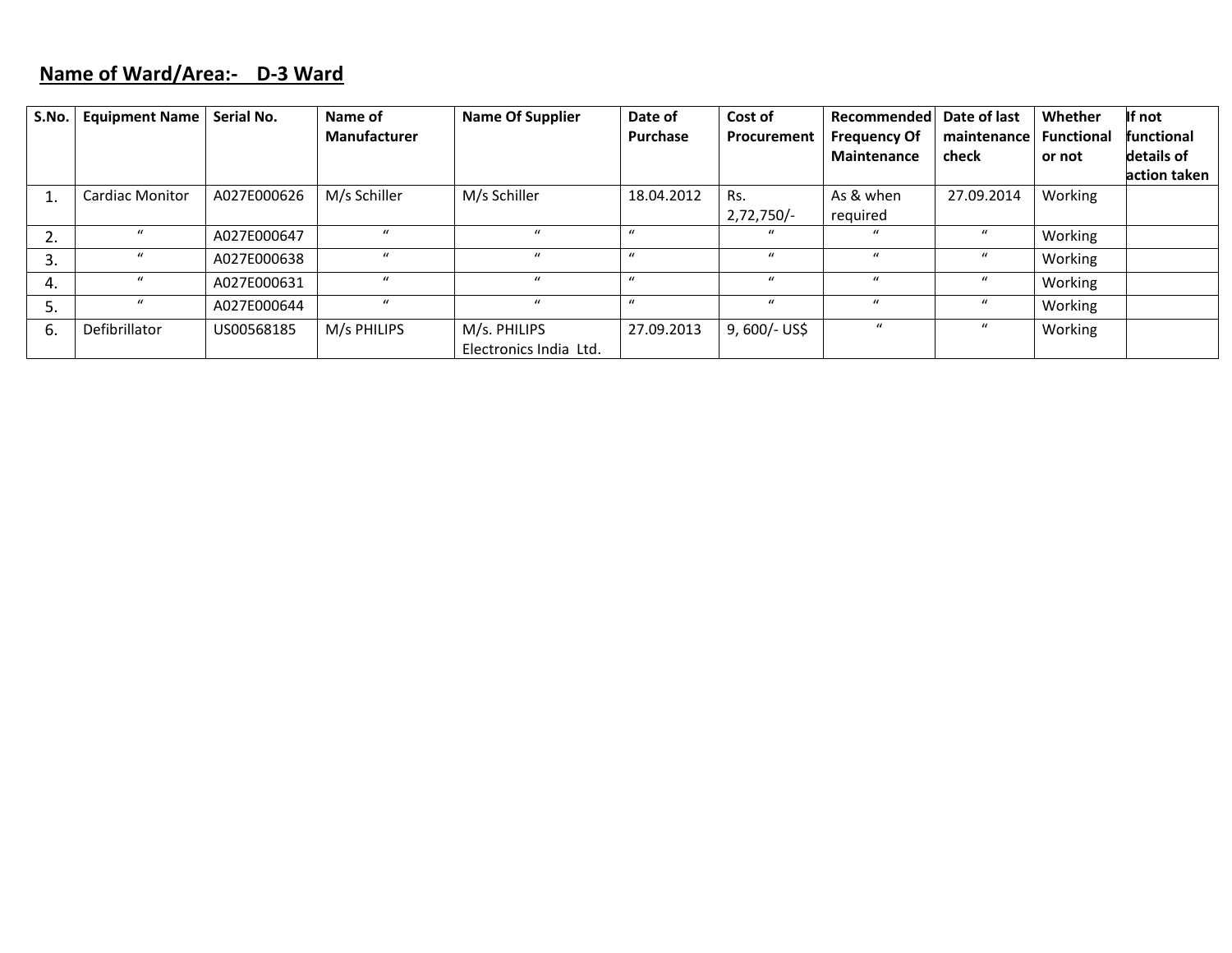#### **Name of Ward/Area:‐ AB‐4 Ward**

| S.No.       | <b>Equipment Name</b>   | Serial No.     | Name of             | <b>Name Of Supplier</b> | Date of          | Cost of        | Recommended           | Date of last     | Whether           | If not       |
|-------------|-------------------------|----------------|---------------------|-------------------------|------------------|----------------|-----------------------|------------------|-------------------|--------------|
|             |                         |                | <b>Manufacturer</b> |                         | Purchase         | Procurement    | <b>Frequency Of</b>   | maintenance      | <b>Functional</b> | functional   |
|             |                         |                |                     |                         |                  |                | <b>Maintenance</b>    | check            | or not            | details of   |
|             |                         |                |                     |                         |                  |                |                       |                  |                   | action taken |
| $\mathbf 1$ | <b>Automatic Bed</b>    | 1309EX6000028A |                     | M/s. Janak Health care  | 31.03.09         | Rs. 1,27,549/- | As & when<br>required | 20.10.2014       | Functional        |              |
|             | $\boldsymbol{u}$        |                |                     | $\mathbf{u}$            | $\boldsymbol{u}$ | $\bf{u}$       | $\boldsymbol{u}$      | $\boldsymbol{u}$ |                   |              |
| 2.          |                         | 1309EX6000022A |                     |                         |                  |                |                       |                  | Functional        |              |
| 3.          | Ventilators             | 0305           | M/s. Teama          | M/s. Electrocare        | 13.06.2008       | Rs.8,23,000/-  | $\bf{u}$              | 25.11.2014       | Functional        |              |
| 4.          | $\mathbf{u}$            | 0300           | $\mathbf{u}$        |                         | $\mathbf{u}$     | $\mathbf{u}$   | $\mathbf{u}$          |                  | Functional        |              |
| 5.          | Slow Suction            | 1244988        | M/s. Medela         | M/s. Rohit Surgical     | 17.06.2009       | 1785/- CHF     | $\mu$                 | 30.01.2014       | Functional        |              |
|             | Machine                 |                |                     |                         |                  | (Approx Rs.    |                       |                  |                   |              |
|             |                         |                |                     |                         |                  | $101745/-$ )   |                       |                  |                   |              |
| 6.          | <b>Cardiac Monitors</b> | M1250147000301 | M/s. Edan           | M/s Super Medicare      | 15.06.2012       | 1,480/- US\$   | $\boldsymbol{u}$      | 20.09.2014       | Functional        |              |
| 7.          | $\mathbf{u}$            | M1250147000101 | $\mu$               | $\mathbf{u}$            | $\boldsymbol{u}$ | $\bf{u}$       | $\boldsymbol{u}$      | 24.01.2014       | Functional        |              |
| 8.          | <b>Cardiac Monitor</b>  | 7826800B00435  |                     | M/s. D.V. Enterprises   | 07.08.2013       | Rs. 1, 54,     | $\boldsymbol{u}$      | 06.09.2014       | Functional        |              |
|             |                         |                |                     |                         |                  | $000/-$        |                       |                  |                   |              |
| 9.          | $\boldsymbol{u}$        | 7826800B00442  |                     | $\mathbf{u}$            | $\boldsymbol{u}$ | $\mathbf{u}$   | $\boldsymbol{u}$      | 08.10.2014       | Functional        |              |
| 10.         | Defibrillator           | US00568192     | M/s PHILIPS         | M/s. PHILIPS            | 27.09.2013       | $9,600/-$ US\$ | $\boldsymbol{u}$      | 18.10.2014       | Functional        |              |
|             |                         |                |                     | Electronics India Ltd.  |                  |                |                       |                  |                   |              |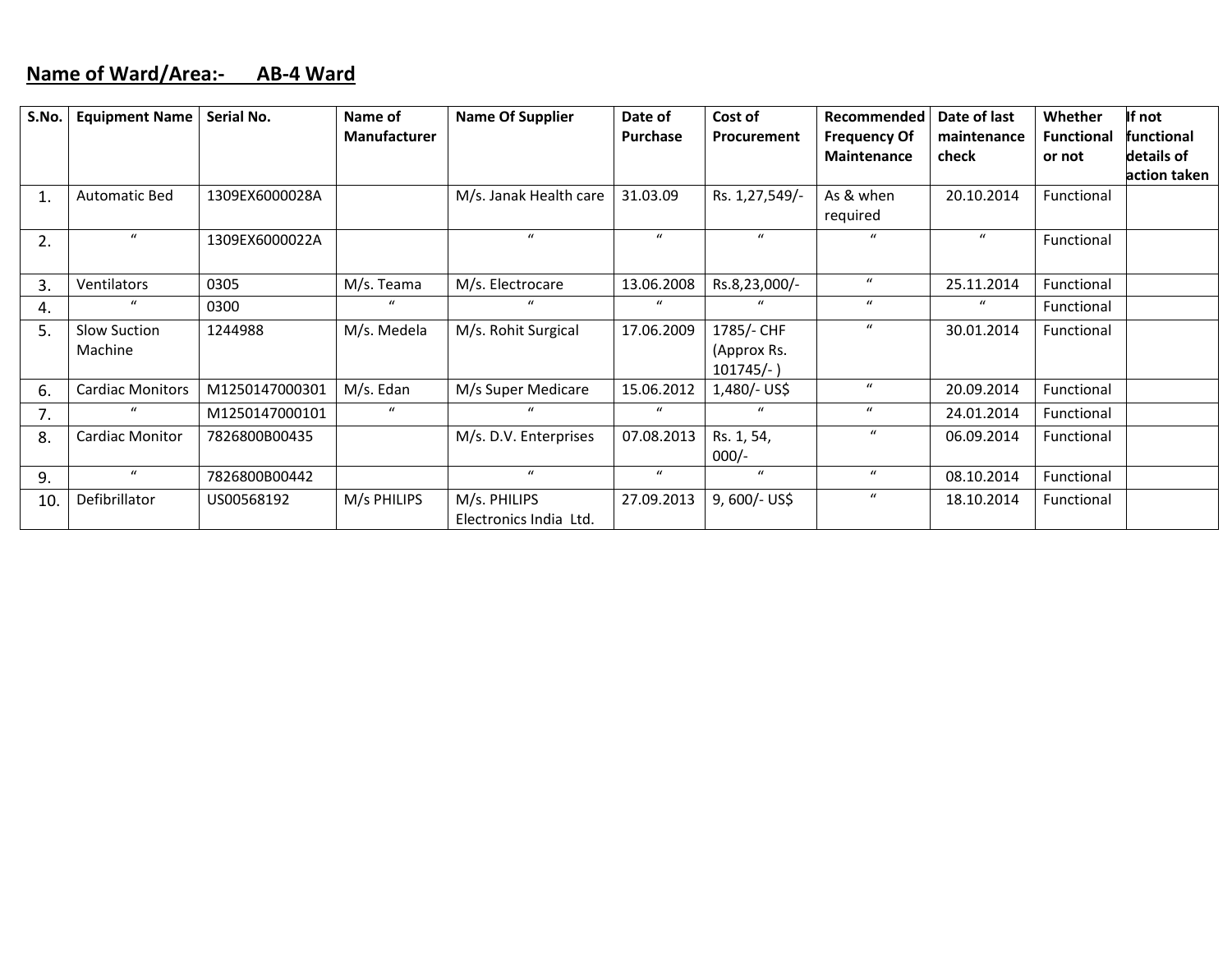## **Name of Ward/Area:‐ Dialysis Unit**

| S.No.        | <b>Equipment Name</b>  | Serial No.      | Name of          | <b>Name Of Supplier</b> | Date of          | Cost of          | Recommended         | Date of last     | Whether                         | If not       |
|--------------|------------------------|-----------------|------------------|-------------------------|------------------|------------------|---------------------|------------------|---------------------------------|--------------|
|              |                        |                 | Manufacturer     |                         | Purchase         | Procurement      | <b>Frequency Of</b> | maintenance      | <b>Functional or functional</b> |              |
|              |                        |                 |                  |                         |                  |                  | Maintenance         | check            | not                             | details of   |
|              |                        |                 |                  |                         |                  |                  |                     |                  |                                 | action taken |
| $\mathbf{1}$ | Automatic bed          | 1389EX 6000028A | M/s. Janak       | M/s. Janak Health       | 31.03.09         | Rs. 1,27,549/-   | As & when           | 26.12.2014       | Working                         |              |
|              |                        |                 |                  | care                    |                  |                  | required            |                  |                                 |              |
| 2.           | $\boldsymbol{u}$       | 1309EX 6000027A | $\mathbf{u}$     | $\mathbf{u}$            | $\boldsymbol{u}$ | $\mathbf{u}$     | $\mathbf{u}$        | $\mathbf{u}$     | Working                         |              |
| 3.           | $\boldsymbol{u}$       | 1309EX 6000030A | $\boldsymbol{u}$ | $\boldsymbol{u}$        | $\boldsymbol{u}$ | $\boldsymbol{u}$ | $\boldsymbol{u}$    | $\boldsymbol{u}$ | Working                         |              |
| 4.           | $\boldsymbol{u}$       | 1309EX 6000029A | $\boldsymbol{u}$ | $\boldsymbol{u}$        | $\boldsymbol{u}$ | $\boldsymbol{u}$ | $\boldsymbol{u}$    | $\boldsymbol{u}$ | Working                         |              |
| 5.           | $\boldsymbol{u}$       | 1309EX 6000018A | $\boldsymbol{u}$ | $\boldsymbol{u}$        | $\boldsymbol{u}$ | $\boldsymbol{u}$ | $\boldsymbol{u}$    | $\mathbf{u}$     | Working                         |              |
| 6.           | $\boldsymbol{u}$       | 1309EX 6000023A | $\boldsymbol{u}$ | $\boldsymbol{u}$        | $\boldsymbol{u}$ | $\boldsymbol{u}$ | $\boldsymbol{u}$    | $\mathbf{u}$     | Working                         |              |
| 7.           | $\boldsymbol{u}$       | 1309EX 6000021A | $\boldsymbol{u}$ | $\boldsymbol{u}$        | $\mathbf{u}$     | $\boldsymbol{u}$ | $\boldsymbol{u}$    | $\mathbf{u}$     | Working                         |              |
| 8.           | $\boldsymbol{u}$       | 1309EX 6000032A | $\boldsymbol{u}$ | $\boldsymbol{u}$        | $\boldsymbol{u}$ | $\boldsymbol{u}$ | $\boldsymbol{u}$    | $\boldsymbol{u}$ | Working                         |              |
| 9.           | $\boldsymbol{u}$       | 1309EX 6000019A | $\boldsymbol{u}$ | $\boldsymbol{u}$        | $\boldsymbol{u}$ | $\boldsymbol{u}$ | $\boldsymbol{u}$    | $\boldsymbol{u}$ | Working                         |              |
| 10.          | $\boldsymbol{u}$       | 1309EX 6000024A | $\boldsymbol{u}$ | $\boldsymbol{u}$        | $\boldsymbol{u}$ | $\boldsymbol{u}$ | $\boldsymbol{u}$    | $\boldsymbol{u}$ | Working                         |              |
| 11.          | $\boldsymbol{u}$       | 1309EX 6000031A | $\boldsymbol{u}$ | $\boldsymbol{u}$        | $\mathbf{u}$     | $\boldsymbol{u}$ | $\boldsymbol{u}$    | $\boldsymbol{u}$ | Working                         |              |
| 12.          | $\boldsymbol{u}$       | 1309EX 6000026A | $\boldsymbol{u}$ | $\boldsymbol{u}$        | $\boldsymbol{u}$ | $\boldsymbol{u}$ | $\boldsymbol{u}$    | $\boldsymbol{u}$ | Working                         |              |
| 13.          | $\boldsymbol{u}$       | 1309EX 6000025A | $\boldsymbol{u}$ | $\boldsymbol{u}$        | $\boldsymbol{u}$ | $\boldsymbol{u}$ | $\boldsymbol{u}$    | $\boldsymbol{u}$ | Working                         |              |
| 14.          | Resuscitation          | R90000280       | M/s. Inter       | M/s. Care Inter         | 20.11.2010       | US\$ 4,690/      | $\boldsymbol{u}$    | 03.12.2010       | Working                         |              |
|              | Cart                   |                 | Metro            |                         |                  | (Approx Rs.      |                     |                  |                                 |              |
|              |                        |                 |                  |                         |                  | $212785/-$ )     |                     |                  |                                 |              |
| 15.          | <b>Cardiac Monitor</b> | M1250147000401  | M/s. Edan        | M/s. Super              | 05.06.2012       | 1,480/- US\$     | $\boldsymbol{u}$    | 27.11.2013       | Working                         |              |
|              |                        |                 |                  | Medicare                |                  |                  |                     |                  |                                 |              |
| 16.          | $\boldsymbol{u}$       | M1250147000201  | $\boldsymbol{u}$ | $\mathbf{u}$            | $\mathbf{u}$     | $\boldsymbol{u}$ | $\boldsymbol{u}$    |                  | Working                         |              |
| 17.          | <b>Cardiac Monitor</b> | 7826800B00434   |                  | M/s. D.V.               | 07.08.2013       | Rs. 1, 54,       | $\boldsymbol{u}$    | 24.12.2014       | Working                         |              |
|              |                        |                 |                  | Enterprises             |                  | $000/-$          |                     |                  |                                 |              |
| 18.          | $\boldsymbol{u}$       | 7826800B00441   |                  | $\mathbf{u}$            | $\mathbf{u}$     | $\boldsymbol{u}$ | $\boldsymbol{u}$    | $\boldsymbol{u}$ | Working                         |              |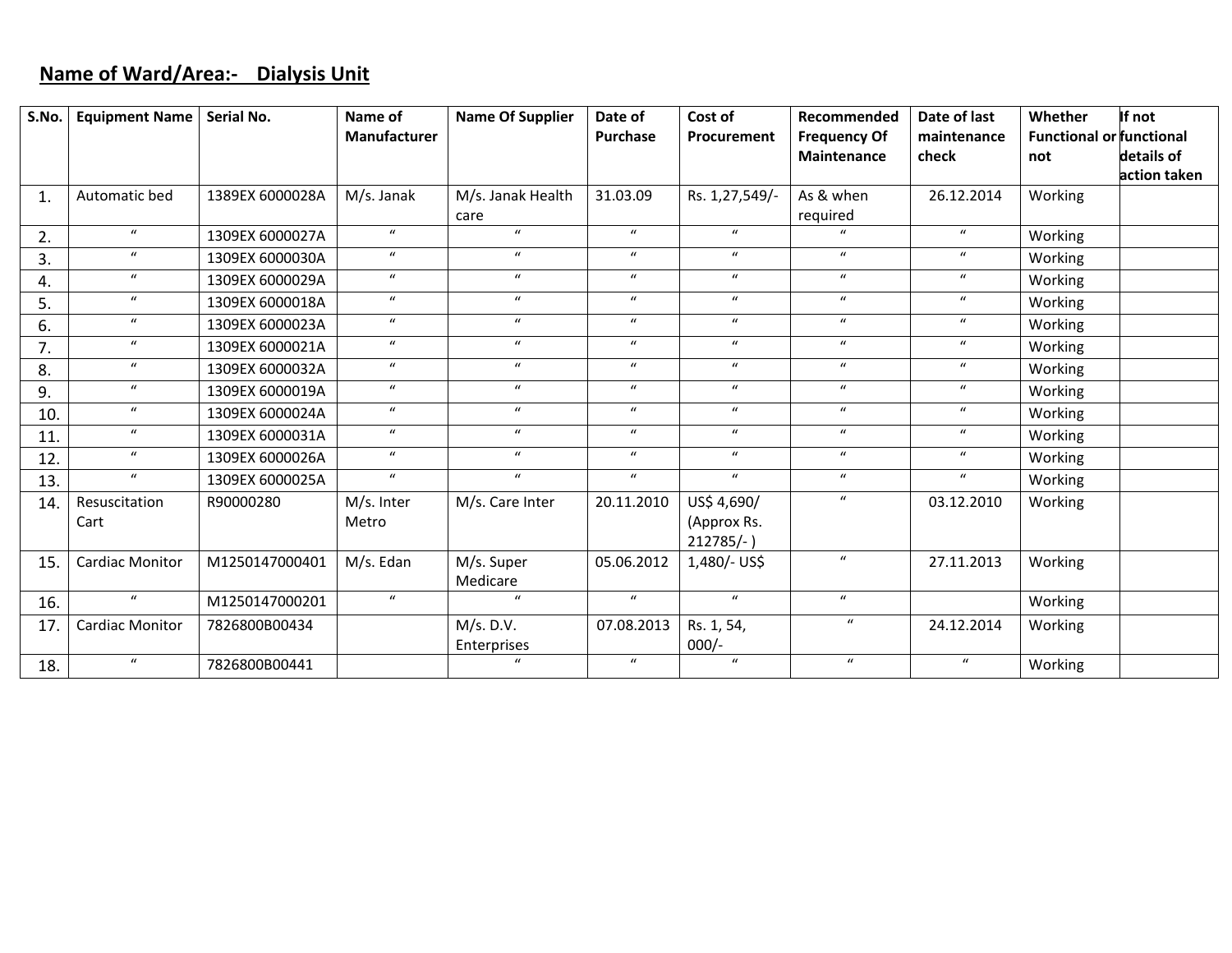## **Name of Ward/Area:‐ C‐4 Ward**

| S.No. | <b>Equipment Name</b>           | Serial No.    | Name of<br><b>Manufacturer</b> | <b>Name Of Supplier</b>                 | Date of<br><b>Purchase</b> | Cost of<br>Procurement | Recommended<br><b>Frequency Of</b><br><b>Maintenance</b> | Date of last<br>maintenance<br>check | Whether<br><b>Functional</b><br>or not | If not<br>functional<br>details of<br>action taken |
|-------|---------------------------------|---------------|--------------------------------|-----------------------------------------|----------------------------|------------------------|----------------------------------------------------------|--------------------------------------|----------------------------------------|----------------------------------------------------|
|       | <b>Cardiac Monitor</b>          | 410253322     | M/s Criticare                  | M/s Advanced Micronic<br><b>Devices</b> | 31.03.2011                 | Rs.<br>$1,64,900/-$    | As & when<br>required                                    | 23.12.2014                           | Functional                             |                                                    |
| 2.    | $\mathbf{u}$                    | 410253336     | $\boldsymbol{u}$               | $\mathbf{u}$                            | $\boldsymbol{u}$           | $\boldsymbol{u}$       | $\mathbf{u}$                                             | $\boldsymbol{u}$                     | Functional                             |                                                    |
| 3.    | Cardiac Monitor<br>with Printer | 410253136     | M/s Criticare                  | M/s Advanced Micronic<br><b>Devices</b> | 31.03.2011                 | Rs.1,82,331/-          | $\mathbf{u}$                                             | $\mathbf{u}$                         | Functional                             |                                                    |
| 4.    | <b>Cardiac Monitor</b>          | 7826800B00439 |                                | M/s. D.V. Enterprises                   | 07.08.2013                 | Rs. 1, 54,<br>$000/-$  | $\boldsymbol{u}$                                         | 24.12.2014                           | Functional                             |                                                    |
| 5.    | $\boldsymbol{u}$                | 7826800B00443 |                                | $\mathbf{u}$                            | $\boldsymbol{u}$           | $\boldsymbol{u}$       | $\mathbf{u}$                                             | $\bf{u}$                             | Functional                             |                                                    |
| 6.    | $\boldsymbol{u}$                | 7826800B00448 |                                | $\mathbf{u}$                            | $\mu$                      | $\boldsymbol{u}$       | $\mathbf{u}$                                             | $\boldsymbol{u}$                     | Functional                             |                                                    |
| 7.    | $\boldsymbol{u}$                | 7826800B00459 |                                | $\boldsymbol{u}$                        | $\bf{u}$                   | $\boldsymbol{u}$       | $\boldsymbol{u}$                                         | $\mathbf u$                          | Functional                             |                                                    |
| 8.    | Defibrillator                   | US00568198    | M/s PHILIPS                    | M/s. PHILIPS<br>Electronics India Ltd.  | 27.09.2013                 | $9,600/-$ US\$         | $\mathbf u$                                              | 18.10.2014                           | Functional                             |                                                    |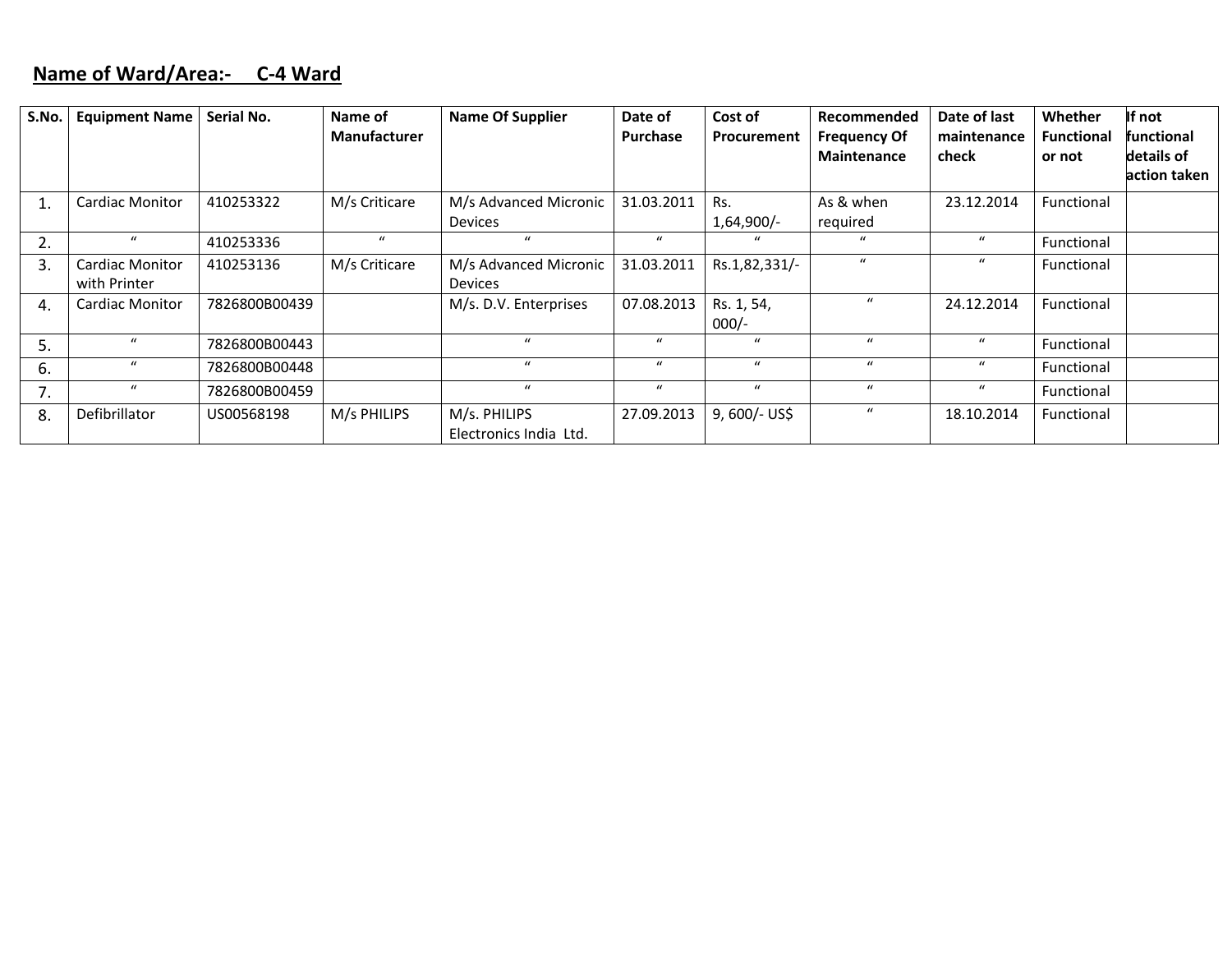#### **Name of Ward/Area:‐ D‐4 Ward**

| S.No. | <b>Equipment Name</b>                  | Serial No.    | Name of<br>Manufacturer | <b>Name Of Supplier</b>                | Date of<br><b>Purchase</b> | Cost of<br>Procurement | Recommended<br><b>Frequency Of</b><br><b>Maintenance</b> | Date of last<br>maintenance<br>check | <b>Whether</b><br><b>Functional</b><br>or not | If not<br>functional<br>details of<br>action<br>taken |
|-------|----------------------------------------|---------------|-------------------------|----------------------------------------|----------------------------|------------------------|----------------------------------------------------------|--------------------------------------|-----------------------------------------------|-------------------------------------------------------|
| 1.    | <b>Cardiac Monitor</b><br>with Printer | A09P90235     | M/s L&T                 | M/s Ajay Enter.                        | 30.03.2009                 | Rs.1,80,000/-          | As & when<br>required                                    |                                      | Functional                                    |                                                       |
| 2.    | Ventilator                             | 656           | M/s Air Liquid          | M/s Air Liquid                         | 30.03.2010                 | Rs.3,50,000/-          | $\boldsymbol{u}$                                         | 05.12.2014                           | Functional                                    |                                                       |
| 3.    | Defibrillator                          | 00533848      | M/s PHILIPS             | M/s. De' Ash Trade                     | 31.03.2009                 | Rs.<br>$4,80,000/-$    | $\mathcal{U}$                                            | 15.05.2014                           | Functional                                    |                                                       |
| 4.    | <b>Cardiac Monitor</b>                 | 7826800B00438 |                         | M/s. D.V. Enterprises                  | 07.08.2013                 | Rs. 1, 54,<br>$000/-$  | $\mathbf{u}$                                             | 24.12.2014"                          | Functional                                    |                                                       |
| 5.    | $\boldsymbol{u}$                       | 7826800B00444 |                         | $\mathbf{u}$                           | $\boldsymbol{u}$           | $\boldsymbol{u}$       | $\boldsymbol{u}$                                         | $\boldsymbol{u}$                     | Functional                                    |                                                       |
| 6.    | $\boldsymbol{u}$                       | 7826800B00445 |                         | $\mathbf{u}$                           | $\boldsymbol{u}$           | $\boldsymbol{u}$       | $\boldsymbol{u}$                                         | $\boldsymbol{u}$                     | Functional                                    |                                                       |
| 7.    | $\boldsymbol{u}$                       | 7826800B00458 |                         | $\boldsymbol{u}$                       | $\mathbf{u}$               | $\boldsymbol{u}$       | $\boldsymbol{u}$                                         | $\boldsymbol{u}$                     | Functional                                    |                                                       |
| 8.    | Defibrillator                          | US00568176    | M/s PHILIPS             | M/s. PHILIPS<br>Electronics India Ltd. | 27.09.2013                 | $9,600/-$ US\$         | $\boldsymbol{u}$                                         | 15.05.2014                           | Functional                                    |                                                       |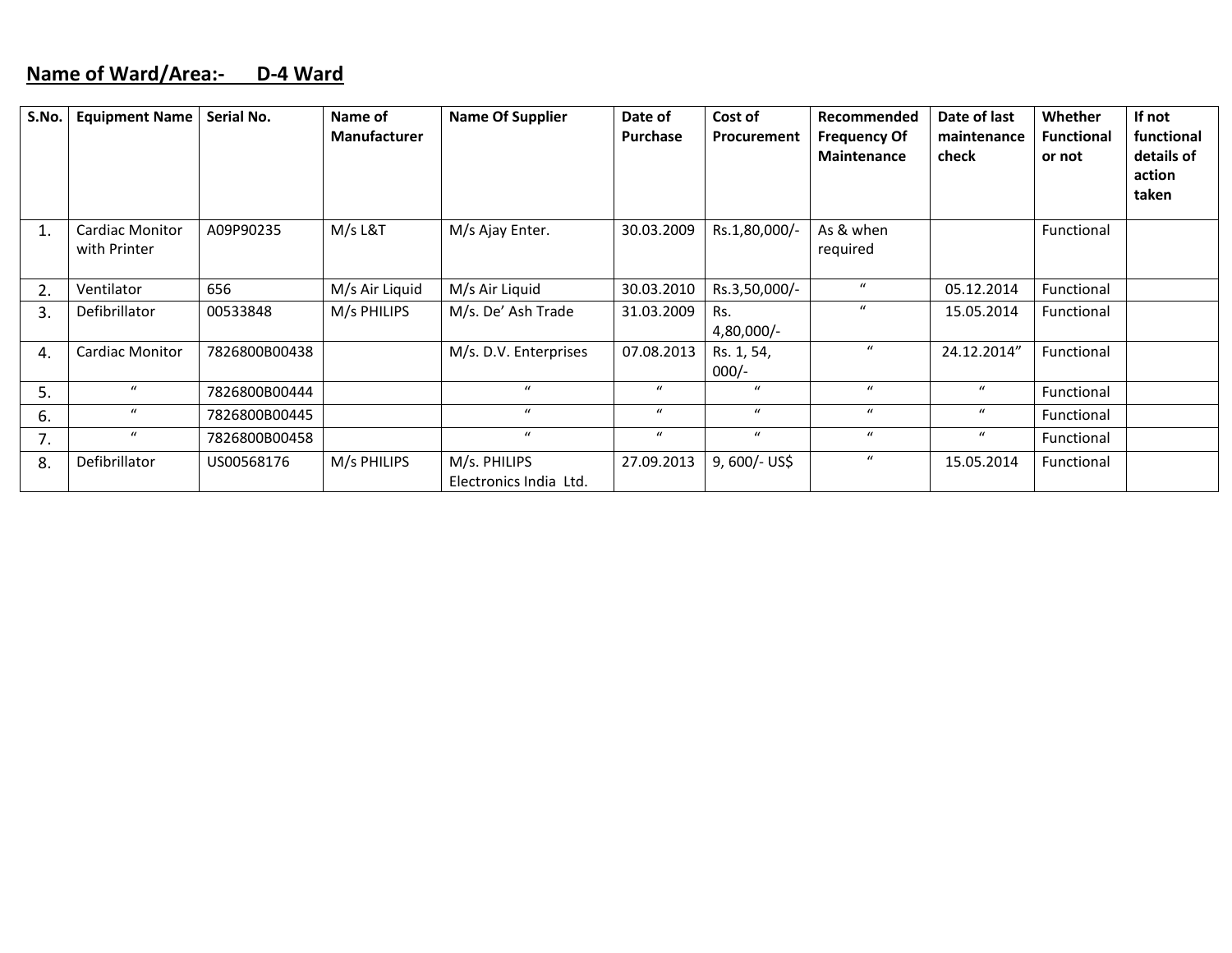#### **Name of Ward/Area:‐ AB‐5 Ward**

| S.No. | Equipment<br><b>Name</b> | Serial No. | <b>Name of Manufacturer</b> | <b>Name Of Supplier</b> | Date of<br>Purchase | Cost of<br>Procurement                  | Recommended<br><b>Frequency Of</b><br>Maintenance | Date of last<br>maintenance<br>check | Whether<br><b>Functiona</b><br>I or not | If not<br>functional<br>details of<br>action taken |
|-------|--------------------------|------------|-----------------------------|-------------------------|---------------------|-----------------------------------------|---------------------------------------------------|--------------------------------------|-----------------------------------------|----------------------------------------------------|
| ı.    | Suction<br>Machine       | V07122823  | Victoria                    | M/s. Link Medical       | 20.02.2008          | Rs.10,2000/-                            | As & when<br>required                             |                                      | Functional                              |                                                    |
| 2.    | $^{\prime\prime}$        | V07122857  | Victoria                    | $\mathbf{u}$            | $\mathbf{u}$        | $\bf{u}$                                | $\boldsymbol{u}$                                  |                                      | Functional                              |                                                    |
| 3.    | Slow Suction<br>Machine  | 1214139    | M/s. Medela                 | M/s. Rohit Surgical     | 18.09.2008          | 1849/- CHF<br>(Approx Rs.<br>$105393/-$ | $\mathcal{U}$                                     |                                      | Functional                              |                                                    |
| 4.    | $\theta$                 | 1214140    | M/s. Medela                 | M/s. Rohit Surgical     | 18.09.2008          | 1849/- CHF<br>(Approx Rs.<br>$105393/-$ | $\mathcal{U}$                                     |                                      | Functional                              |                                                    |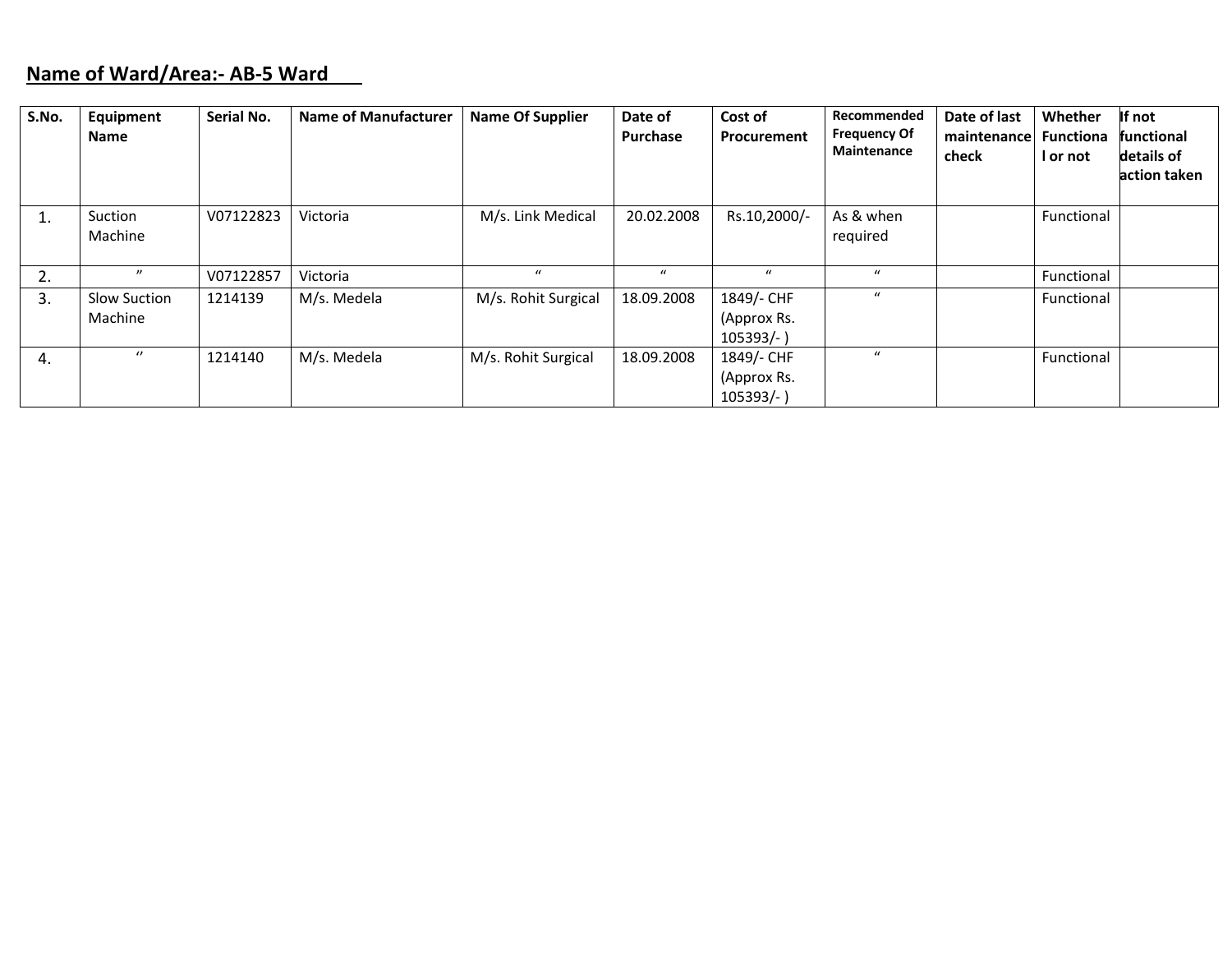# **Name of Ward/Area:‐ AB‐5 ICU**

| S.No. | <b>Equipment Name</b>   | Serial No. | Name of Manufacturer | <b>Name Of Supplier</b> | Date of<br>Purchase | Cost of<br>Procurement                    | <b>Recommended</b><br><b>Frequency Of</b><br>Maintenance | Date of last<br>maintenance<br>check | Whether<br><b>Functional</b><br>or not | If not<br>functional<br>details of<br>action<br>taken |
|-------|-------------------------|------------|----------------------|-------------------------|---------------------|-------------------------------------------|----------------------------------------------------------|--------------------------------------|----------------------------------------|-------------------------------------------------------|
| 1.    | Slow Suction<br>Machine | 1214135    | M/s. Medela          | M/s. Rohit Surgical     | 18.09.2008          | 1849/- CHF<br>(Approx Rs.<br>105393/-     | As & when<br>required                                    | 27.05.2014                           | Functional                             |                                                       |
| 2.    | $\bf{u}$                | 1214136    | $\mathbf{u}$         | $\bf{u}$                | $\bf{u}$            | $\mathcal{U}$                             | $\boldsymbol{u}$                                         | $\boldsymbol{u}$                     | Functional                             |                                                       |
| 3.    | $\boldsymbol{u}$        | 1244982    | $\boldsymbol{u}$     | $\boldsymbol{u}$        | 17.06.2009          | 1785/- CHF<br>(Approx Rs.<br>$101745/-$ ) | $\mu$                                                    | $\boldsymbol{u}$                     | Functional                             |                                                       |
| 4.    | $\boldsymbol{u}$        | 1244987    | $\mathbf{u}$         | $\mathcal{U}$           | $\bf{u}$            | $\mathbf{u}$                              | $\mathbf{u}$                                             | $\boldsymbol{u}$                     | Functional                             |                                                       |
| 5.    | $\boldsymbol{u}$        | 1244984    | $\boldsymbol{u}$     | $\mathbf{u}$            | $\bf{u}$            | $\boldsymbol{u}$                          | $\boldsymbol{u}$                                         | $\boldsymbol{u}$                     | Functional                             |                                                       |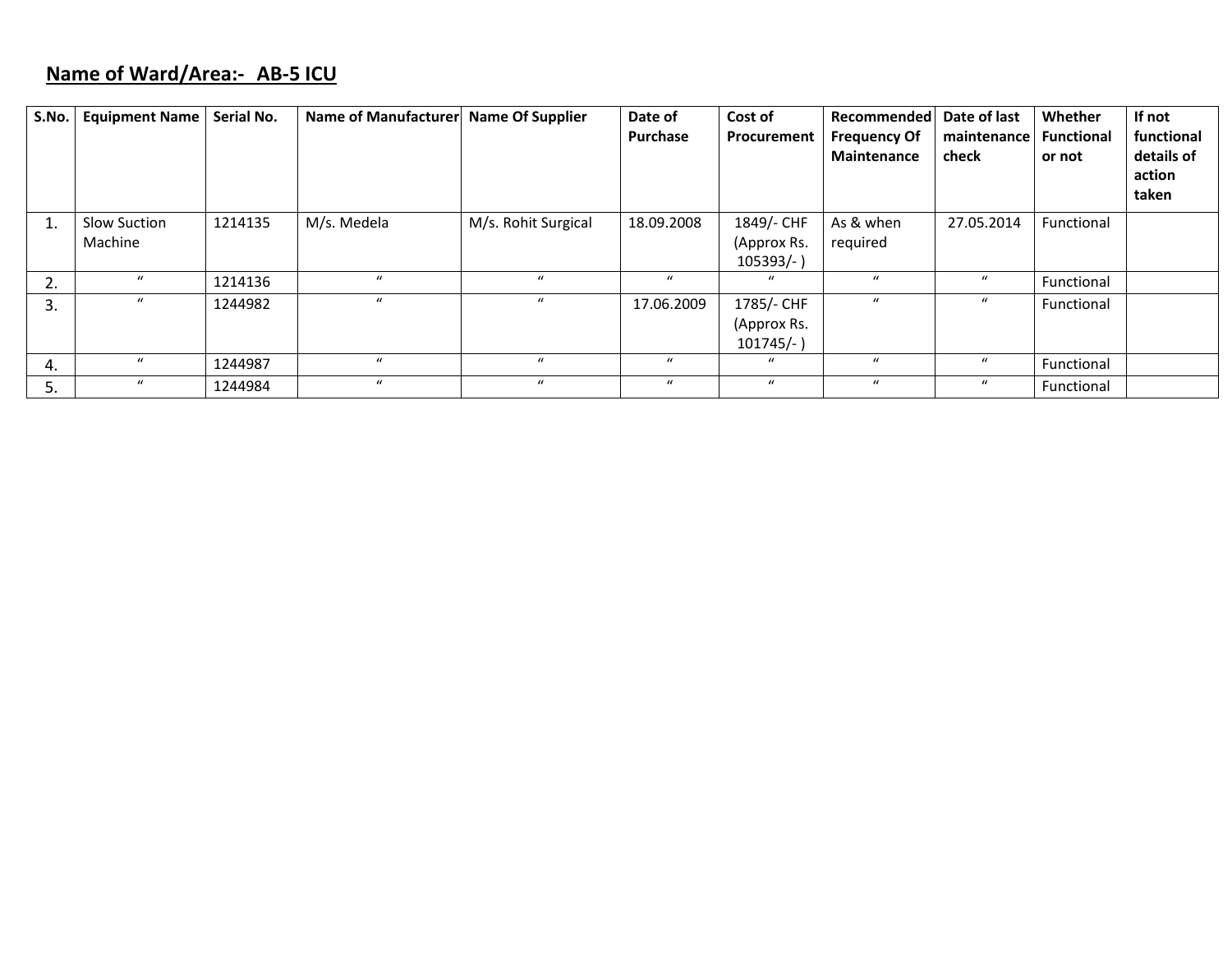# **Name of Ward/Area:‐ C‐5 Ward**

| S.No. | Equipment               | Serial No.  | Name of             | <b>Name Of Supplier</b> | Date of          | Cost of          | Recommended                        | Date of last | Whether           | If not     |
|-------|-------------------------|-------------|---------------------|-------------------------|------------------|------------------|------------------------------------|--------------|-------------------|------------|
|       | Name                    |             | <b>Manufacturer</b> |                         | <b>Purchase</b>  | Procurement      | <b>Frequency Of</b><br>Maintenance | maintenance  | <b>Functional</b> | functional |
|       |                         |             |                     |                         |                  |                  |                                    | check        | or not            | details of |
|       |                         |             |                     |                         |                  |                  |                                    |              |                   | action     |
|       |                         |             |                     |                         |                  |                  |                                    |              |                   | taken      |
| 1.    | <b>Bed Pediatric</b>    | 100511-3582 | M/s. Merivaara      | M/s. Hospimedica        | 20.09.2010       | 2824/-Euro       | As & when                          |              | Functional        |            |
|       | Manually                |             |                     |                         |                  | (Approx Rs.      | required                           |              |                   |            |
|       | Operated                |             |                     |                         |                  | $161000/-$ )     |                                    |              |                   |            |
| 2.    | $\boldsymbol{u}$        | 100511-3584 | $\boldsymbol{u}$    | $\boldsymbol{u}$        | $\boldsymbol{u}$ | $\mathbf{u}$     | $\boldsymbol{u}$                   |              | Functional        |            |
| 3.    | $\boldsymbol{u}$        | 100511-3594 | $\boldsymbol{u}$    | $\boldsymbol{u}$        | $\boldsymbol{u}$ | $\boldsymbol{u}$ | $\boldsymbol{u}$                   |              | Functional        |            |
| 4.    | $\boldsymbol{u}$        | 100511-3590 | $\mathbf{u}$        | $\boldsymbol{u}$        | $\boldsymbol{u}$ | $\boldsymbol{u}$ | $\boldsymbol{u}$                   |              | Functional        |            |
| 5.    | $\boldsymbol{u}$        | 100511-3600 | $\boldsymbol{u}$    | $\boldsymbol{u}$        | $\boldsymbol{u}$ | $\boldsymbol{u}$ | $\boldsymbol{u}$                   |              | Functional        |            |
| 6.    | $\boldsymbol{u}$        | 100511-3599 | $\boldsymbol{u}$    | $\boldsymbol{u}$        | $\boldsymbol{u}$ | $\boldsymbol{u}$ | $\boldsymbol{u}$                   |              | Functional        |            |
| 7.    | $\boldsymbol{u}$        | 100511-3601 | $\boldsymbol{u}$    | $\boldsymbol{u}$        | $\boldsymbol{u}$ | $\boldsymbol{u}$ | $\boldsymbol{u}$                   |              | Functional        |            |
| 8.    | $\boldsymbol{u}$        | 100511-3587 | $\boldsymbol{u}$    | $\boldsymbol{u}$        | $\boldsymbol{u}$ | $\boldsymbol{u}$ | $\boldsymbol{u}$                   |              | Functional        |            |
| 9.    | $\boldsymbol{u}$        | 100511-3596 | $\boldsymbol{u}$    | $\boldsymbol{u}$        | $\boldsymbol{u}$ | $\boldsymbol{u}$ | $\boldsymbol{u}$                   |              | Functional        |            |
| 10.   | $\boldsymbol{u}$        | 100511-3592 | $\boldsymbol{u}$    | $\boldsymbol{u}$        | $\boldsymbol{u}$ | $\boldsymbol{u}$ | $\boldsymbol{u}$                   |              | Functional        |            |
| 11.   | <b>Suction Machine</b>  | V07122325   | Cherion             | M/s. Link Medical       | 20.02.2008       | Rs.10,2000/-     | $\boldsymbol{u}$                   |              | Functional        |            |
| 12.   | <b>Cardiac Monitors</b> | A09P90165   | $M/s.$ L&T          | M/s. Ajay Ent           | 23.03.2009       | Rs.1,60,000/     | $\boldsymbol{u}$                   |              | Functional        |            |
| 13.   | Defibrillator           | 00323078    | M/s PHILIPS         | M/s. De' Ash Trade      | 28.02.2008       | Rs. 5,27,000/-   | $\boldsymbol{u}$                   |              | Functional        |            |
| 14.   | Resuscitation           | M-390       | M/s. Inter Metro    | M/s. Care Inter         | 25.07.2009       | US\$ 4,724/-     | $\boldsymbol{u}$                   |              | Functional        |            |
|       | Cart                    |             |                     |                         |                  | (Approx Rs.      |                                    |              |                   |            |
|       |                         |             |                     |                         |                  | 236200/-)        |                                    |              |                   |            |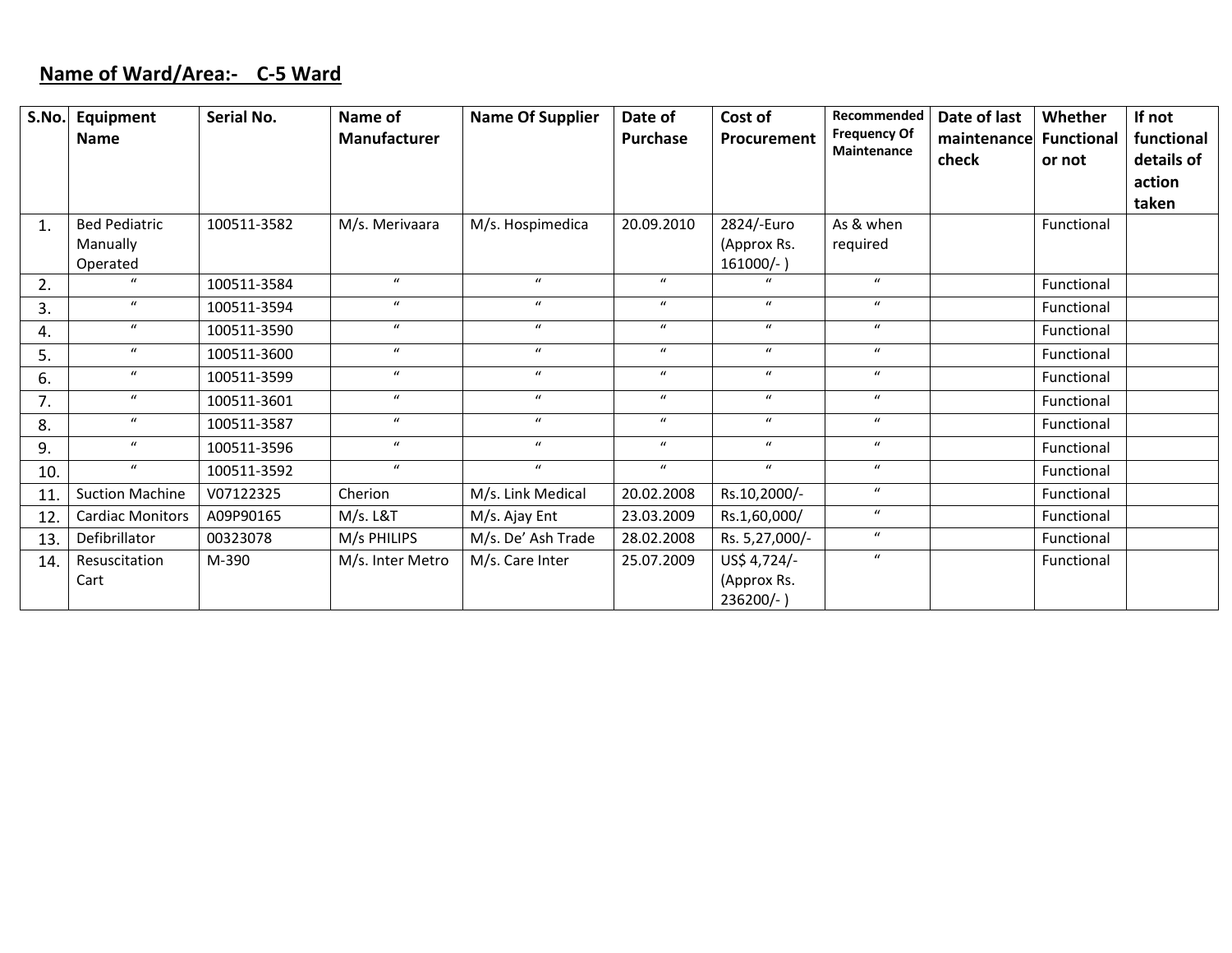# **Name of Ward/Area:‐ D‐5 Ward**

| S.No. | Equipment Name   Serial No.                  |            | Name of<br>Manufacturer | <b>Name Of Supplier</b>    | Date of<br><b>Purchase</b> | Cost of<br>Procurement                     | Recommended<br><b>Frequency Of</b><br>Maintenance | Date of last<br>maintenance<br>check | Whether<br><b>Functional</b><br>or not | If not<br>functional<br>details of<br>action taken |
|-------|----------------------------------------------|------------|-------------------------|----------------------------|----------------------------|--------------------------------------------|---------------------------------------------------|--------------------------------------|----------------------------------------|----------------------------------------------------|
| 1.    | <b>Bed Pediatric</b><br>Manually<br>Operated | 1005113595 | M/s. Merivaara          | M/s. Hospimedica           | 20.09.2010                 | 2824/-Euro<br>(Approx Rs.<br>$161000/-$ )  | As & when<br>required                             | 01.07.2014                           | Functional                             |                                                    |
| 2.    | $\mathbf{u}$                                 | 1005113593 | $\mathbf{u}$            | $\mathbf{u}$               | $\mathbf{u}$               |                                            | $\boldsymbol{u}$                                  | $\boldsymbol{u}$                     | Functional                             |                                                    |
| 3.    | $\boldsymbol{u}$                             | 1005113586 | $\boldsymbol{u}$        | $\boldsymbol{u}$           | $\boldsymbol{u}$           | $\boldsymbol{u}$                           | $\boldsymbol{u}$                                  | $\boldsymbol{u}$                     | Functional                             |                                                    |
| 4.    | $\boldsymbol{u}$                             | 1005113583 | $\boldsymbol{u}$        | $\boldsymbol{u}$           | $\boldsymbol{u}$           | $\boldsymbol{u}$                           | $\boldsymbol{u}$                                  | $\boldsymbol{u}$                     | Functional                             |                                                    |
| 5.    | $\boldsymbol{u}$                             | 1005113591 | $\boldsymbol{u}$        | $\boldsymbol{u}$           | $\boldsymbol{u}$           | $\boldsymbol{u}$                           | $\boldsymbol{u}$                                  | $\boldsymbol{u}$                     | Functional                             |                                                    |
| 6.    | $\boldsymbol{u}$                             | 1005113598 | $\boldsymbol{u}$        | $\boldsymbol{u}$           | $\boldsymbol{u}$           | $\boldsymbol{u}$                           | $\boldsymbol{u}$                                  | $\boldsymbol{u}$                     | Functional                             |                                                    |
| 7.    | $\boldsymbol{u}$                             | 1005113581 | $\boldsymbol{u}$        | $\boldsymbol{u}$           | $\boldsymbol{u}$           | $\boldsymbol{u}$                           | $\boldsymbol{u}$                                  | $\boldsymbol{u}$                     | Functional                             |                                                    |
| 8.    | $\boldsymbol{u}$                             | 1005113585 | $\mathbf{u}$            | $\boldsymbol{u}$           | $\boldsymbol{u}$           | $\boldsymbol{u}$                           | $\boldsymbol{u}$                                  | $\boldsymbol{u}$                     | Functional                             |                                                    |
| 9.    | $\boldsymbol{u}$                             | 1005113597 | $\boldsymbol{u}$        | $\boldsymbol{u}$           | $\boldsymbol{u}$           | $\boldsymbol{u}$                           | $\boldsymbol{u}$                                  | $\boldsymbol{u}$                     | Functional                             |                                                    |
| 10.   | $\boldsymbol{u}$                             | 1005113589 | $\boldsymbol{u}$        | $\overline{u}$             | $\boldsymbol{u}$           | $\boldsymbol{u}$                           | $\boldsymbol{u}$                                  | $\boldsymbol{u}$                     | Functional                             |                                                    |
| 11.   | Defibrillator                                | 00323079   | M/s PHILIPS             | M/s. De' Ash Trade         | 28.02.2008                 | Rs.<br>5,27,000/-                          | $\boldsymbol{u}$                                  | 26.12.2014                           | Functional                             |                                                    |
| 12.   | Pulse Oximeter                               | 149177     | M/s Masimo              | M/s. C L Micromed          | 30.03.2010                 | Rs.<br>$1,40,000/-$                        | $\boldsymbol{u}$                                  | 16.09.2013                           | Functional                             |                                                    |
| 13.   | $\boldsymbol{u}$                             | 149295     | $\boldsymbol{u}$        | $\boldsymbol{u}$           | $\boldsymbol{u}$           |                                            | $\boldsymbol{u}$                                  |                                      | Functional                             |                                                    |
| 14.   | $\boldsymbol{u}$                             | 149360     | $\boldsymbol{u}$        | $\boldsymbol{u}$           | $\boldsymbol{u}$           | $\boldsymbol{u}$                           | $\boldsymbol{u}$                                  |                                      | Functional                             |                                                    |
| 15.   | $\boldsymbol{u}$                             | 149291     | $\boldsymbol{u}$        | $\boldsymbol{u}$           | $\boldsymbol{u}$           | $\boldsymbol{u}$                           | $\boldsymbol{u}$                                  |                                      | Functional                             |                                                    |
| 16.   | $\boldsymbol{u}$                             | 149161     | $\boldsymbol{u}$        | $\boldsymbol{u}$           | $\boldsymbol{u}$           | $\boldsymbol{u}$                           | $\boldsymbol{u}$                                  |                                      | Functional                             |                                                    |
| 17.   | Resuscitation<br>Cart                        | R90000283  | M/s. Inter<br>Metro     | M/s. Care<br>International | 20.11.2010                 | US\$ 4,690/<br>(Approx Rs.<br>$212785/-$ ) | $\boldsymbol{u}$                                  |                                      | Functional                             |                                                    |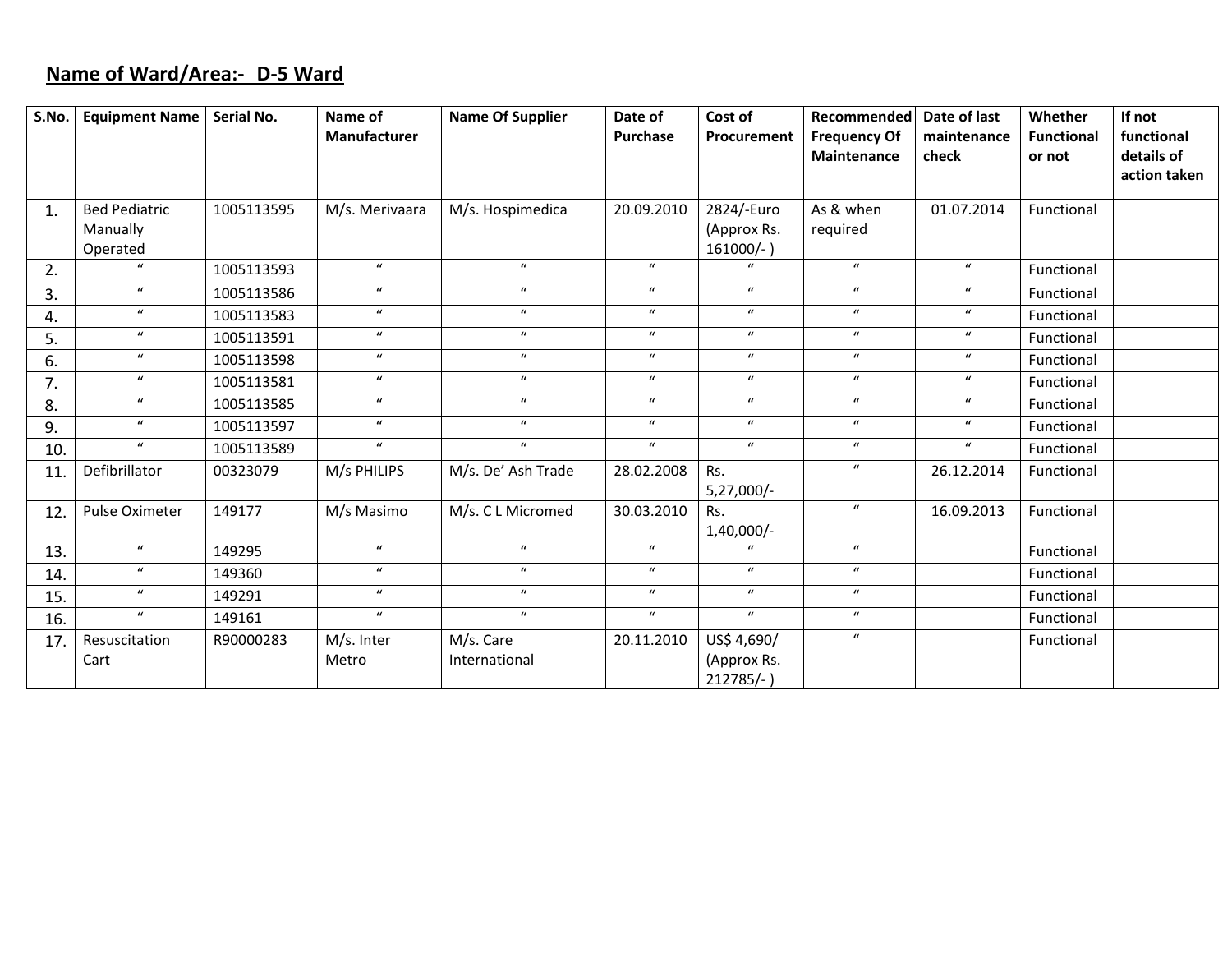# **Name of Ward/Area:‐ D‐5 ICU**

| S.No. | <b>Equipment Name</b>  | Serial No.  | Name of          | <b>Name Of Supplier</b> | Date of          | Cost of          | <b>Recommended Date of last</b> |             | Whether           | If not       |
|-------|------------------------|-------------|------------------|-------------------------|------------------|------------------|---------------------------------|-------------|-------------------|--------------|
|       |                        |             | Manufacturer     |                         | Purchase         | Procurement      | <b>Frequency Of</b>             | maintenance | <b>Functional</b> | functional   |
|       |                        |             |                  |                         |                  |                  | Maintenance                     | check       | or not            | details of   |
|       |                        |             |                  |                         |                  |                  |                                 |             |                   | action taken |
|       |                        |             |                  |                         |                  |                  |                                 |             |                   |              |
| 1.    | <b>Automatic Bed</b>   | BE1983      | M/s. Hill-Room   | M/s. Benson             | 28.09.2007       | 2900/- US\$      | As & when                       |             | Functional        |              |
|       |                        |             |                  |                         |                  | (Approx Rs.      | required                        |             |                   |              |
|       |                        |             |                  |                         |                  | $117500/-$       |                                 |             |                   |              |
| 2.    | $\boldsymbol{u}$       | BE1985      | $\boldsymbol{u}$ | $\boldsymbol{u}$        | $\boldsymbol{u}$ | $\boldsymbol{u}$ | $\boldsymbol{u}$                |             | Functional        |              |
| 3.    | $\boldsymbol{u}$       | BE1987      | $\boldsymbol{u}$ | $\boldsymbol{u}$        | $\boldsymbol{u}$ | $\boldsymbol{u}$ | $\boldsymbol{u}$                |             | Functional        |              |
| 4.    | $\boldsymbol{u}$       | BE1988      | $\boldsymbol{u}$ | $\boldsymbol{u}$        | $\boldsymbol{u}$ | $\boldsymbol{u}$ | $\boldsymbol{u}$                |             | Functional        |              |
| 5.    | <b>Bed Pediatrics</b>  | 100511-3588 | M/s. Meriwara    | M/s. Hospimedica        | 20.09.2010       | 2824/-Euro       | $\boldsymbol{u}$                |             | Functional        |              |
|       | Manually               |             |                  |                         |                  | (Approx Rs.      |                                 |             |                   |              |
|       | Operated               |             |                  |                         |                  | $161000/-$ )     |                                 |             |                   |              |
| 6.    | <b>Pulse Oximeter</b>  | 149395      | M/s Masimo       | M/s. C L Micromed       | 30.03.2010       | Rs.              | $\boldsymbol{u}$                |             | <b>Not</b>        | Informed to  |
|       |                        |             |                  |                         |                  | 1,40,000/-       |                                 |             | Functional        | the firm     |
| 7.    | $\boldsymbol{u}$       | 149244      | $\boldsymbol{u}$ | $\boldsymbol{u}$        | $\boldsymbol{u}$ | $\boldsymbol{u}$ | $\boldsymbol{u}$                |             | Functional        |              |
| 8.    | $\boldsymbol{u}$       | 148126      | $\boldsymbol{u}$ | $\boldsymbol{u}$        | $\boldsymbol{u}$ | $\boldsymbol{u}$ | $\boldsymbol{u}$                |             | Not               | send to      |
|       |                        |             |                  |                         |                  |                  |                                 |             | Functional        | company      |
| 9.    | $\boldsymbol{u}$       | 148451      | $\boldsymbol{u}$ | $\boldsymbol{u}$        | $\boldsymbol{u}$ | $\boldsymbol{u}$ | $\boldsymbol{u}$                |             | Functional        |              |
| 10.   | $\boldsymbol{u}$       | 149247      | $\boldsymbol{u}$ | $\boldsymbol{u}$        | $\boldsymbol{u}$ | $\boldsymbol{u}$ | $\boldsymbol{u}$                |             | Not               | Stand by     |
|       |                        |             |                  |                         |                  |                  |                                 |             | Functional        | machine      |
|       |                        |             |                  |                         |                  |                  |                                 |             |                   | provided by  |
|       |                        |             |                  |                         |                  |                  |                                 |             |                   | firm         |
| 11.   | Defibrillator          | US00568196  | M/s PHILIPS      | M/s. PHILIPS            | 27.09.2013       | 9, 600/- US\$    | $\boldsymbol{u}$                |             | Functional        |              |
|       |                        |             |                  | Electronics India Ltd.  |                  |                  |                                 |             |                   |              |
| 12.   | <b>Suction Machine</b> | V8534       |                  | M/s. Link Medical       | 25.08.2014       | Rs.1,19,000/-    | $\boldsymbol{u}$                |             | Functional        |              |
|       |                        |             |                  | Systems                 |                  |                  |                                 |             |                   |              |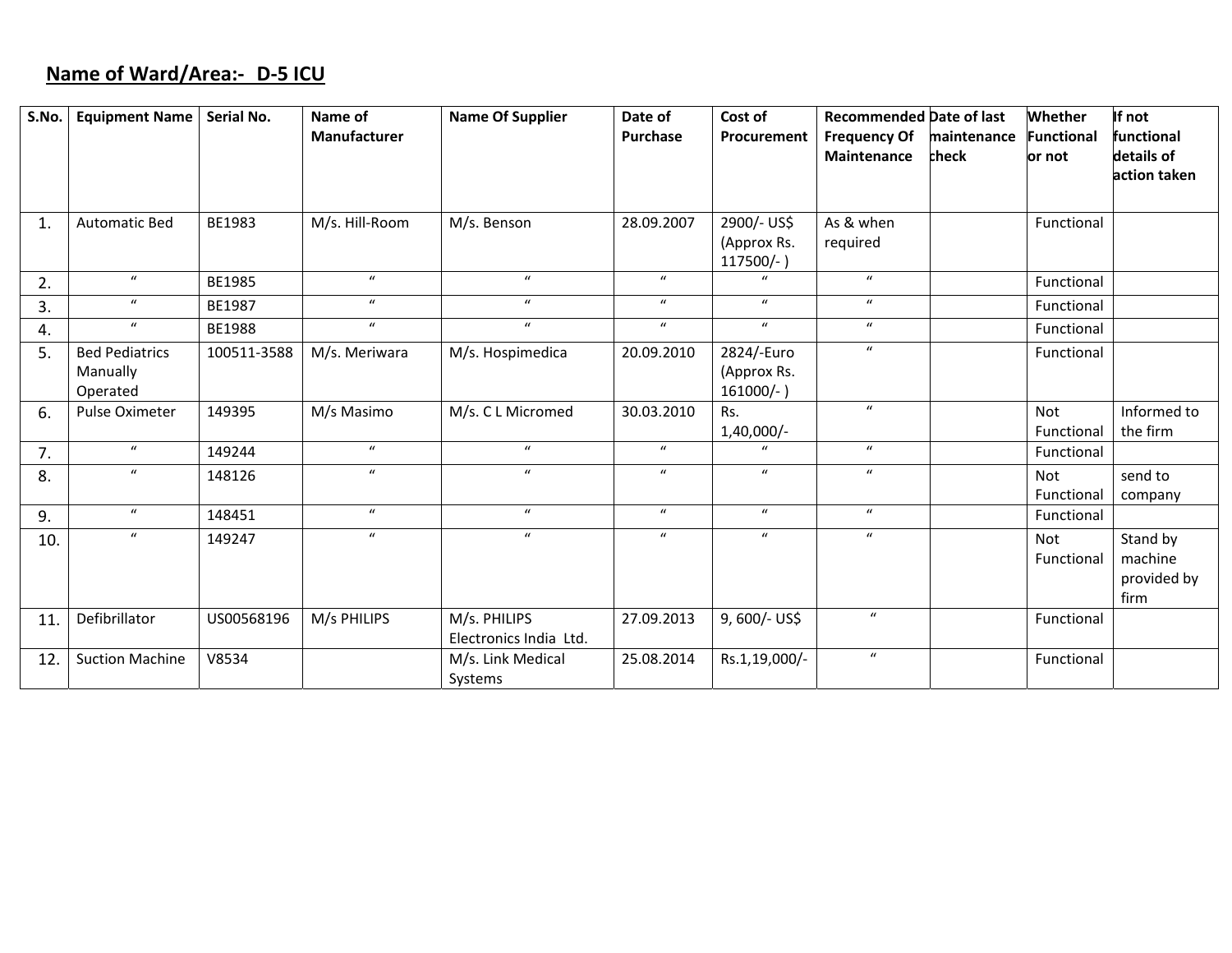## **Name of Ward/Area:‐ AB‐6 Ward**

| S.No. | <b>Equipment Name</b>   | Serial No. | Name of Manufacturer | <b>Name Of Supplier</b> | Date of<br><b>Purchase</b> | Cost of<br>Procurement                    | Recommended<br><b>Frequency Of</b><br>Maintenance | Date of last<br>maintenance<br>check | Whether<br><b>Functional</b><br>or not | If not<br>functional<br>details of<br>action<br>taken |
|-------|-------------------------|------------|----------------------|-------------------------|----------------------------|-------------------------------------------|---------------------------------------------------|--------------------------------------|----------------------------------------|-------------------------------------------------------|
|       | <b>Cardiac Monitors</b> | A09P90195  | M/s. L&T             | M/s. Ajay Ent           | 23.03.2009                 | Rs.1,60,000/                              | As & when<br>required                             | 30.10.2014                           | Working                                |                                                       |
| 2.    | Defibrillator           | TO9F112607 | M/s. Zoll Medical    | M/s. L & T              | 21.07.2010                 | US\$ 8,810/-<br>(Approx Rs.<br>$411338/-$ | $\mathbf{u}$                                      | $\boldsymbol{u}$                     | Working                                |                                                       |
| 3.    | <b>Pulse Oximeter</b>   | 156855     | M/s Masimo           | M/s. C L Micromed       | 30.03.2010                 | Rs.<br>1,40,000/-                         | $\mathcal{U}$                                     | 02.03.2014                           | Working                                |                                                       |
| 4.    | Resuscitation<br>Cart   | C05-706    | M/s. Inter Metro     | M/s. Care Inter         | 25.07.2009                 | US\$ 4,724/-<br>(Approx Rs.<br>$236200/-$ | $\bf{u}$                                          | 20.10.2011                           | Working                                |                                                       |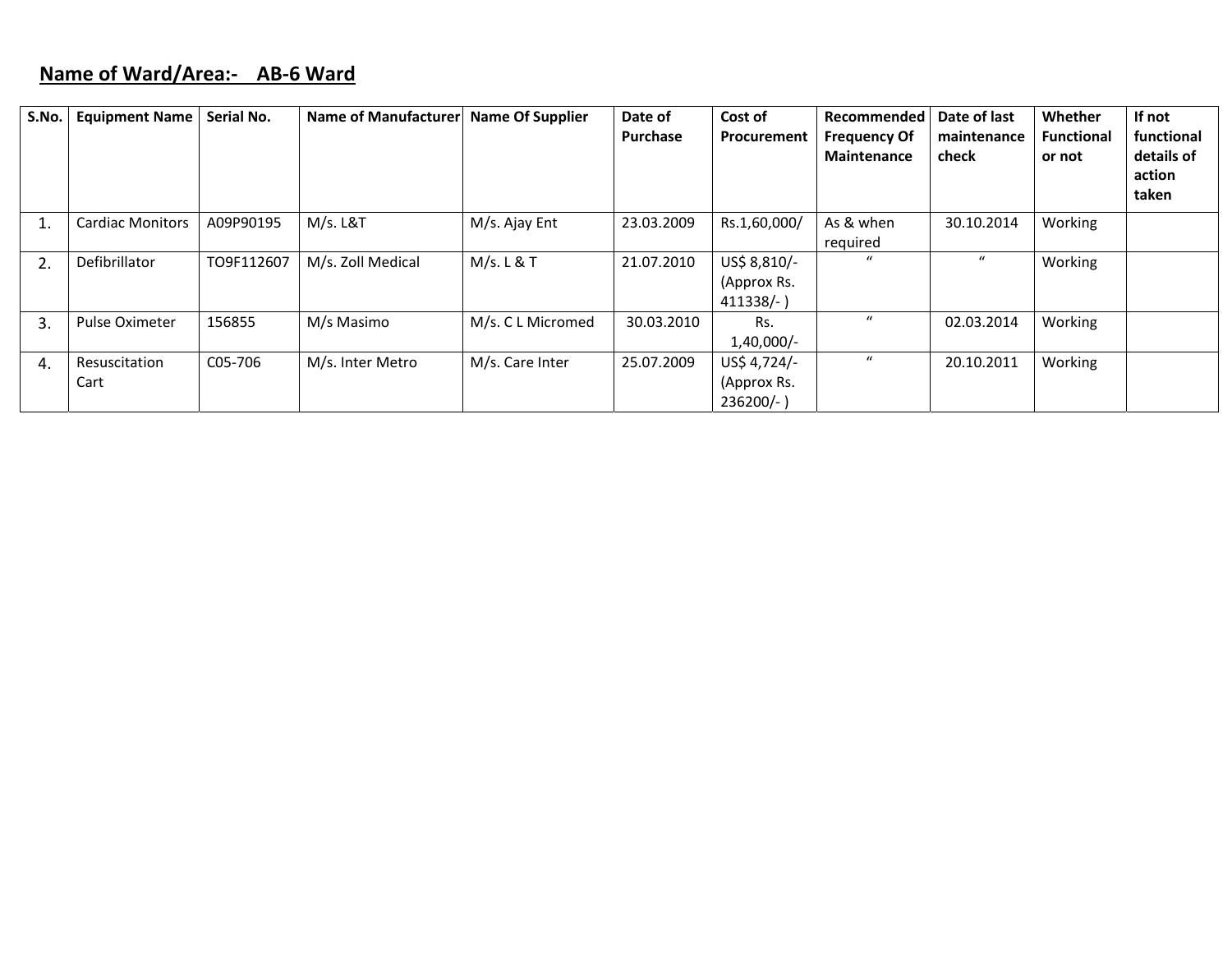# **Name of Ward/Area:‐ C‐6 Ward**

| S.No. | <b>Equipment Name</b>   | <b>Serial No.</b> | Name of<br><b>Manufacturer</b> | <b>Name Of Supplier</b>                | Date of<br><b>Purchase</b> | Cost of<br>Procurement                    | <b>Recommended Date of last</b><br><b>Frequency Of</b><br>Maintenance | maintenance<br>check | <b>Whether</b><br><b>Functional or</b><br>not | If not<br>functional<br>details of<br>action taken |
|-------|-------------------------|-------------------|--------------------------------|----------------------------------------|----------------------------|-------------------------------------------|-----------------------------------------------------------------------|----------------------|-----------------------------------------------|----------------------------------------------------|
|       | Ventilator              | 659               | M/s Air Liquid                 | M/s Air Liquid                         | 30.03.2010                 | Rs.3,50,000/-                             | As & when<br>required                                                 | 19.12.2014           | Functional                                    |                                                    |
|       | Slow Suction<br>Machine | 1147018           | M/s. Medela                    | M/s. Rohit Surgical                    | 17.06.2009                 | 1785/- CHF<br>(Approx Rs.<br>$101745/-$ ) | $\mathcal{U}$                                                         | 09.12.2014           | Functional                                    |                                                    |
| 3     | Defibrillator           | US00568186        | M/s PHILIPS                    | M/s. PHILIPS Electronics<br>India Ltd. | 27.09.2013                 | $9,600/-$ US\$                            | $\bf{u}$                                                              | 22.12.2014           | Functional                                    |                                                    |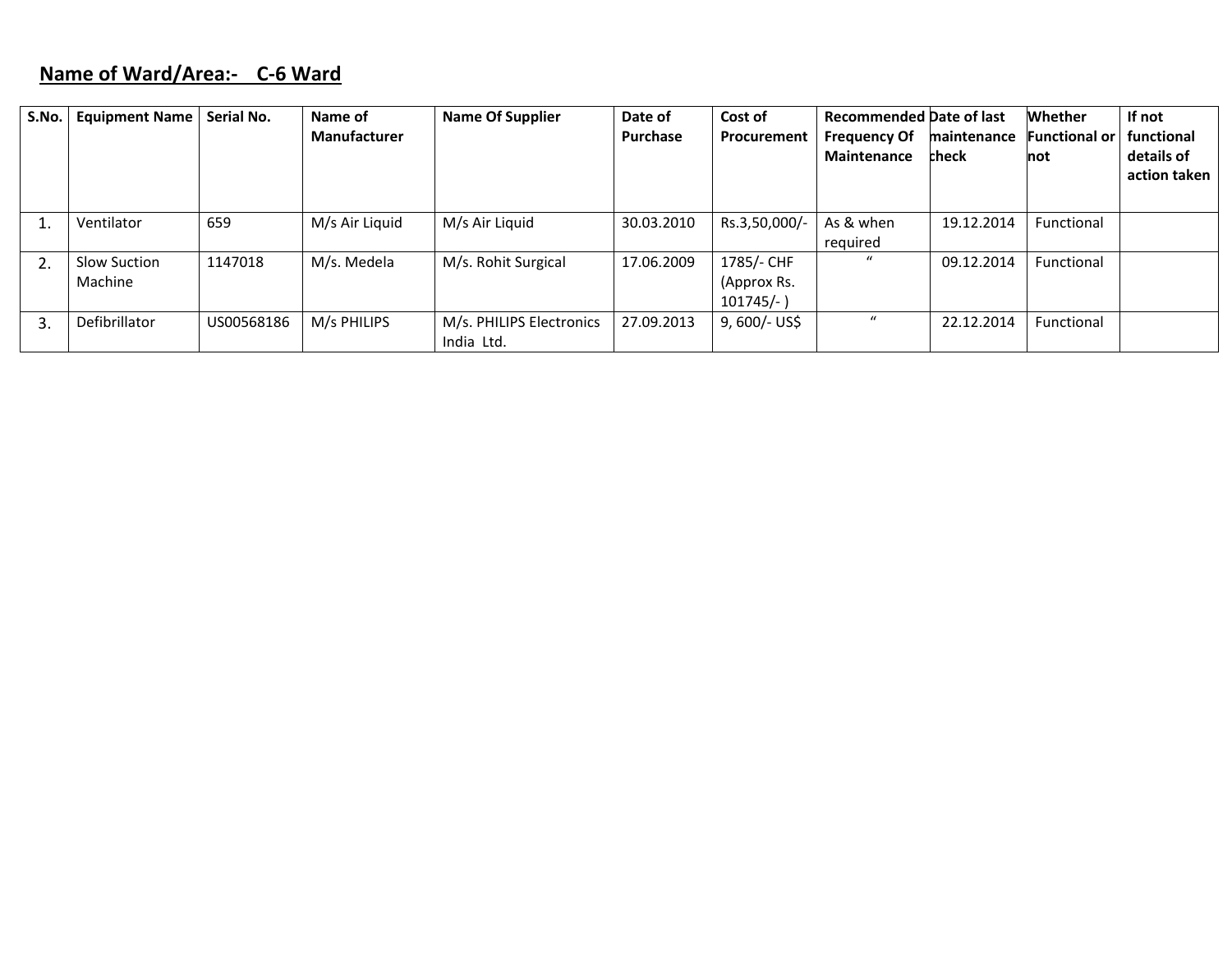# **Name of Ward/Area:‐ D‐6 <sup>+</sup> ICU**

| S.No. | <b>Equipment Name</b>  | Serial No.  | Name of             | <b>Name Of Supplier</b>    | Date of                    | Cost of                       | <b>Recommended Date of last</b> |                            | Whether           | If not       |
|-------|------------------------|-------------|---------------------|----------------------------|----------------------------|-------------------------------|---------------------------------|----------------------------|-------------------|--------------|
|       |                        |             | <b>Manufacturer</b> |                            | <b>Purchase</b>            | Procurement                   | <b>Frequency Of</b>             | maintenance                | <b>Functional</b> | functional   |
|       |                        |             |                     |                            |                            |                               | Maintenance                     | check                      | or not            | details of   |
|       |                        |             |                     |                            |                            |                               |                                 |                            |                   | action taken |
| 1.    | <b>Cardiac Monitor</b> | 410252153   | M/s Criticare       | M/s Advanced Micronic      | 05.07.2010                 | Rs.                           | As & when                       | 01.12.2014                 | Functional        |              |
|       |                        |             |                     | Devices                    |                            | 1,64,900/-                    | required                        |                            |                   |              |
| 2.    | $\boldsymbol{u}$       | 410252156   | $\boldsymbol{u}$    | $\boldsymbol{u}$           | $\boldsymbol{u}$           | $\mathbf{u}$                  | $\mathbf{u}$                    |                            | Functional        |              |
| 3.    | $\boldsymbol{u}$       | A09P90170   | M/s. L&T            | M/s. Ajay Ent              | 23.03.2009                 | Rs.1,60,000/                  | $\boldsymbol{u}$                | 12.12.2014                 | Functional        |              |
| 4.    | $\boldsymbol{u}$       | A09P90183   | $\mathbf{u}$        | $\mathbf{u}$               | $\mathbf{u}$               | $\overline{u}$                | $\boldsymbol{u}$                |                            | Functional        |              |
| 5.    | <b>Slow Suction</b>    | 1214138     | M/s. Medela         | M/s. Rohit Surgical        | 18.09.2008                 | 1849/- CHF                    | $\boldsymbol{u}$                | 04.04.2014                 | Functional        |              |
|       | Machine                |             |                     |                            |                            | (Approx Rs.                   |                                 |                            |                   |              |
|       |                        |             |                     |                            |                            | $105393/-$ )                  |                                 |                            |                   |              |
| 6.    | $\boldsymbol{u}$       | 1214140     | $\boldsymbol{u}$    | $\boldsymbol{u}$           | $\boldsymbol{u}$           | $\boldsymbol{u}$              | $\boldsymbol{u}$                |                            | Functional        |              |
| 7.    | Resuscitation          | C05706      | M/s. Inter Metro    | M/s. Care Inter            | 25.07.2009                 | US\$ 4,724/-                  | $\boldsymbol{u}$                | 01.10.2014                 | Functional        |              |
|       | Cart                   |             |                     |                            |                            | (Approx Rs.                   |                                 |                            |                   |              |
|       |                        |             |                     |                            |                            | $236200/-$ )                  |                                 |                            |                   |              |
| 8.    | $\boldsymbol{u}$       | 8006854665  | M/s. Inter          | M/s. Care Inter            | 20.11.2010                 | US\$ 4,690/-                  | $\mathbf{u}$                    |                            | Functional        |              |
|       |                        |             |                     |                            |                            | (Approx Rs.                   |                                 |                            |                   |              |
|       |                        |             |                     |                            |                            | $212785/-$                    | $\boldsymbol{u}$                |                            |                   |              |
| 9.    | <b>Automatic Bed</b>   | 11061788736 | M/s. Meriwara       | M/s. Hospimedica           | 02.11.2011                 | 4088/-Euro                    |                                 | 12.12.2014                 | Functional        |              |
|       |                        |             |                     |                            |                            | (Approx Rs.                   |                                 |                            |                   |              |
|       | $\boldsymbol{u}$       | 11061788742 | $\boldsymbol{u}$    | $\boldsymbol{u}$           | $\boldsymbol{u}$           | 245280/-)<br>$\boldsymbol{u}$ | $\boldsymbol{u}$                | 11.08.2014                 | Functional        |              |
| 10.   | $\boldsymbol{u}$       |             | $\boldsymbol{u}$    | $\boldsymbol{\mathcal{U}}$ | $\boldsymbol{u}$           | $\boldsymbol{u}$              | $\boldsymbol{u}$                | $\boldsymbol{\mathcal{U}}$ |                   |              |
| 11.   | $\boldsymbol{u}$       | 11061788743 | $\boldsymbol{u}$    | $\boldsymbol{u}$           | $\boldsymbol{u}$           | $\boldsymbol{u}$              | $\boldsymbol{u}$                | $\boldsymbol{u}$           | Functional        |              |
| 12.   | $\boldsymbol{u}$       | 11061788738 | $\boldsymbol{u}$    | $\boldsymbol{u}$           | $\boldsymbol{u}$           | $\boldsymbol{u}$              | $\boldsymbol{u}$                | $\boldsymbol{u}$           | Functional        |              |
| 13.   |                        | 11061788735 |                     |                            |                            |                               |                                 |                            | Functional        |              |
| 14.   | $\boldsymbol{u}$       | 11061788740 | $\boldsymbol{u}$    | $\boldsymbol{u}$           | $\boldsymbol{\mathcal{U}}$ | $\boldsymbol{u}$              | $\boldsymbol{u}$                | $\boldsymbol{u}$           | Functional        |              |
| 15.   | $\boldsymbol{u}$       | 11061788739 | $\boldsymbol{u}$    | $\boldsymbol{u}$           | $\boldsymbol{u}$           | $\boldsymbol{u}$              | $\boldsymbol{u}$                | $\boldsymbol{u}$           | Functional        |              |
| 16.   | $\boldsymbol{u}$       | 11061788741 | $\boldsymbol{u}$    | $\boldsymbol{u}$           | $\boldsymbol{u}$           | $\boldsymbol{u}$              | $\boldsymbol{u}$                | $\boldsymbol{u}$           | Functional        |              |
| 17.   | $\boldsymbol{u}$       | 11061788744 | $\boldsymbol{u}$    | $\boldsymbol{u}$           | $\boldsymbol{u}$           | $\boldsymbol{u}$              | $\boldsymbol{u}$                | $\boldsymbol{u}$           | Functional        |              |
| 18.   | $\overline{u}$         | 11061788737 | $\overline{u}$      | $\boldsymbol{u}$           | $\boldsymbol{u}$           | $\overline{u}$                | $\boldsymbol{u}$                | $\boldsymbol{u}$           | Functional        |              |
| 19.   | Defibrillator          | US00568201  | M/s PHILIPS         | M/s. PHILIPS               | 27.09.2013                 | 9,600/- US\$                  | $\boldsymbol{u}$                | $\boldsymbol{u}$           | Functional        |              |
|       |                        |             |                     | Electronics India Ltd.     |                            |                               |                                 |                            |                   |              |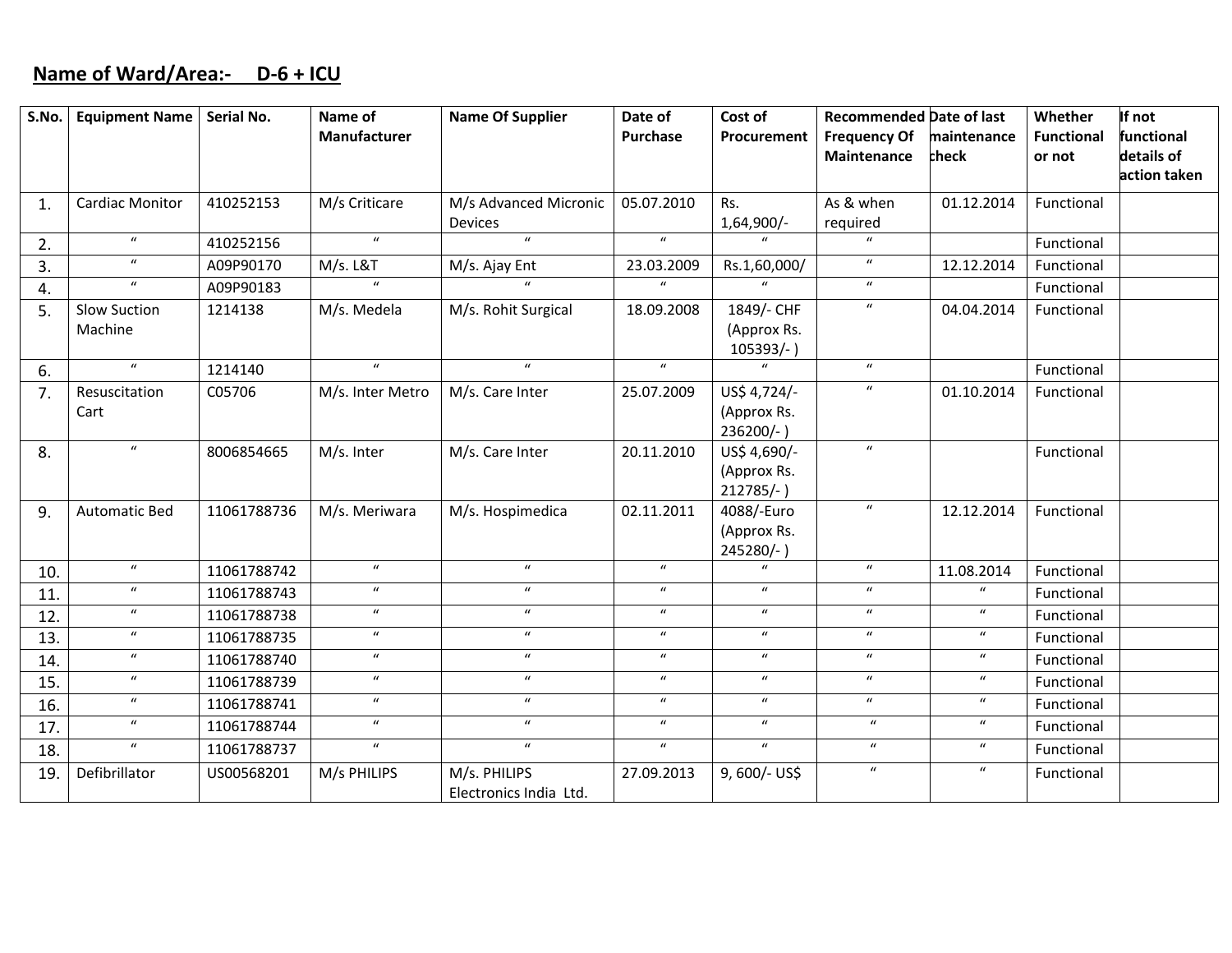### **Name of Ward/Area:‐ AB‐7 Ward +ICU**

| S.No. | <b>Equipment Name</b>  | Serial No.   | Name of<br><b>Manufacturer</b> | <b>Name Of Supplier</b>                | Date of<br><b>Purchase</b> | Cost of<br>Procurement | Recommended<br><b>Frequency Of</b><br><b>Maintenance</b> | Date of last<br>maintenance Functional or functional<br>check | Whether<br>not | If not<br>details of |
|-------|------------------------|--------------|--------------------------------|----------------------------------------|----------------------------|------------------------|----------------------------------------------------------|---------------------------------------------------------------|----------------|----------------------|
|       |                        |              |                                |                                        |                            |                        |                                                          |                                                               |                | action taken         |
|       | <b>Cardiac Monitor</b> | A09P90180    | M/s. L&T                       | M/s. Ajay Enter.                       | 23.03.2009                 | Rs.1,60,000/           | As & when<br>required                                    | 21.11.2014                                                    | Functional     |                      |
| 2.    | $\boldsymbol{u}$       | A09P90187    | $\mathbf{u}$                   | $\mathbf{u}$                           | $\boldsymbol{u}$           | Rs.1,60,000/           | $\boldsymbol{u}$                                         | $\mathbf{u}$                                                  | Functional     |                      |
| 3.    | Ventilator             | 0273         | M/s. Teama                     | M/s. Electrocare                       | 13.03.2008                 | Rs.3,60,000/-          | $\boldsymbol{u}$                                         | 26.12.2014                                                    | Functional     |                      |
| 4.    | Defibrillator          | US00568204   | M/s PHILIPS                    | M/s. PHILIPS<br>Electronics India Ltd. | 27.09.2013                 | $9,600/-$ US\$         | $\mathbf u$                                              | 12.11.2013                                                    | Functional     |                      |
| .5.   | Cardiac Monitor        | CF-3511-6631 | M/s. Shenzhen                  | M/s.<br>Rohanika<br><b>Electronics</b> | 02.07.2013                 | Rs. 4, 28,052/-        | $\boldsymbol{u}$                                         | 21.09.2014                                                    | Functional     |                      |
| 6.    | $\mathbf{u}$           | CF-3511-6632 | $\bf{u}$                       | $\bf{u}$                               | $\mathbf{u}$               | $\boldsymbol{u}$       | $\bf{u}$                                                 | $\mathbf{u}$                                                  | Functional     |                      |
| 7.    | $\mathbf{u}$           | CF-3511-6636 | $\bf{u}$                       | $\bf{u}$                               | $\boldsymbol{u}$           | $\mathbf{u}$           | $\mathbf{u}$                                             | $\mathbf{u}$                                                  | Functional     |                      |
| 8.    | $\boldsymbol{u}$       | CF-3511-6644 | $\bf{u}$                       | $\mathbf u$                            | $\boldsymbol{u}$           | $\mathbf{u}$           | $\boldsymbol{u}$                                         | $\boldsymbol{u}$                                              | Functional     |                      |
| 9.    | $\mathbf{u}$           | CF-3511-6646 | $\bf{u}$                       | $\mathbf u$                            | $\boldsymbol{u}$           | $\mathbf{u}$           | $\boldsymbol{u}$                                         | $\boldsymbol{u}$                                              | Functional     |                      |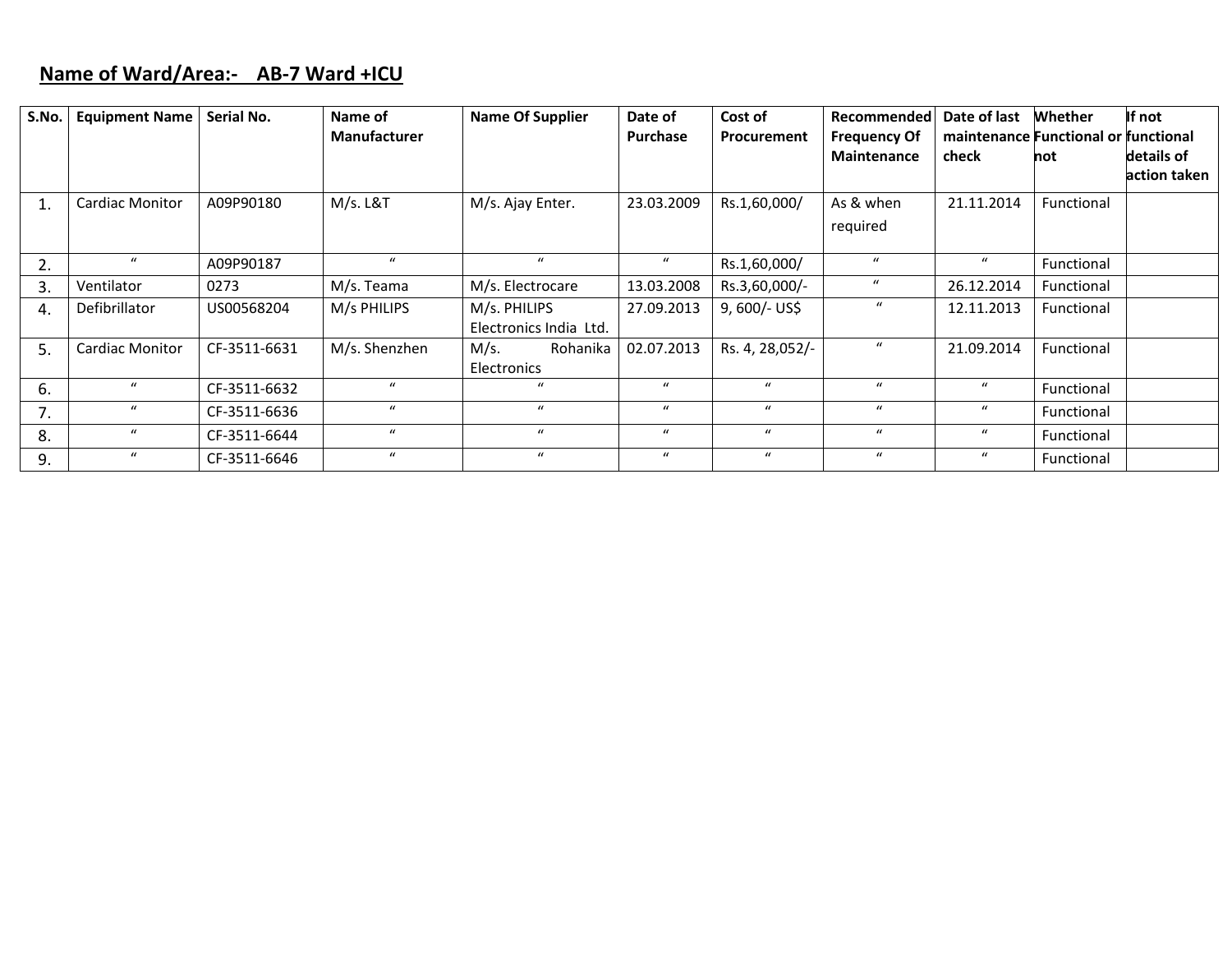#### **Name of Ward/Area:‐ AB‐7 KTP**

| S.No. | <b>Equipment Name</b>                  | Serial No.   | Name of<br><b>Manufacturer</b> | <b>Name Of Supplier</b>         | Date of<br><b>Purchase</b> | Cost of<br>Procurement | Recommended   Date of last<br><b>Frequency Of</b><br><b>Maintenance</b> | maintenance<br>check | Whether<br><b>Functional</b><br>or not | If not<br><b>functional</b><br>details of<br>action taken |
|-------|----------------------------------------|--------------|--------------------------------|---------------------------------|----------------------------|------------------------|-------------------------------------------------------------------------|----------------------|----------------------------------------|-----------------------------------------------------------|
|       | <b>Cardiac Monitor</b><br>with Printer | A09P90230    | M/s. L&T                       | M/s. Ajay Enter.                | 30.03.2009                 | Rs.1,80,000/           | As & when<br>required                                                   | 02.06.2014           | Functional                             |                                                           |
| 2.    | <b>Cardiac Monitor</b>                 | CF-3511-6630 | M/s. Shenzhen                  | M/s.<br>Rohanika<br>Electronics | 02.07.2013                 | Rs. 4,<br>$28,052/-$   | $\mathbf{u}$                                                            | 21.08.2014           | Functional                             |                                                           |
| -3.   | $\mathbf{u}$                           | CF-3511-6639 | $\mathbf{u}$                   | $\mathbf{u}$                    | $\mathbf{u}$               | $\mathcal{U}$          | $\boldsymbol{u}$                                                        | $\boldsymbol{u}$     | Functional                             |                                                           |
| 4.    | $\mathcal{U}$                          | CF-3511-6641 | $\mathbf{u}$                   | $\boldsymbol{u}$                | $\mathbf{u}$               | $\mathcal{U}$          | $\boldsymbol{u}$                                                        | $\boldsymbol{u}$     | Functional                             |                                                           |
| 5.    | $\mathcal{U}$                          | CF-3511-6643 | $\mathbf{u}$                   | $\mathbf{u}$                    | $\mathbf{u}$               | $\mathbf{u}$           | $\mathbf{u}$                                                            | $\boldsymbol{u}$     | Functional                             |                                                           |
| 6.    | $\boldsymbol{u}$                       | CF-3511-6647 | $\boldsymbol{u}$               | $\mathbf{u}$                    | $\boldsymbol{u}$           | $\bf{u}$               | $\bf{u}$                                                                | $\mathcal{U}$        | Functional                             |                                                           |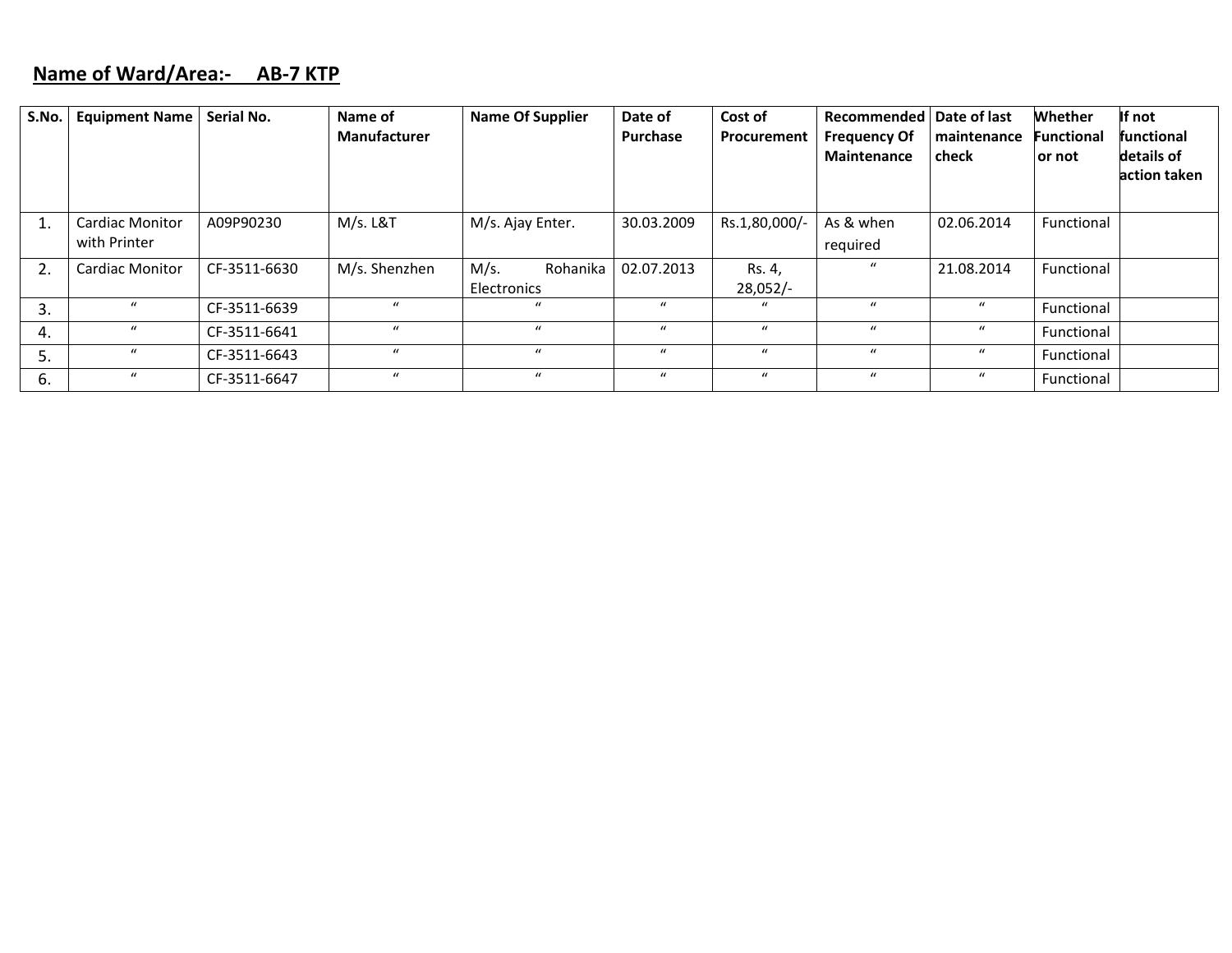# **Name of Ward/Area: ‐ C‐7 Ward**

| S.No. | <b>Equipment Name</b>                   | Serial No.   | Name of<br><b>Manufacturer</b> | <b>Name Of Supplier</b>         | Date of<br>Purchase | Cost of<br>Procurement | <b>Recommended Date of last</b><br><b>Frequency Of</b><br>Maintenance | maintenance<br>check | <b>Whether</b><br><b>Functional</b><br>or not | If not<br><b>functional</b><br>details of<br>action taken |
|-------|-----------------------------------------|--------------|--------------------------------|---------------------------------|---------------------|------------------------|-----------------------------------------------------------------------|----------------------|-----------------------------------------------|-----------------------------------------------------------|
|       | <b>Cardiac Monitor</b><br>with printer. | A09P90223    | M/s L&T                        | M/s Ajay Enter.                 | 30.03.2009          | Rs.1,80,000/-          | As & when<br>required                                                 | 01.06.2014           | Functional                                    |                                                           |
| 2.    | <b>Cardiac Monitor</b>                  | CF-3511-6640 | M/s. Shenzhen                  | M/s.<br>Rohanika<br>Electronics | 02.07.2013          | Rs. 4, 28,052/-        | $\mathbf{u}$                                                          |                      | Functional                                    |                                                           |
| 3.    | $\boldsymbol{u}$                        | CF-3511-6645 | $\mathbf{u}$                   | $\mathbf{u}$                    | $\mathbf{u}$        | $\mathcal{U}$          | $\mathbf{u}$                                                          |                      | Functional                                    |                                                           |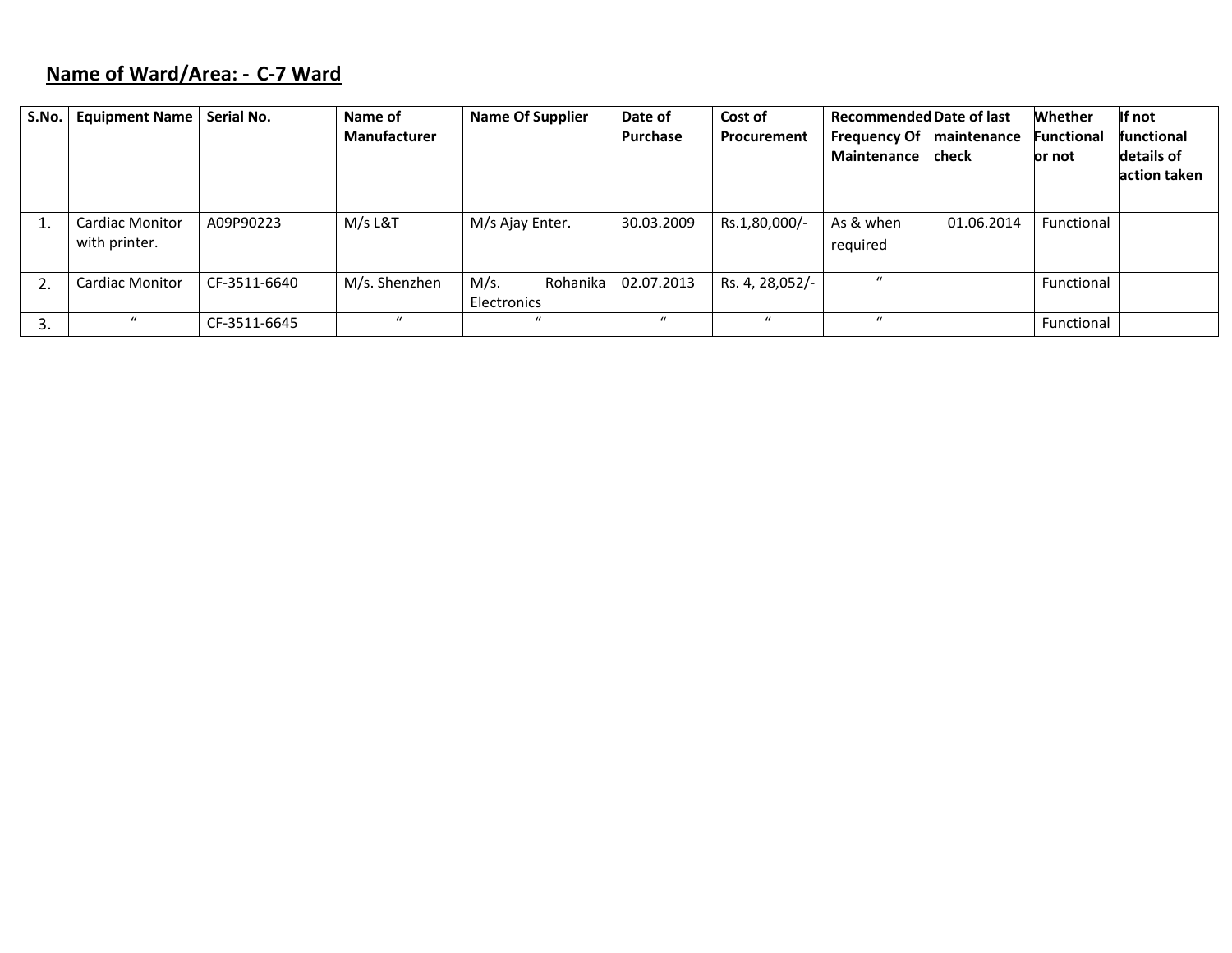# **Name of Ward/Area:‐ D‐7 Ward <sup>+</sup> HDU**

| S.No.        | <b>Equipment Name</b>                   | Serial No.   | Name of<br>Manufacturer | <b>Name Of Supplier</b>         | Date of<br>Purchase | Cost of<br>Procurement                    | Recommended<br><b>Frequency Of</b><br>Maintenance | Date of last<br>maintenance<br>check | Whether<br><b>Functional</b><br>or not | If not<br>functional<br>details of<br>action |
|--------------|-----------------------------------------|--------------|-------------------------|---------------------------------|---------------------|-------------------------------------------|---------------------------------------------------|--------------------------------------|----------------------------------------|----------------------------------------------|
|              |                                         |              |                         |                                 |                     |                                           |                                                   |                                      |                                        | taken                                        |
| $\mathbf{1}$ | <b>Cardiac Monitors</b>                 | A09P90235    | M/s. L&T                | M/s. Ajay Ent                   | 23.03.2009          | Rs.1,60,000/                              | As & when<br>required                             |                                      | Functional                             |                                              |
| 2.           | <b>Cardiac Monitors</b><br>With Printer | A027E000634  | M/s. Schiller           | M/s. Schiller                   | 25.05.2012          | Rs.<br>2,72,750/-                         | $\mathbf{u}$                                      |                                      | Functional                             |                                              |
| 3.           | $\bf{u}$                                | A027E000635  | $\boldsymbol{u}$        |                                 | $\boldsymbol{u}$    | $\mathbf{u}$                              | $\boldsymbol{u}$                                  |                                      | Functional                             |                                              |
| 4.           | $\boldsymbol{u}$                        | A027E000641  | $\boldsymbol{u}$        |                                 | $\boldsymbol{u}$    | $\boldsymbol{u}$                          | $\boldsymbol{u}$                                  |                                      | Functional                             |                                              |
| 5.           | $\boldsymbol{u}$                        | A027E000642  | $\boldsymbol{u}$        |                                 | $\boldsymbol{u}$    | $\boldsymbol{u}$                          | $\boldsymbol{u}$                                  |                                      | Functional                             |                                              |
| 6.           | $\boldsymbol{u}$                        | A027E000646  | $\boldsymbol{u}$        |                                 | $\boldsymbol{u}$    | $\boldsymbol{u}$                          | $\boldsymbol{u}$                                  |                                      | Functional                             |                                              |
| 7.           | Ventilator                              | 0535         | M/s. Teama              | M/s. Electrocare                | 13.06.2008          | Rs.3,60,000/-                             | $\boldsymbol{u}$                                  |                                      | Functional                             |                                              |
| 8.           | $\boldsymbol{u}$                        | 0538         | $\mathbf{u}$            | $\mathbf{u}$                    | $\boldsymbol{u}$    | $\boldsymbol{u}$                          | $\boldsymbol{u}$                                  |                                      | Functional                             |                                              |
| 9.           | $\boldsymbol{u}$                        | 0542         | $\boldsymbol{u}$        | $\boldsymbol{u}$                | $\boldsymbol{u}$    | $\boldsymbol{u}$                          | $\boldsymbol{u}$                                  |                                      | Functional                             |                                              |
| 10.          | Slow Suction<br>Machine                 | 1244979      | M/s. Medela             | M/s. Rohit Surgical             | 17.06.2009          | 1785/- CHF<br>(Approx Rs.<br>$101745/-$ ) | $\boldsymbol{u}$                                  |                                      | Functional                             |                                              |
| 11.          | <b>Cardiac Monitor</b>                  | CF-3511-6634 | M/s. Shenzhen           | M/s.<br>Rohanika<br>Electronics | 02.07.2013          | Rs. 4,<br>28,052/-                        | $\mathbf{u}$                                      |                                      | Functional                             |                                              |
| 12.          | $\boldsymbol{u}$                        | CF-3511-6637 | $\boldsymbol{u}$        | $\mathbf{u}$                    | $\boldsymbol{u}$    | $\boldsymbol{u}$                          | $\boldsymbol{u}$                                  |                                      | Functional                             |                                              |
| 13.          | $\boldsymbol{u}$                        | CF-3511-6638 | $\boldsymbol{u}$        | $\boldsymbol{u}$                | $\boldsymbol{u}$    | $\boldsymbol{u}$                          | $\boldsymbol{u}$                                  |                                      | Functional                             |                                              |
| 14.          | $\boldsymbol{u}$                        | CF-3511-6642 | $\boldsymbol{u}$        | $\boldsymbol{u}$                | $\boldsymbol{u}$    | $\boldsymbol{u}$                          | $\boldsymbol{u}$                                  |                                      | Functional                             |                                              |
| 15.          | $\boldsymbol{u}$                        | CF-3511-6633 | $\boldsymbol{u}$        | $\boldsymbol{u}$                | $\boldsymbol{u}$    | $\boldsymbol{u}$                          | $\boldsymbol{u}$                                  |                                      | Functional                             |                                              |
| 16.          | $\boldsymbol{u}$                        | CF-3511-6629 | $\boldsymbol{u}$        | $\boldsymbol{u}$                | $\boldsymbol{u}$    | $\boldsymbol{u}$                          | $\boldsymbol{u}$                                  |                                      | Functional                             |                                              |
| 17.          | $\boldsymbol{u}$                        | CF-3511-6635 | $\boldsymbol{u}$        | $\boldsymbol{u}$                | $\boldsymbol{u}$    | $\boldsymbol{u}$                          | $\boldsymbol{u}$                                  |                                      | Functional                             |                                              |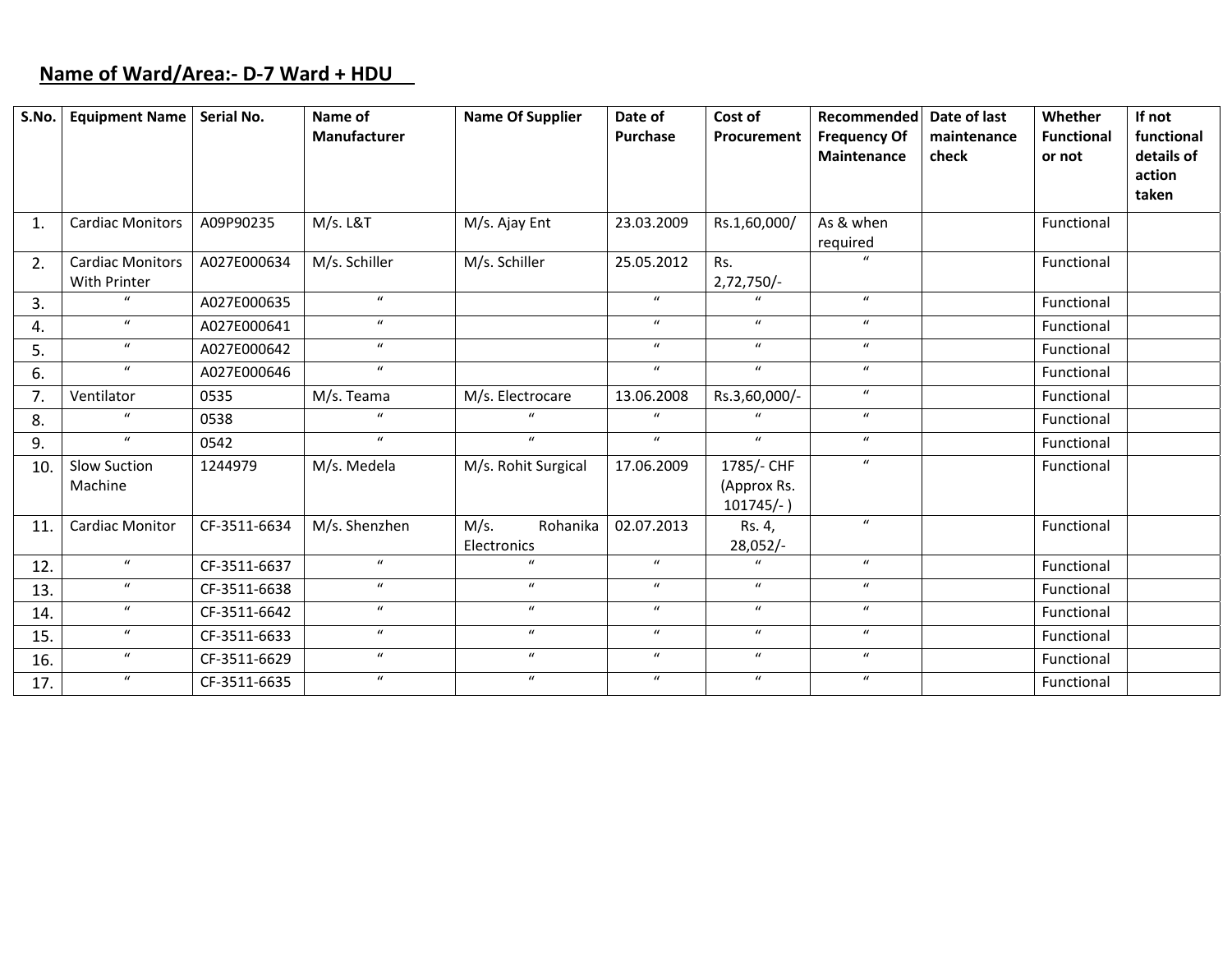## **Name of Ward/Area:‐ MOT 1**

| S.No. | <b>Equipment Name</b> | Serial No. | <b>Name of Manufacturer</b> | <b>Name Of Supplier</b> | Date of    | Cost of      | <b>Recommended Date of last</b> |             | <b>Whether</b>                  | If not       |
|-------|-----------------------|------------|-----------------------------|-------------------------|------------|--------------|---------------------------------|-------------|---------------------------------|--------------|
|       |                       |            |                             |                         | Purchase   | Procurement  | <b>Frequency Of</b>             | maintenance | <b>Functional or functional</b> |              |
|       |                       |            |                             |                         |            |              | <b>Maintenance</b>              | check       | not                             | details of   |
|       |                       |            |                             |                         |            |              |                                 |             |                                 | action taken |
|       |                       |            |                             |                         |            |              |                                 |             |                                 |              |
|       | Cautery Machine       | M0603103   | M/s. Gebreider Martin       | M/s. Vishal             | 15.07.2010 | 8,400/-Euro  | As & when                       | 02.09.2013  | Functional                      |              |
|       |                       | 163        |                             |                         |            | (Approx Rs.  | required                        |             |                                 |              |
|       |                       |            |                             |                         |            | $480984/-$ ) |                                 |             |                                 |              |
|       | O.T.Light             |            | M/s. Gebreider Martin       | M/s. Vishal             | 06.07.2010 | 32512.00     | $\boldsymbol{u}$                | 06.11.2014  | Functional                      |              |
|       |                       |            |                             |                         |            | Euro (Approx |                                 |             |                                 |              |
|       |                       |            |                             |                         |            | Rs.          |                                 |             |                                 |              |
|       |                       |            |                             |                         |            | $1861637/-$  |                                 |             |                                 |              |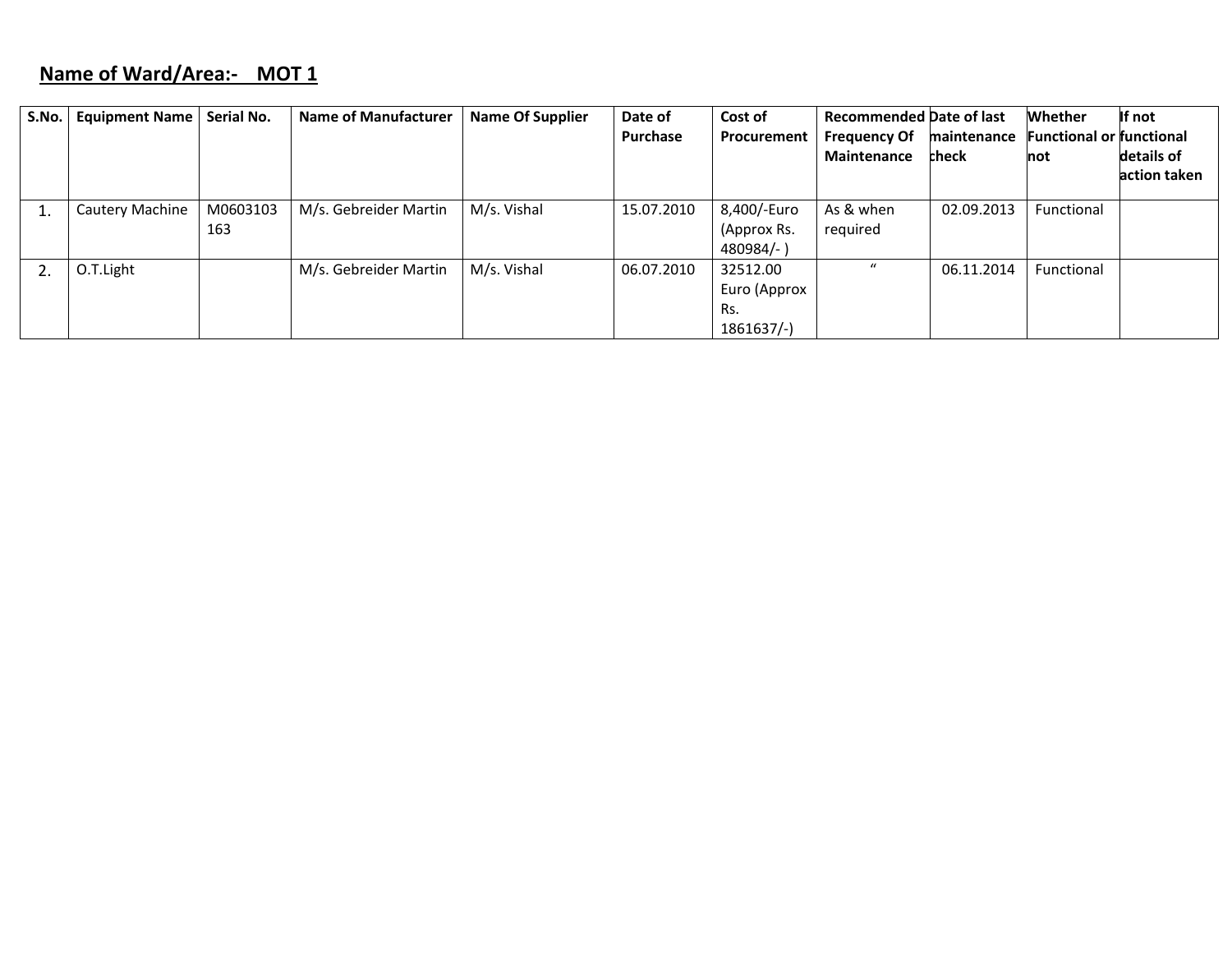### **Name of Ward/Area:‐ MOT 2+3**

| S.No. | <b>Equipment Name</b>  | Serial No.  | Name of<br>Manufacturer  | <b>Name Of Supplier</b> | Date of<br>Purchase | Cost of<br>Procurement                     | <b>Recommended Date of last</b><br><b>Frequency Of</b><br>Maintenance | maintenance<br>check | <b>Whether</b><br><b>Functional or</b><br>not | If not<br><b>functional</b><br>details of<br>action taken |
|-------|------------------------|-------------|--------------------------|-------------------------|---------------------|--------------------------------------------|-----------------------------------------------------------------------|----------------------|-----------------------------------------------|-----------------------------------------------------------|
|       | <b>Suction Machine</b> | V07122836   |                          | M/s. Link Medical       | 20.02.2008          | Rs.10,2000/-                               | As & when<br>required                                                 | 21.06.2014           | Working                                       |                                                           |
|       | Cautery Machine        | M0603103161 | M/s. Gebreider<br>Martin | M/s. Vishal             | 15.07.2010          | 8,400/-Euro<br>(Approx Rs.<br>$480984/-$ ) |                                                                       | 11.09.2014           | Working                                       |                                                           |
| .כ    | $\mathcal{U}$          | M0603103162 | $\mathcal{U}$            | $\mathcal{U}$           | $\mathcal{U}$       | $\mathbf{u}$                               |                                                                       | $\mathcal{U}$        | Working                                       |                                                           |
| 4.    | $\boldsymbol{u}$       | M0603103165 | $\boldsymbol{u}$         | $\mathbf{u}$            | $\mathcal{U}$       | $\boldsymbol{u}$                           | $\mathbf{u}$                                                          | $\mathbf u$          | Working                                       |                                                           |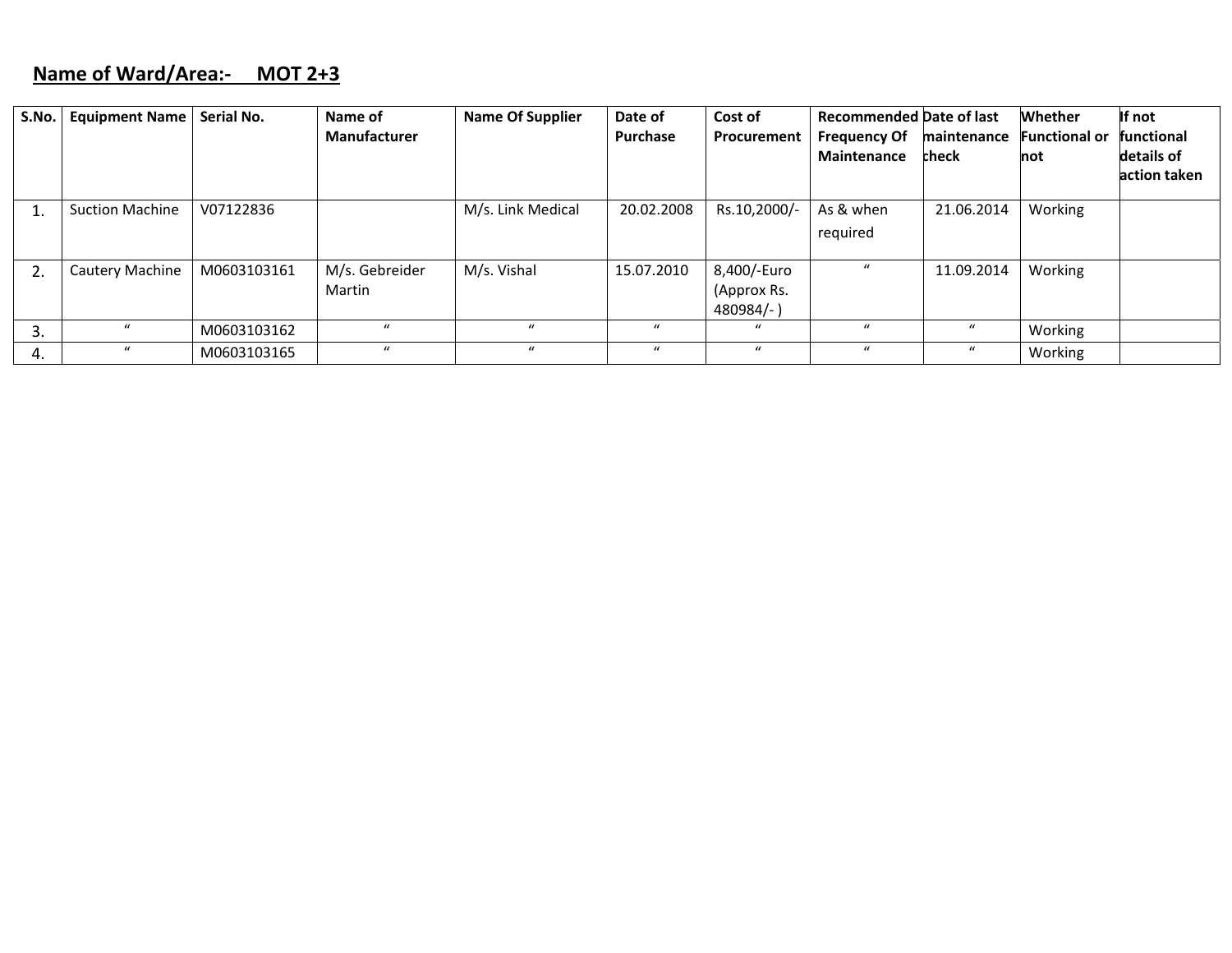# **Name of Ward/Area:‐ MOT 4+5**

| S.No. | <b>Equipment Name</b>  | Serial No. | Name of<br>Manufacturer  | <b>Name Of Supplier</b> | Date of<br><b>Purchase</b> | Cost of<br>Procurement                  | <b>Recommended Date of last</b><br><b>Frequency Of</b><br>Maintenance | maintenance<br>check | Whether<br><b>Functional</b><br>or not | If not<br>functional<br>details of<br>action taken |
|-------|------------------------|------------|--------------------------|-------------------------|----------------------------|-----------------------------------------|-----------------------------------------------------------------------|----------------------|----------------------------------------|----------------------------------------------------|
|       | Cautery Machine        | 603124060  | M/s. Gebreider<br>Martin | M/s. Vishal Surgical    | 24.07.2012                 | 8,400/-Euro<br>(Approx Rs.<br>480984/-) | As & when<br>required                                                 | 24.11.2014           | Functional                             |                                                    |
| 2.    | <b>Suction Machine</b> |            |                          | M/s. Link Medical       | 25.08.2014                 | Rs.1,19,000/-                           | As & when                                                             |                      | Functional                             |                                                    |
|       |                        | V8528      |                          | Systems                 |                            |                                         | required                                                              |                      |                                        |                                                    |
| 3.    | $\mathbf{u}$           | V8527      |                          | $\mathbf{u}$            | $\mathbf{u}$               | $\bf{u}$                                | $\mathcal{U}$                                                         |                      | Functional                             |                                                    |
| 4.    | $\boldsymbol{u}$       | V8529      |                          | $\mathbf{u}$            | $\mathbf{u}$               | $\mathbf{u}$                            | $\mathbf{u}$                                                          |                      | Functional                             |                                                    |
|       | $\boldsymbol{u}$       | V8531      |                          | $\mathbf{u}$            | $\mathbf{u}$               | $\bf{u}$                                | $\mathbf{u}$                                                          |                      | Functional                             |                                                    |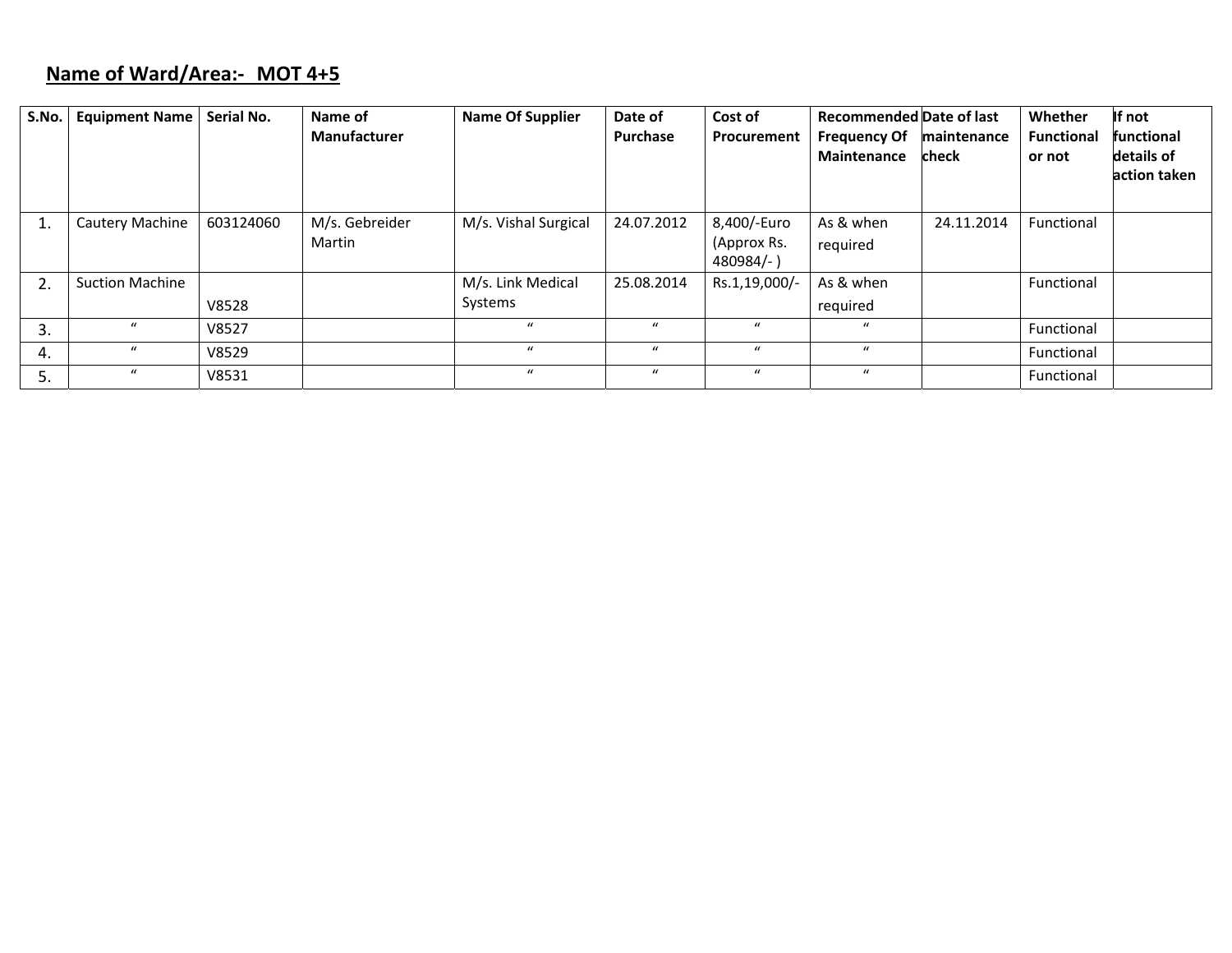# **Name of Ward/Area:‐ MOT 6+7**

| S.No. | <b>Equipment Name</b>  | Serial No. | Name of<br>Manufacturer  | <b>Name Of Supplier</b>      | Date of<br>Purchase | Cost of<br><b>Procurement</b>           | <b>Recommended Date of last</b><br><b>Frequency Of</b><br><b>Maintenance</b> | maintenance<br>check | Whether<br><b>Functional or functional</b><br>not | If not<br>details of<br>action taken |
|-------|------------------------|------------|--------------------------|------------------------------|---------------------|-----------------------------------------|------------------------------------------------------------------------------|----------------------|---------------------------------------------------|--------------------------------------|
|       | <b>Cautery Machine</b> | 603124060  | M/s. Gebreider<br>Martin | M/s. Vishal Surgical         | 24.07.2012          | 8,400/-Euro<br>(Approx Rs.<br>480984/-) | As & when<br>required                                                        | 15.11.2014           | Functional                                        |                                      |
| 2.    | <b>Suction Machine</b> | V8537      |                          | M/s. Link Medical<br>Systems | 25.08.2014          | Rs.1,19,000/-                           | As & when<br>required                                                        |                      | Functional                                        |                                      |
| 3.    | $\mathbf{u}$           | V8519      |                          | $\boldsymbol{u}$             | $\mathbf{u}$        | $\mathbf{u}$                            | $\boldsymbol{u}$                                                             |                      | Functional                                        |                                      |
| 4.    | $\mathbf{u}$           | V8504      |                          | $\mathbf{u}$                 | $\mathbf{u}$        | $\mathbf{u}$                            | $\mathbf{u}$                                                                 |                      | Functional                                        |                                      |
| 5.    | $\mathbf{u}$           | V8490      |                          | $\mathbf{u}$                 | $\mathbf{u}$        | $\bf{u}$                                | $\boldsymbol{u}$                                                             |                      | Functional                                        |                                      |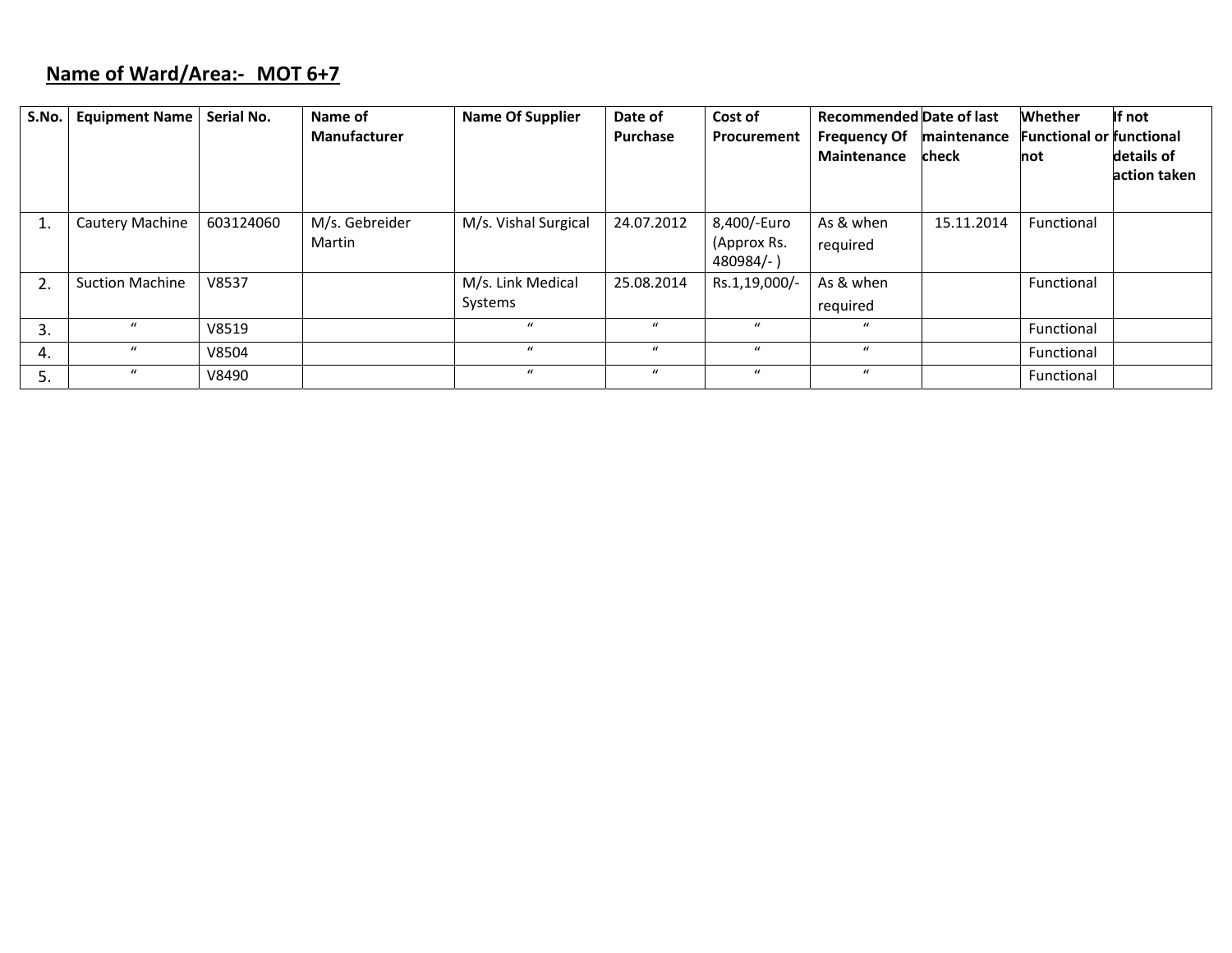### **Name of Ward/Area:‐ MOT 8+8A**

| S.No. | <b>Equipment Name</b> | Serial No.            | Name of<br>Manufacturer | <b>Name Of Supplier</b> | Date of<br>Purchase | Cost of<br>Procurement                    | Recommended Date of last<br><b>Frequency Of</b><br><b>Maintenance</b> | maintenance Functional<br>check | <b>Whether</b><br>or not | If not<br><b>functional</b><br>details of<br>action taken |
|-------|-----------------------|-----------------------|-------------------------|-------------------------|---------------------|-------------------------------------------|-----------------------------------------------------------------------|---------------------------------|--------------------------|-----------------------------------------------------------|
|       | O T Table             | 83650<br>201005080023 | M/s. Merivaara          | M/s. Hospimedica        | 24.01.2011          | Euro 31088/-<br>(Approx Rs.<br>1780098/-) | As & when<br>required                                                 |                                 | Functional               |                                                           |
| 2.    | Cautery Machine       | ME402<br>M0603134916  | M/s. Martin             | M/s. Vishal Surgical    | 24.07.2012          | Euro 8,400/-                              | $\mathbf{u}$                                                          |                                 | Functional               |                                                           |
| 3.    | $\boldsymbol{u}$      | ME402<br>M0603134931  | $\mathbf{u}$            | $\mathbf{u}$            | $\mathbf{u}$        | $\mathbf{u}$                              | $\mathbf{u}$                                                          |                                 | Functional               |                                                           |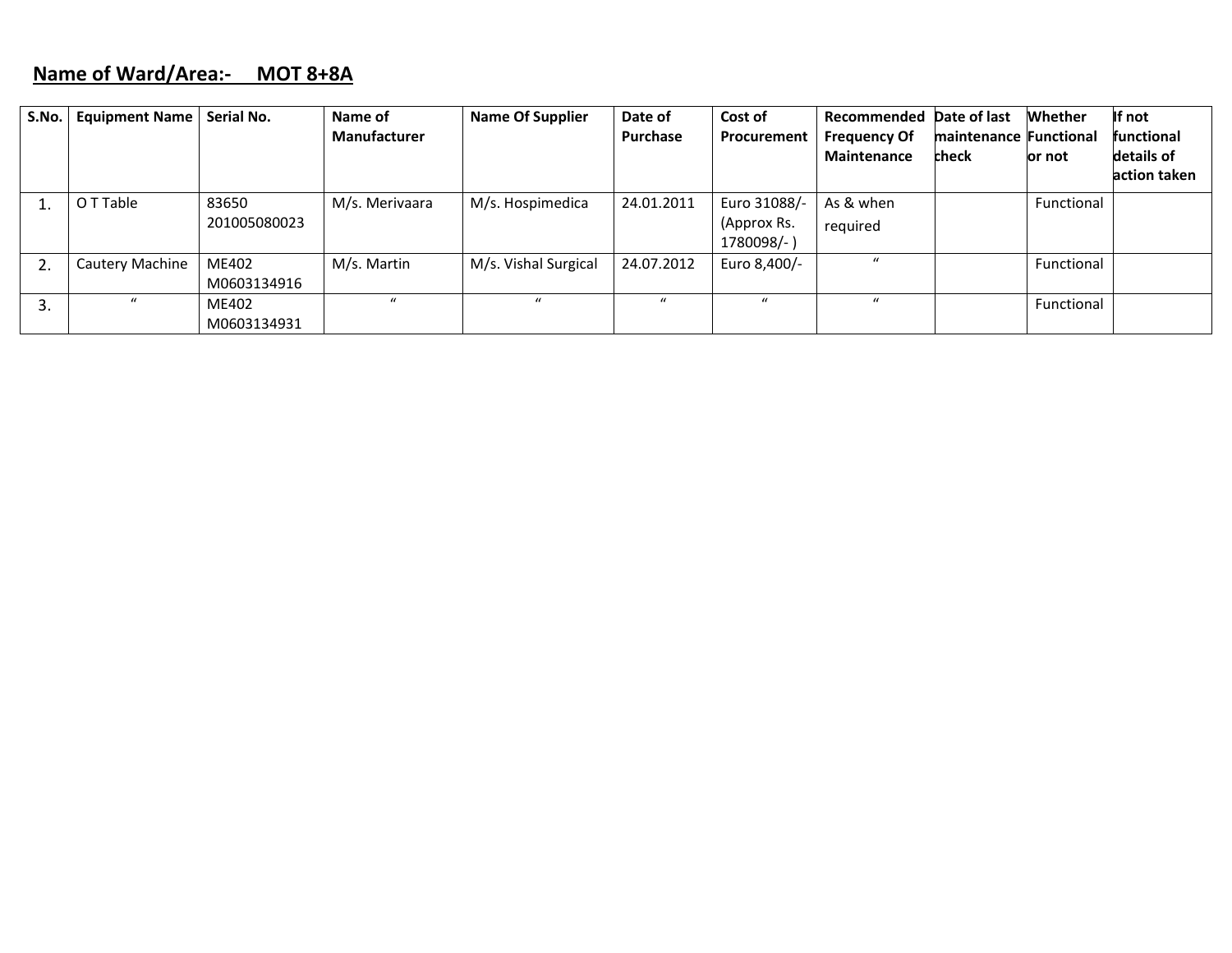# **Name of Ward/Area:‐MOT 9**

| S.No. | Equipment Name         | Serial No. | Name of<br>Manufacturer | <b>Name Of Supplier</b> | Date of<br>Purchase | Cost of<br>Procurement | <b>Recommended Date of last</b><br><b>Frequency Of</b><br><b>Maintenance</b> | maintenance<br>check | Whether<br><b>Functional or functional</b><br>not | If not<br>details of<br>action taken |
|-------|------------------------|------------|-------------------------|-------------------------|---------------------|------------------------|------------------------------------------------------------------------------|----------------------|---------------------------------------------------|--------------------------------------|
|       | <b>Cautery Machine</b> | 603124053  | M/s. Martin             | M/s. Vishal Surgical    | 24.07.2012          | Euro 8,400/-           | As & when<br>required                                                        | November<br>2014     | Functional                                        |                                      |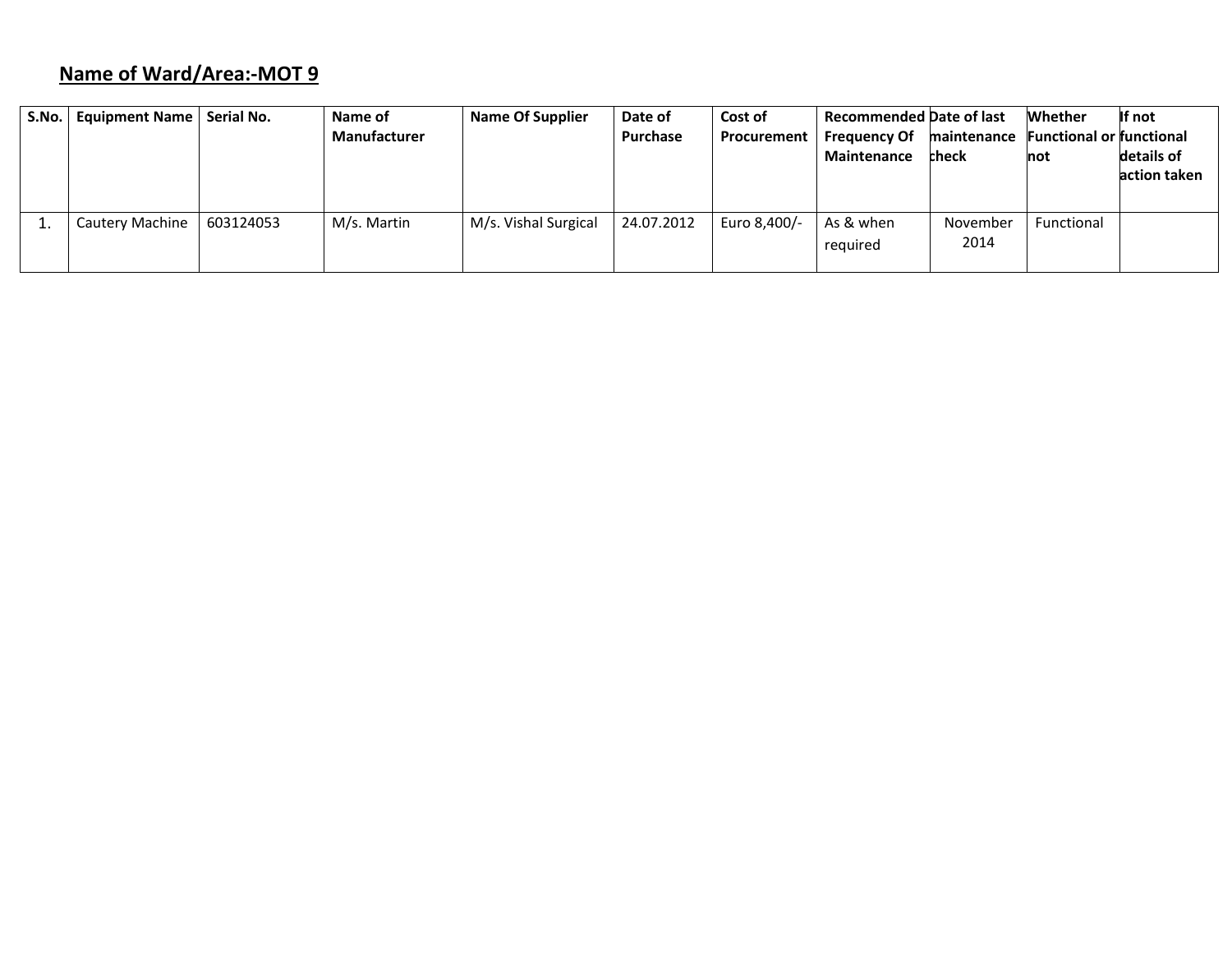#### **Name of Ward/Area:‐ MOT 10+11**

| S.No. | <b>Equipment Name</b>  | Serial No.     | Name of             | <b>Name Of Supplier</b> | Date of          | Cost of          | <b>Recommended Date of last</b>           |                      | <b>Whether</b>                         | If not       |
|-------|------------------------|----------------|---------------------|-------------------------|------------------|------------------|-------------------------------------------|----------------------|----------------------------------------|--------------|
|       |                        |                | <b>Manufacturer</b> |                         | <b>Purchase</b>  | Procurement      | <b>Frequency Of</b><br><b>Maintenance</b> | maintenance<br>check | <b>Functional or functional</b><br>not | details of   |
|       |                        |                |                     |                         |                  |                  |                                           |                      |                                        | action taken |
| 1.    | O T Table              | 79093          | M/s. Merivaara      | M/s. Hospimedica        | 25.10.2010       | Euro 31088/-     | As & when                                 | 26.07.2014           | Functional                             |              |
|       |                        |                |                     |                         |                  | (Approx Rs.      | required                                  |                      |                                        |              |
|       |                        |                |                     |                         |                  | 1780098/-)       |                                           |                      |                                        |              |
| 2.    | O.T. Light             | <b>MV16C1L</b> | M/s.Martin          | M/s.Vishal Surgical     | 06.07.2010       | 32512.80         | $\mathbf{u}$                              | 17.09.2014           | Functional                             |              |
|       |                        | 120810L1842    |                     |                         |                  | Euro (Approx     |                                           |                      |                                        |              |
|       |                        |                |                     |                         |                  | Rs.              |                                           |                      |                                        |              |
|       |                        |                |                     |                         |                  | $1861637/-$ )    |                                           |                      |                                        |              |
| 3.    | <b>Suction Machine</b> | V8524          |                     | M/s. Link Medical       | 25.08.2014       | Rs.1,19,000/-    | $\boldsymbol{u}$                          | 03.09.2014           | Functional                             |              |
|       |                        |                |                     | Systems                 |                  |                  |                                           |                      |                                        |              |
| 4.    | $\mathbf{u}$           | V8533          |                     | $\boldsymbol{u}$        | $\mathbf{u}$     | $\boldsymbol{u}$ | $\boldsymbol{u}$                          | $\mathbf{u}$         | Functional                             |              |
| 5.    | $\boldsymbol{u}$       | V8508          |                     | $\bf{u}$                | $\boldsymbol{u}$ | $\boldsymbol{u}$ | $\boldsymbol{u}$                          | $\mathbf{u}$         | Functional                             |              |
| 6.    | $\mathcal{U}$          | V8532          |                     | $\boldsymbol{u}$        | $\boldsymbol{u}$ | $\boldsymbol{u}$ | $\boldsymbol{u}$                          | $\bf{u}$             | Functional                             |              |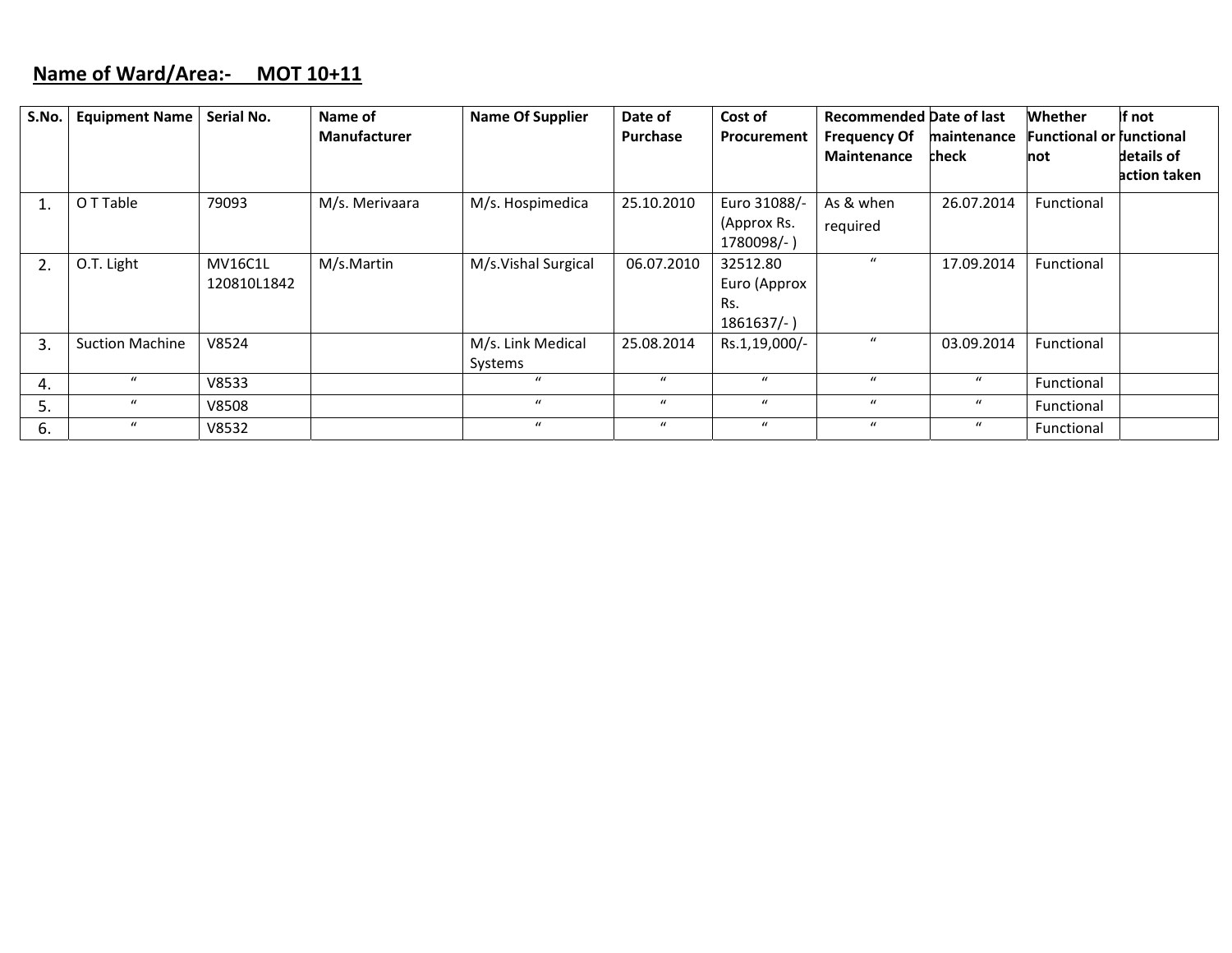#### **Name of Ward/Area:‐ MOT 12**

| S.No. | <b>Equipment Name</b>  | Serial No.  | Name of             | <b>Name Of Supplier</b> | Date of          | Cost of            | <b>Recommended Date of last</b> |                  | <b>Whether</b>                  | If not       |
|-------|------------------------|-------------|---------------------|-------------------------|------------------|--------------------|---------------------------------|------------------|---------------------------------|--------------|
|       |                        |             | <b>Manufacturer</b> |                         | <b>Purchase</b>  | <b>Procurement</b> | <b>Frequency Of</b>             | maintenance      | <b>Functional or functional</b> |              |
|       |                        |             |                     |                         |                  |                    | <b>Maintenance</b>              | <b>check</b>     | not                             | details of   |
|       |                        |             |                     |                         |                  |                    |                                 |                  |                                 | action taken |
|       | <b>Suction Machine</b> | V07122834   | M/s. Victoria       | M/s. Link Medical       | 20.02.2008       | Rs.10,2000/-       | As & when                       | 23.12.2014       | Functional                      |              |
|       |                        |             |                     |                         |                  |                    | required                        |                  |                                 |              |
| 2.    | $\mathbf{u}$           | V07122835   | $\boldsymbol{u}$    | $\bf{u}$                | $\bf{u}$         | $\boldsymbol{u}$   | $\boldsymbol{u}$                | $\boldsymbol{u}$ | Functional                      |              |
| 3.    | Cautery Machine        | M0603103159 | M/s. Gebreider      | M/s. Vishal Surgical    | 15.07.2010       | 8,400/-Euro        | $\boldsymbol{u}$                | 18.11.2014       | Functional                      |              |
|       |                        |             | Martin              |                         |                  | (Approx Rs.        |                                 |                  |                                 |              |
|       |                        |             |                     |                         |                  | 480984/-)          |                                 |                  |                                 |              |
| 4.    | $\mu$                  | M0603103158 | $\mathbf{u}$        | $\mathbf{u}$            | $\bf{u}$         | $\mathbf{u}$       | $\mathbf{u}$                    | $\mathbf{u}$     | Not                             | Informed to  |
|       |                        |             |                     |                         |                  |                    |                                 |                  | Functional                      | the firm     |
| 5.    | <b>Suction Machine</b> | V8501       |                     | M/s. Link Medical       | 25.08.2014       | Rs.1,19,000/-      | $\boldsymbol{u}$                | 23.12.2014       | Functional                      |              |
|       |                        |             |                     | Systems                 |                  |                    |                                 |                  |                                 |              |
| 6.    | $\boldsymbol{u}$       | V8522       |                     | $\boldsymbol{u}$        | $\boldsymbol{u}$ | $\boldsymbol{u}$   | $\boldsymbol{u}$                | $\boldsymbol{u}$ | Functional                      |              |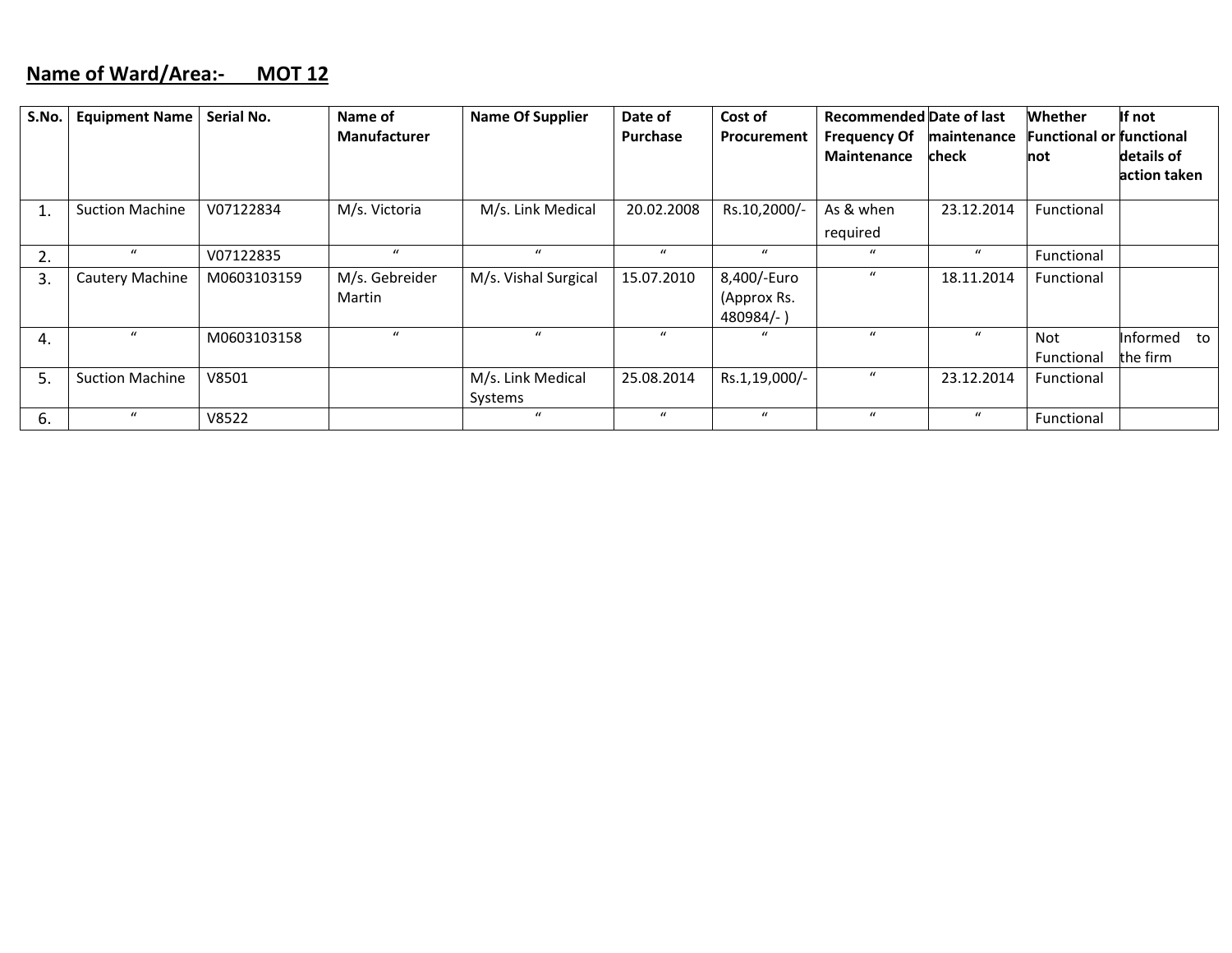### **Name of Ward/Area:‐ AB‐8 ICU**

| S.No.          | Equipment Name   Serial No. |               | Name of                    | <b>Name Of Supplier</b>      | Date of          | Cost of                     | <b>Recommended Date of last</b> |                                      | Whether    | If not       |
|----------------|-----------------------------|---------------|----------------------------|------------------------------|------------------|-----------------------------|---------------------------------|--------------------------------------|------------|--------------|
|                |                             |               | Manufacturer               |                              | Purchase         | Procurement                 | <b>Frequency Of</b>             | maintenance Functional or functional |            |              |
|                |                             |               |                            |                              |                  |                             | Maintenance                     | check                                | not        | details of   |
|                |                             |               |                            |                              |                  |                             |                                 |                                      |            | action taken |
| $\mathbf{1}$ . | Patient trolley             | 130510-111513 | M/s. Merivaara             | M/s. Hospimedica             | 22.08.2013       | 3,524/- Euro                | As & when                       | 15.09.2014                           | Functional |              |
|                |                             |               |                            | International                |                  | Rs.2, 54,<br>$503/-$        | required                        |                                      |            |              |
| 2.             | $\boldsymbol{u}$            | 130510-111514 | $\boldsymbol{u}$           | $\boldsymbol{u}$             | $\boldsymbol{u}$ | $\mathbf{u}$                | $\boldsymbol{u}$                | $\boldsymbol{u}$                     | Functional |              |
| 3.             | $\boldsymbol{u}$            | 130510-111515 | $\boldsymbol{u}$           | $\boldsymbol{u}$             | $\boldsymbol{u}$ | $\boldsymbol{u}$            | $\boldsymbol{u}$                | $\boldsymbol{u}$                     | Functional |              |
| 4.             | $\boldsymbol{u}$            | 130510-111516 | $\boldsymbol{\mathcal{U}}$ | $\boldsymbol{u}$             | $\boldsymbol{u}$ | $\boldsymbol{u}$            | $\boldsymbol{u}$                | $\boldsymbol{u}$                     | Functional |              |
| 5.             | $\boldsymbol{u}$            | 130510-111517 | $\boldsymbol{u}$           | $\boldsymbol{u}$             | $\boldsymbol{u}$ | $\boldsymbol{u}$            | $\boldsymbol{u}$                | $\boldsymbol{u}$                     | Functional |              |
| 6.             | $\boldsymbol{u}$            | 130510-111518 | $\boldsymbol{u}$           | $\boldsymbol{u}$             | $\boldsymbol{u}$ | $\boldsymbol{u}$            | $\boldsymbol{u}$                | $\boldsymbol{u}$                     | Functional |              |
| 7.             | $\boldsymbol{u}$            | 130510-111519 | $\boldsymbol{u}$           | $\boldsymbol{u}$             | $\boldsymbol{u}$ | $\boldsymbol{u}$            | $\boldsymbol{u}$                | $\boldsymbol{u}$                     | Functional |              |
| 8.             | $\boldsymbol{u}$            | 130510-111520 | $\boldsymbol{u}$           | $\boldsymbol{u}$             | $\boldsymbol{u}$ | $\boldsymbol{u}$            | $\boldsymbol{u}$                | $\boldsymbol{u}$                     | Functional |              |
| 9.             | $\boldsymbol{u}$            | 130510-111521 | $\boldsymbol{u}$           | $\boldsymbol{u}$             | $\boldsymbol{u}$ | $\boldsymbol{u}$            | $\boldsymbol{u}$                | $\boldsymbol{u}$                     | Functional |              |
| 10.            | $\boldsymbol{u}$            | 130510-111522 | $\boldsymbol{u}$           | $\boldsymbol{u}$             | $\boldsymbol{u}$ | $\boldsymbol{u}$            | $\boldsymbol{u}$                | $\boldsymbol{u}$                     | Functional |              |
| 11.            | $\boldsymbol{u}$            | 130510-111523 | $\boldsymbol{u}$           | $\boldsymbol{u}$             | $\boldsymbol{u}$ | $\boldsymbol{u}$            | $\boldsymbol{u}$                | $\boldsymbol{u}$                     | Functional |              |
| 12.            | $\boldsymbol{u}$            | 130510-111524 | $\boldsymbol{u}$           | $\boldsymbol{u}$             | $\boldsymbol{u}$ | $\boldsymbol{u}$            | $\boldsymbol{u}$                | $\boldsymbol{u}$                     | Functional |              |
| 13.            | $\boldsymbol{u}$            | 130510-111525 | $\boldsymbol{u}$           | $\boldsymbol{u}$             | $\boldsymbol{u}$ | $\boldsymbol{u}$            | $\boldsymbol{u}$                | $\boldsymbol{u}$                     | Functional |              |
| 14.            | $\boldsymbol{u}$            | 130510-111526 | $\boldsymbol{u}$           | $\boldsymbol{u}$             | $\boldsymbol{u}$ | $\boldsymbol{u}$            | $\boldsymbol{u}$                | $\boldsymbol{u}$                     | Functional |              |
| 15.            | $\boldsymbol{u}$            | 130510-111527 | $\boldsymbol{u}$           | $\boldsymbol{u}$             | $\boldsymbol{u}$ | $\boldsymbol{u}$            | $\boldsymbol{u}$                | $\boldsymbol{u}$                     | Functional |              |
| 16.            | $\boldsymbol{u}$            | 130510-111528 | $\boldsymbol{u}$           | $\boldsymbol{u}$             | $\boldsymbol{u}$ | $\boldsymbol{u}$            | $\boldsymbol{u}$                | $\boldsymbol{u}$                     | Functional |              |
| 17.            | $\boldsymbol{u}$            | 130510-111539 | $\boldsymbol{u}$           | $\boldsymbol{u}$             | $\boldsymbol{u}$ | $\boldsymbol{u}$            | $\boldsymbol{u}$                | $\boldsymbol{u}$                     | Functional |              |
| 18.            | $\boldsymbol{u}$            | 130510-111530 | $\boldsymbol{u}$           | $\boldsymbol{u}$             | $\boldsymbol{u}$ | $\boldsymbol{u}$            | $\boldsymbol{u}$                | $\boldsymbol{u}$                     | Functional |              |
| 19.            | $\boldsymbol{u}$            | 130510-111531 | $\boldsymbol{u}$           | $\boldsymbol{u}$             | $\boldsymbol{u}$ | $\boldsymbol{u}$            | $\boldsymbol{u}$                | $\boldsymbol{u}$                     | Functional |              |
| 20.            | $\boldsymbol{u}$            | 130510-111532 | $\boldsymbol{u}$           | $\boldsymbol{u}$             | $\boldsymbol{u}$ | $\boldsymbol{u}$            | $\boldsymbol{u}$                | $\boldsymbol{u}$                     | Functional |              |
| 21.            | Slow Suction                | 1244980       | M/s. Medela                | M/s. Rohit Surgical          | 17.06.2009       | 1785/- CHF                  | As & when                       | 29.10.2012                           | Functional |              |
|                | Machine                     |               |                            |                              |                  | (Approx Rs.<br>$101745/-$ ) | required                        |                                      |            |              |
| 22.            | <b>Suction Machine</b>      | V8538         |                            | M/s. Link Medical<br>Systems | 25.08.2014       | Rs.1,19,000/-               | $\boldsymbol{u}$                | 26.09.2014                           | Functional |              |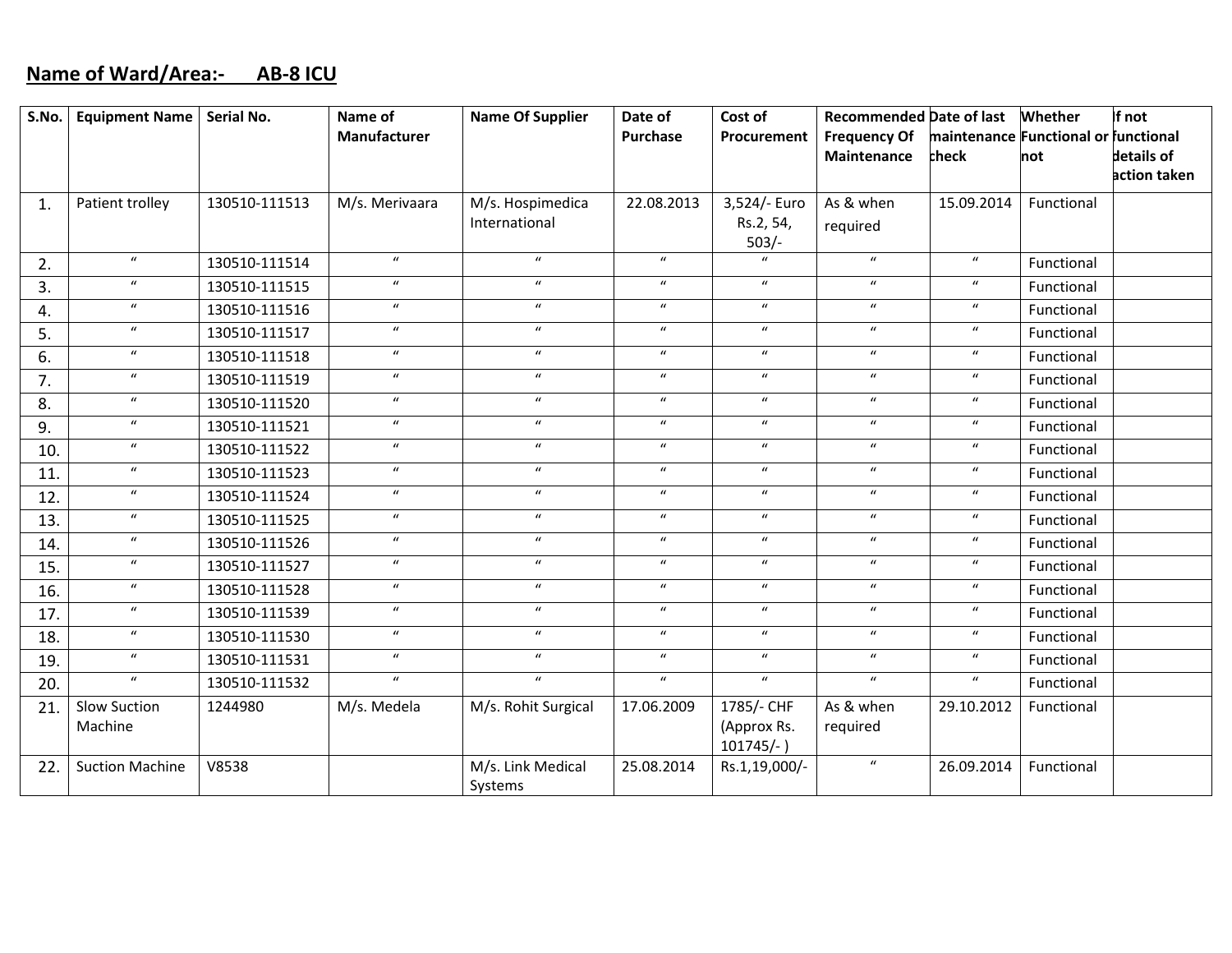# **Name of Ward/Area:‐Pvt. 1+2**

| S.No. | <b>Equipment Name</b>                   | Serial No.                         | Name of<br><b>Manufacturer</b> | <b>Name Of Supplier</b>                   | Date of<br>Purchase       | Cost of<br>Procurement | Recommended<br><b>Frequency Of</b><br>Maintenance | Date of last<br>maintenance<br>check | Whether<br><b>Functional or</b><br>not | If not<br>functional<br>details of<br>action taken |
|-------|-----------------------------------------|------------------------------------|--------------------------------|-------------------------------------------|---------------------------|------------------------|---------------------------------------------------|--------------------------------------|----------------------------------------|----------------------------------------------------|
|       | <b>Cardiac Monitor</b>                  | A09P90177<br>$1^\mathrm{st}$ floor | $M/s.$ L&T                     | M/s. Ajay Ent                             | 23.03.2009                | Rs.1,60,000/           | As & when<br>required                             | 08.12.2014                           | Functional                             |                                                    |
| 2.    | <b>Cardiac Monitors</b><br>With Printer | 212060251<br>$1st$ floor           | M/s. Mediaid                   | M/s Advanced<br><b>Micronic Devices</b>   | 26.12.2012,<br>10.01.2013 | Rs.<br>$1,25,000/-$    |                                                   | 30.09.2014                           | Functional                             |                                                    |
| 3.    | $\mathbf{u}$                            | 212060255                          | $\mathbf{u}$                   | $\mathbf{u}$                              | $\mathbf{u}$              | $\boldsymbol{u}$       | $\mathbf{u}$                                      | 29.01.2014                           | Functional                             |                                                    |
| 4.    | $\mathbf{u}$                            | 212060250                          | $\mathbf{u}$                   | $\boldsymbol{u}$                          | $\boldsymbol{u}$          | $\boldsymbol{u}$       | $\mathbf{u}$                                      | $\boldsymbol{u}$                     | Functional                             |                                                    |
| .5    | Defibrillator                           | US00568178                         | M/s PHILIPS                    | M/s. PHILIPS<br>Electronics India<br>Ltd. | 27.09.2013                | $9,600/-$ US\$         |                                                   | 23.12.2014                           | Functional                             |                                                    |
| 6.    | $\mathbf{u}$                            | US00568188<br>$1st$ floor          | $\boldsymbol{u}$               | $\mathbf{u}$                              | $\mathbf{u}$              | $\mathbf{u}$           | $\mathbf{u}$                                      | $\mathbf{u}$                         | Functional                             |                                                    |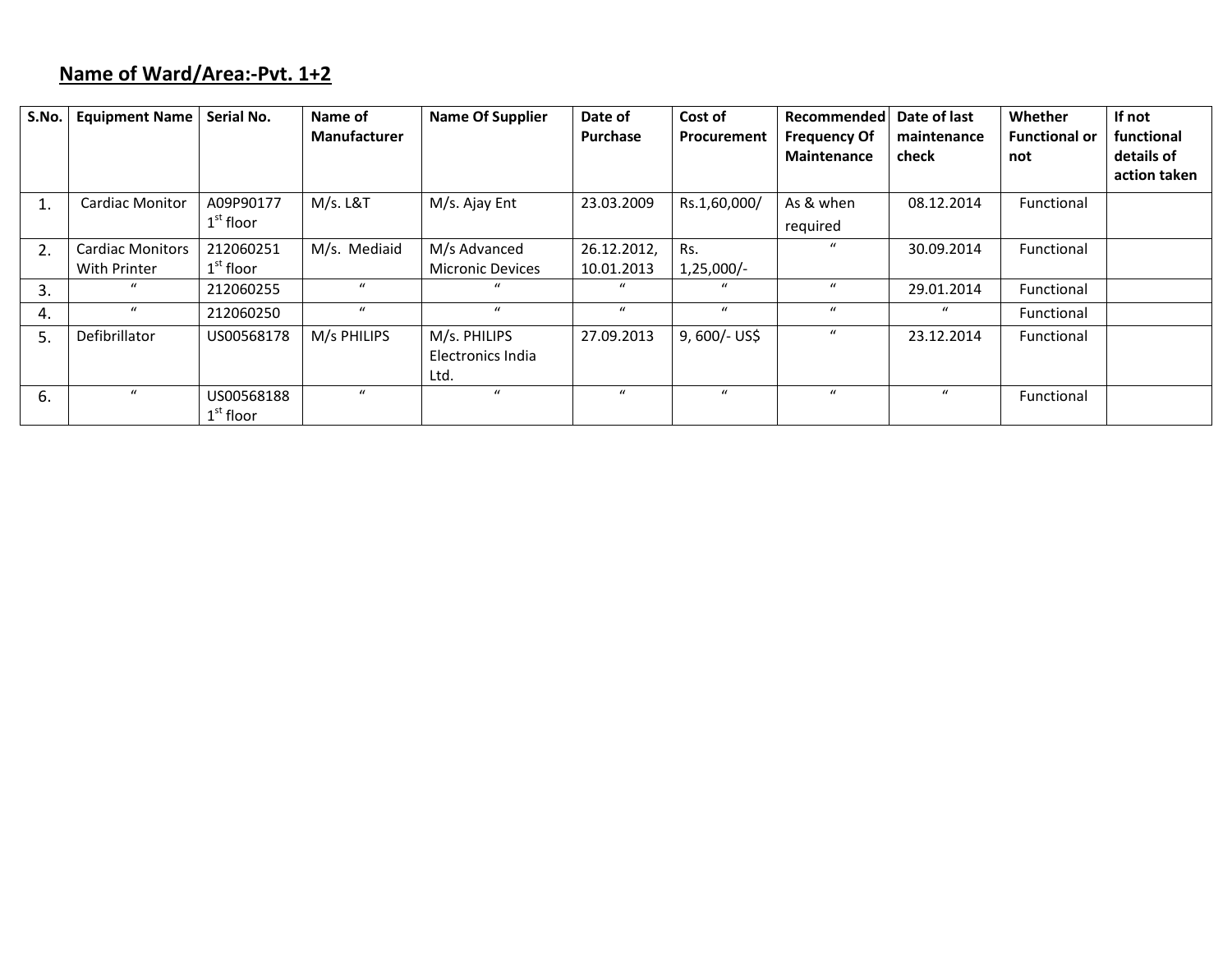# **Name of Ward/Area:‐Pvt. Ward 3+4**

| S.No. | <b>Equipment Name</b>   | Serial No. | Name of<br><b>Manufacturer</b> | <b>Name Of Supplier</b>                | Date of<br>Purchase | Cost of<br>Procurement | <b>Recommended Date of last</b><br><b>Frequency Of</b><br><b>Maintenance</b> | maintenance<br>check | Whether<br><b>Functional or functional</b><br>not | If not<br>details of |
|-------|-------------------------|------------|--------------------------------|----------------------------------------|---------------------|------------------------|------------------------------------------------------------------------------|----------------------|---------------------------------------------------|----------------------|
|       |                         |            |                                |                                        |                     |                        |                                                                              |                      |                                                   | action taken         |
| ш,    | <b>Cardiac Monitor</b>  | A09P90185  | M/s. L&T                       | M/s. Ajay Enterprises                  | 23.03.2009          | Rs.1,60,000/           | As & when                                                                    | 17.06.2014           | Functional                                        |                      |
|       |                         |            |                                |                                        |                     |                        | required                                                                     |                      |                                                   |                      |
| 2.    | $\mathbf{u}$            | 408243748  | M/s Criticare                  | M/s Advanced Micronic                  | 05.07.2010          | Rs.                    | $\mathcal{U}$                                                                | 13.12.2014           | <b>Functional</b>                                 |                      |
|       |                         |            |                                | <b>Devices</b>                         |                     | 1,64,900/-             |                                                                              |                      |                                                   |                      |
| 3.    | <b>Cardiac Monitors</b> | 212060258  | M/s Mediaid                    | M/s Advanced Micronic                  | 26.12.2012,         | Rs. 1,25,              | As & when                                                                    | 16.01.2014           | <b>Functional</b>                                 |                      |
|       | With Printer            |            |                                | <b>Devices</b>                         | 10.01.2013          | $000/-$                | required                                                                     |                      |                                                   |                      |
| 4.    | $\mathbf{u}$            | 212060310  | $\mathbf{u}$                   | $\mathcal{U}$                          | $\mathbf{u}$        | $\boldsymbol{u}$       | $\mathbf{u}$                                                                 | 11.11.2014           | <b>Functional</b>                                 |                      |
| 5.    | Defibrillator           | US00568200 | M/s PHILIPS                    | M/s. PHILIPS Electronics<br>India Ltd. | 27.09.2013          | $9,600/-$ US\$         | $\boldsymbol{u}$                                                             | 27.10.2014           | <b>Functional</b>                                 |                      |
| 6.    | $\mathbf{u}$            | US00568183 | $\mathbf{u}$                   | $\mathcal{U}$                          | $\mathbf{u}$        | $\mathbf{u}$           | $\mathbf{u}$                                                                 | 26.12.2014           | Functional                                        |                      |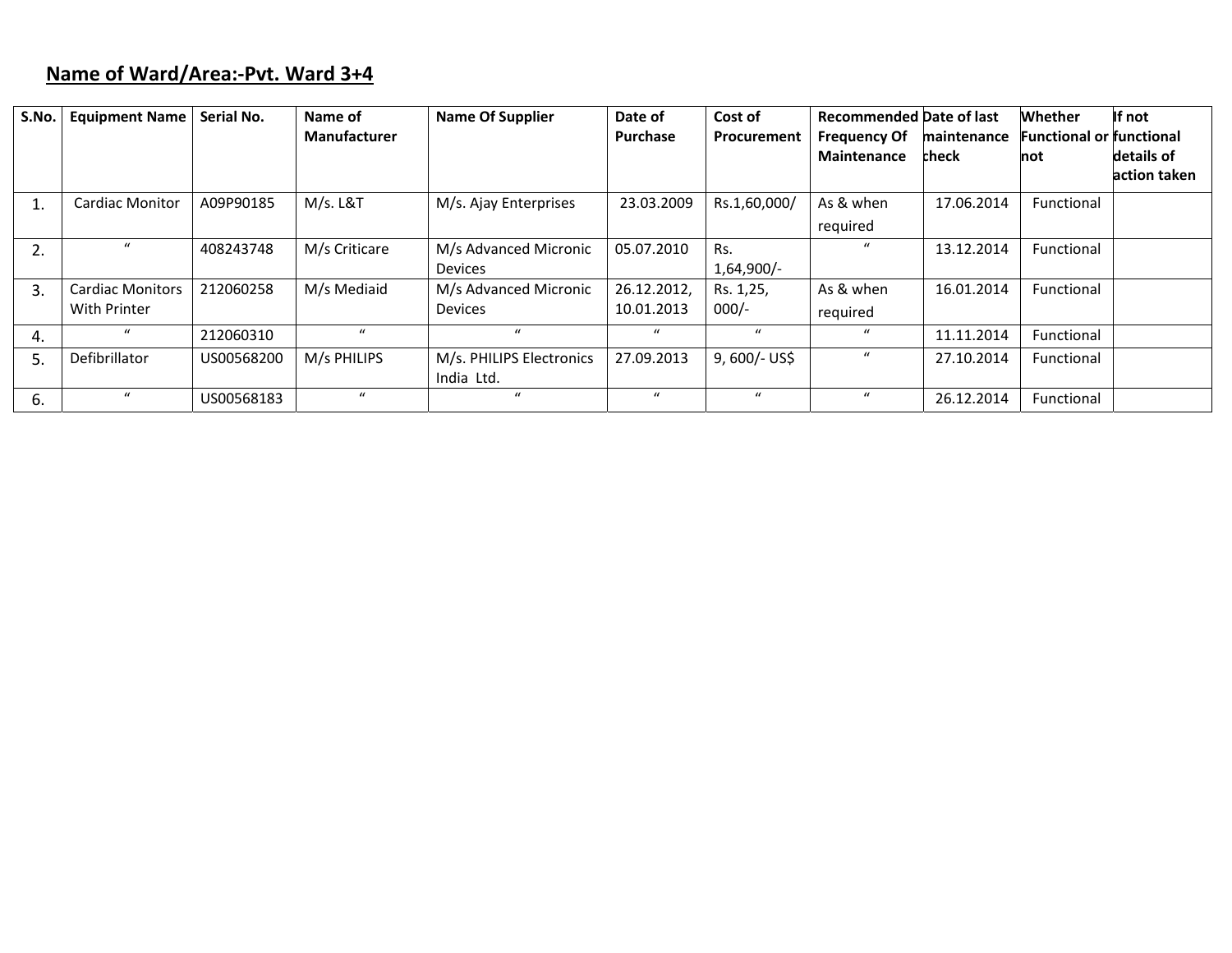# **Name of Ward/Area:‐ Pvt. Ward <sup>5</sup>th floor**

| S.No. | <b>Equipment Name</b>   | Serial No. | Name of             | <b>Name Of Supplier</b>  | Date of          | Cost of         | <b>Recommended Date of last</b> |                              | Whether    | If not       |
|-------|-------------------------|------------|---------------------|--------------------------|------------------|-----------------|---------------------------------|------------------------------|------------|--------------|
|       |                         |            | <b>Manufacturer</b> |                          | Purchase         | Procurement     | <b>Frequency Of</b>             | <b>maintenanceFunctional</b> |            | functional   |
|       |                         |            |                     |                          |                  |                 | <b>Maintenance</b>              | check                        | pr not     | details of   |
|       |                         |            |                     |                          |                  |                 |                                 |                              |            | action taken |
|       | <b>Cardiac Monitors</b> | 410252181  | M/s Criticare       | M/s Advanced Micronic    | 05.07.2010       | Rs. 1,64,900/-  | As & when                       | 05.12.2014                   | Functional |              |
|       |                         |            |                     | <b>Devices</b>           |                  |                 | required                        |                              |            |              |
| 2.    | <b>Ventilators</b>      | 657        | M/s Air Liquid      | M/s Air Liquid           | 30.03.2010       | Rs.3,50,000/-   | $\boldsymbol{u}$                | 06.08.2014                   | Functional |              |
| 3.    | Pulse Oximeter          |            | M/s Masimo          | M/s. C L Micromed        | 30.03.2010       | Rs. 1,40,000/-  | $\mathbf{u}$                    | 09.07.2013                   | Functional |              |
| 4.    | Slow Suction            | 1214137    | M/s. Medela         | M/s. Rohit Surgical      | 18.09.2008       | 1849/- CHF      | $\boldsymbol{u}$                | 13.10.2014                   | Functional |              |
|       | Machine                 |            |                     |                          |                  | (Approx Rs.     |                                 |                              |            |              |
|       |                         |            |                     |                          |                  | $105393/-$      |                                 |                              |            |              |
| 5.    | Resuscitation           | R.9000279  | M/s. Inter          | M/s. Care Inter          | 08.03.2011       | US\$ 4,690/     | $\mathbf{u}$                    | 25.08.2014                   | Functional |              |
|       | Cart                    |            | Metro               |                          |                  | (Approx Rs.     |                                 |                              |            |              |
|       |                         |            |                     |                          |                  | $212785/-$ )    |                                 |                              |            |              |
| 6.    | <b>Cardiac Monitors</b> | 212060317  | M/s Mediaid         | M/s Advanced Micronic    | 26.12.2012,      | Rs. 1,25, 000/- | As & when                       | 06.04.2013                   | Functional |              |
|       | With Printer            |            |                     | Devices                  | 10.01.2013       |                 | required                        |                              |            |              |
| 7.    | $\bf{u}$                | 212060272  | $\boldsymbol{u}$    | $\mathbf{u}$             | $\boldsymbol{u}$ | $\mathbf{u}$    | $\boldsymbol{u}$                | $\boldsymbol{u}$             | Functional |              |
| 8.    | Defibrillator           | US00568187 | M/s PHILIPS         | M/s. PHILIPS Electronics | 27.09.2013       | $9,600/-$ US\$  | $\boldsymbol{u}$                | 28.04.2014                   | Functional |              |
|       |                         |            |                     | India Ltd.               |                  |                 |                                 |                              |            |              |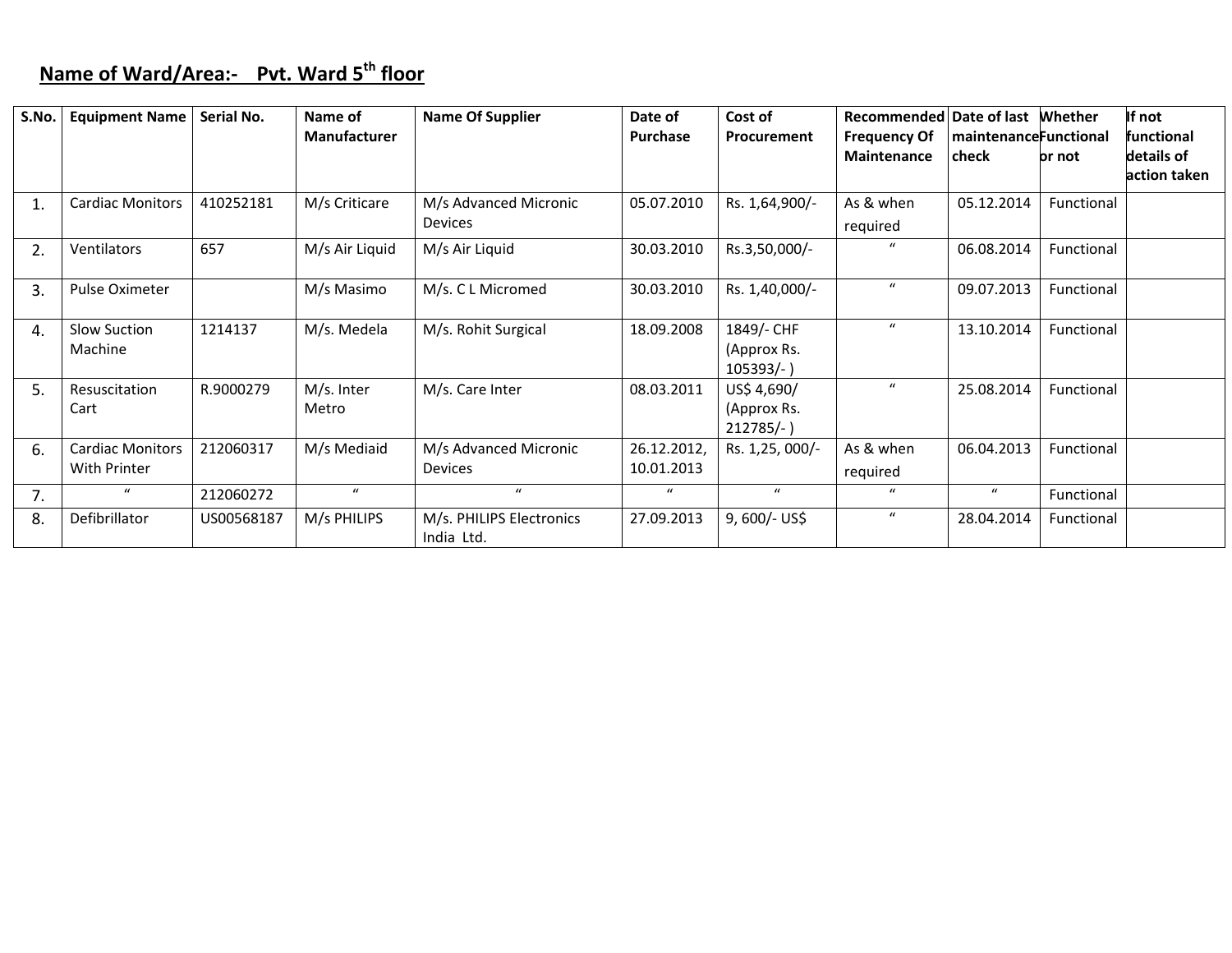## **Name of Ward/Area:‐ New Pvt Grd. Floor**

| S.No. | <b>Equipment Name</b>                   | Serial No. | Name of<br><b>Manufacturer</b> | <b>Name Of Supplier</b>                 | Date of<br>Purchase       | Cost of<br>Procurement | <b>Recommended Date of last</b><br><b>Frequency Of</b><br><b>Maintenance</b> | maintenance<br><b>check</b> | <b>Whether</b><br><b>Functional or functional</b><br>not | If not<br>details of<br>action taken |
|-------|-----------------------------------------|------------|--------------------------------|-----------------------------------------|---------------------------|------------------------|------------------------------------------------------------------------------|-----------------------------|----------------------------------------------------------|--------------------------------------|
|       | <b>Cardiac Monitor</b>                  | A09P90174  | M/s L&T                        | M/s Ajay Enter.                         | 23.03.2009                | Rs.1,80,000/-          | As & when<br>required                                                        | 01.08.2014                  | Functional                                               |                                      |
| 2.    | <b>Cardiac Monitors</b><br>With Printer | 212060266  | M/s Mediaid                    | M/s Advanced Micronic<br><b>Devices</b> | 26.12.2012,<br>10.01.2013 | Rs. 1,25,<br>$000/-$   |                                                                              | 28.11.2014                  | Functional                                               |                                      |
| 3.    | D.V.T. Pump                             | 1200011323 |                                | M/s Vishal Sugical.Co.                  | 15.03.2013                | Rs. 1,<br>$15,700/-$   | $\prime$                                                                     | 10.01.2014                  | Functional                                               |                                      |
| 4.    | $\boldsymbol{u}$                        | 1200004449 |                                | $\mathbf{u}$                            | $\mathbf{u}$              | $\mathbf{u}$           | $\prime$                                                                     | 11.03.2014                  | Functional                                               |                                      |
| 5.    | $\mathbf{u}$                            | 1200011344 |                                | $\mathbf{u}$                            | $\mathbf{u}$              | $\mathbf{u}$           | $\mathbf{u}$                                                                 | $\boldsymbol{u}$            | Functional                                               |                                      |
| 6.    | Defibrillator                           | US00568189 | M/s PHILIPS                    | M/s. PHILIPS Electronics<br>India Ltd.  | 27.09.2013                | $9,600/-$ US\$         | $\iota$                                                                      | 18.10.2014                  | Functional                                               |                                      |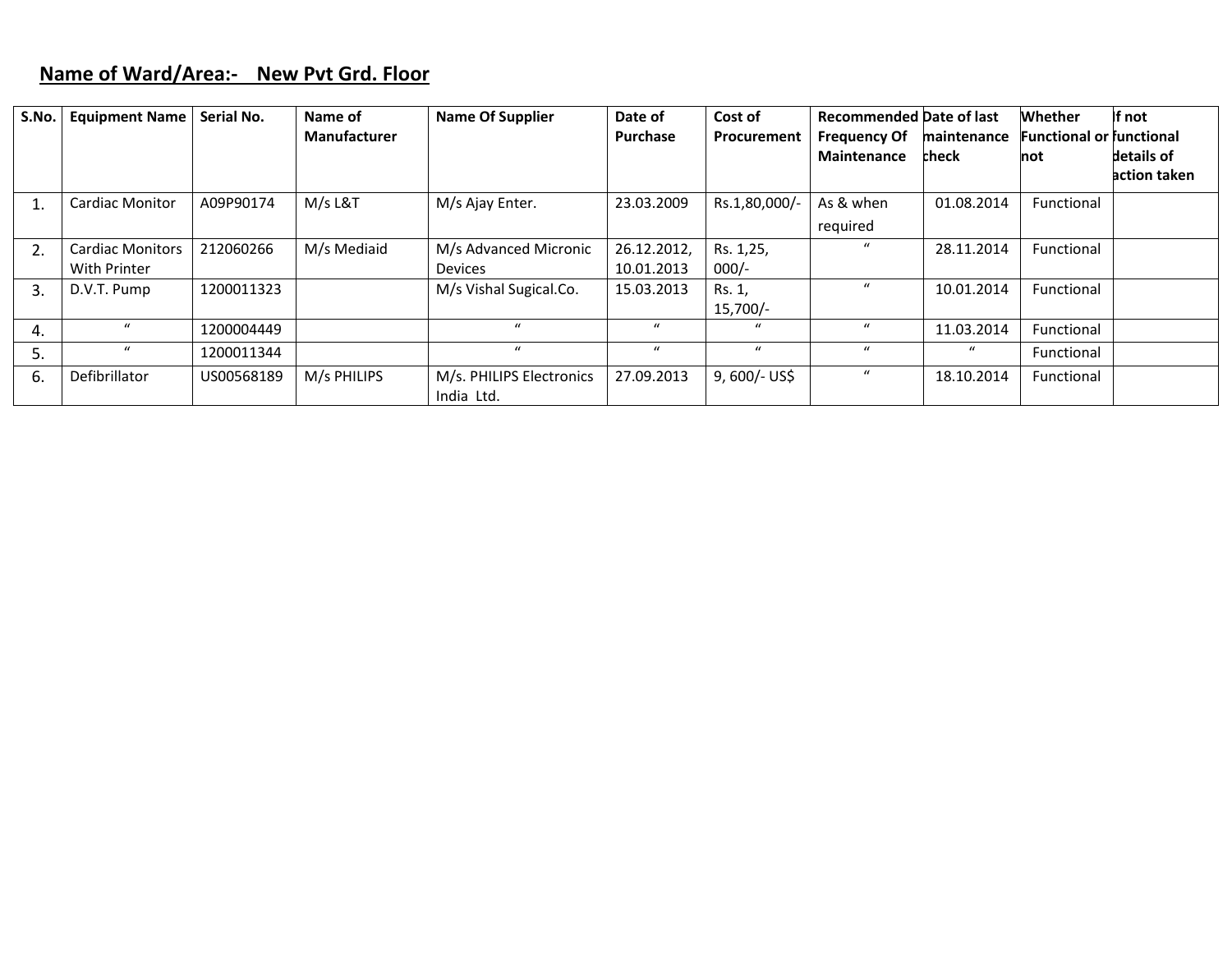# **Name of Ward/Area:‐New Pvt. <sup>1</sup>st Floor**

| S.No. | <b>Equipment Name</b>  | Serial No. | <b>Name of Manufacturer</b> | <b>Name Of Supplier</b>                 | Date of<br>Purchase | Cost of<br>Procurement | <b>Recommended Date of last</b><br><b>Frequency Of</b><br><b>Maintenance</b> | maintenance<br>check | Whether<br><b>Functional</b><br>or not | If not<br>functional<br>details of<br>action taken |
|-------|------------------------|------------|-----------------------------|-----------------------------------------|---------------------|------------------------|------------------------------------------------------------------------------|----------------------|----------------------------------------|----------------------------------------------------|
|       | <b>Cardiac Monitor</b> | 410252139  | M/s Criticare               | M/s Advanced<br><b>Micronic Devices</b> | 05.07.2010          | Rs.<br>1,64,900/-      | As & when<br>required                                                        | 03.05.2014           | <b>Functional</b>                      |                                                    |
|       | <b>Suction Machine</b> | V8535      |                             | M/s. Link Medical<br>Systems            | 25.08.2014          | Rs.<br>$1,19,000/-$    | As & when<br>required                                                        | 01.09.2014           | Functional                             |                                                    |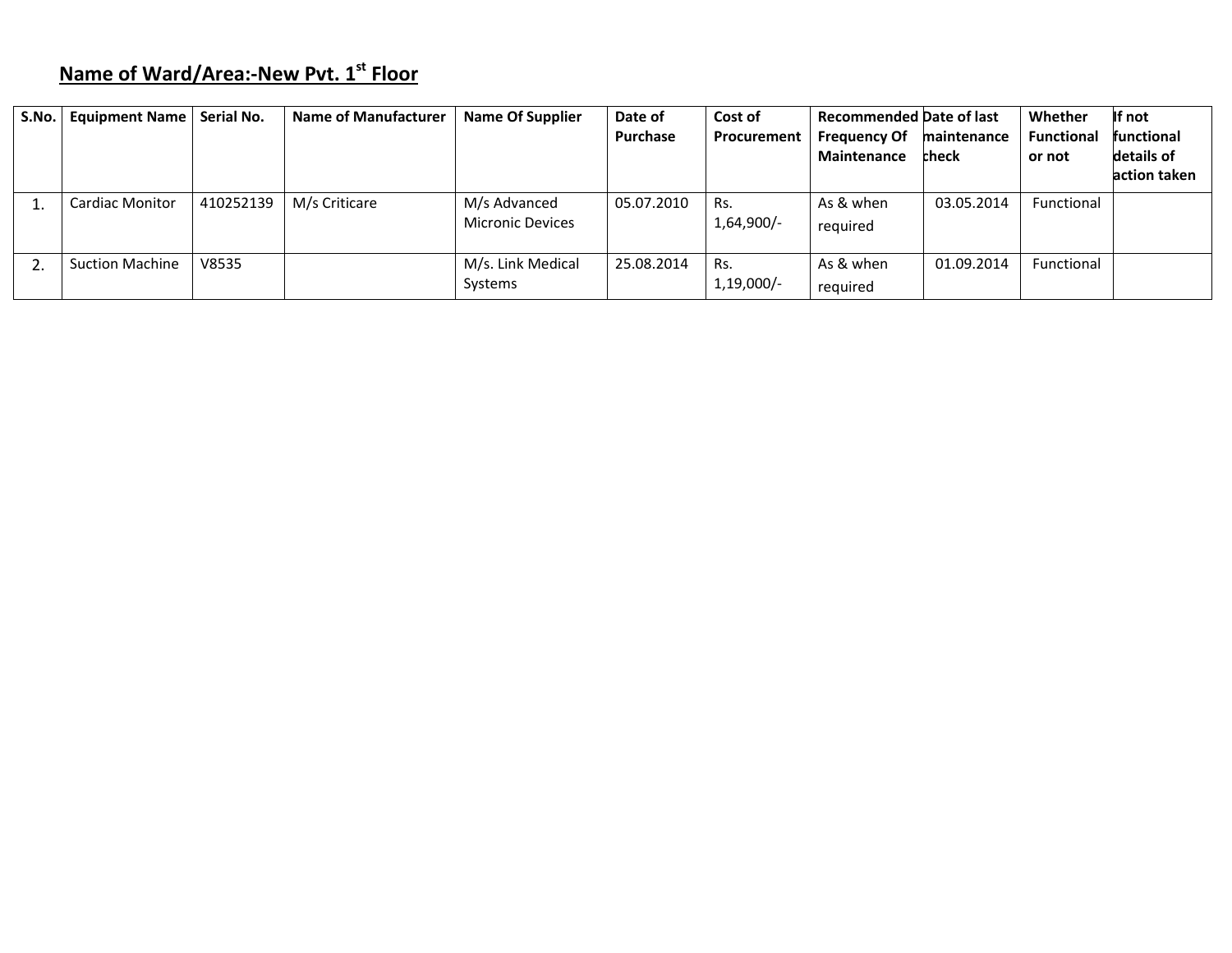# **Name of Ward/Area:‐ New Pvt <sup>2</sup>nd Floor**

| S.No. | <b>Equipment Name</b>   | Serial No. | <b>Name of Manufacturer</b> | <b>Name Of Supplier</b>                 | Date of<br><b>Purchase</b> | Cost of<br>Procurement                    | <b>Recommended Date of last</b><br><b>Frequency Of</b> | maintenance  | Whether<br><b>Functional</b> | If not<br><b>functional</b> |
|-------|-------------------------|------------|-----------------------------|-----------------------------------------|----------------------------|-------------------------------------------|--------------------------------------------------------|--------------|------------------------------|-----------------------------|
|       |                         |            |                             |                                         |                            |                                           | <b>Maintenance</b>                                     | <b>check</b> | or not                       | details of<br>action taken  |
|       | <b>Cardiac Monitor</b>  | 410253182  | M/s Criticare               | M/s Advanced<br><b>Micronic Devices</b> | 05.07.2010                 | Rs.<br>$1,64,900/-$                       | As & when<br>required                                  | 25.10.2013   | Functional                   |                             |
|       | Slow Suction<br>Machine | 1244986    | M/s Medela                  | M/s. Rohit Surgicals                    | 17.06.2009                 | 1785/- CHF<br>(Approx Rs.<br>$101745/-$ ) |                                                        | 04.05.2011   | Functional                   |                             |
| 3     | <b>Suction Machine</b>  | V8493      |                             | M/s. Link Medical<br>Systems            | 25.08.2014                 | Rs.1,19,000/-                             | $\boldsymbol{u}$                                       | 10.09.2014   | Functional                   |                             |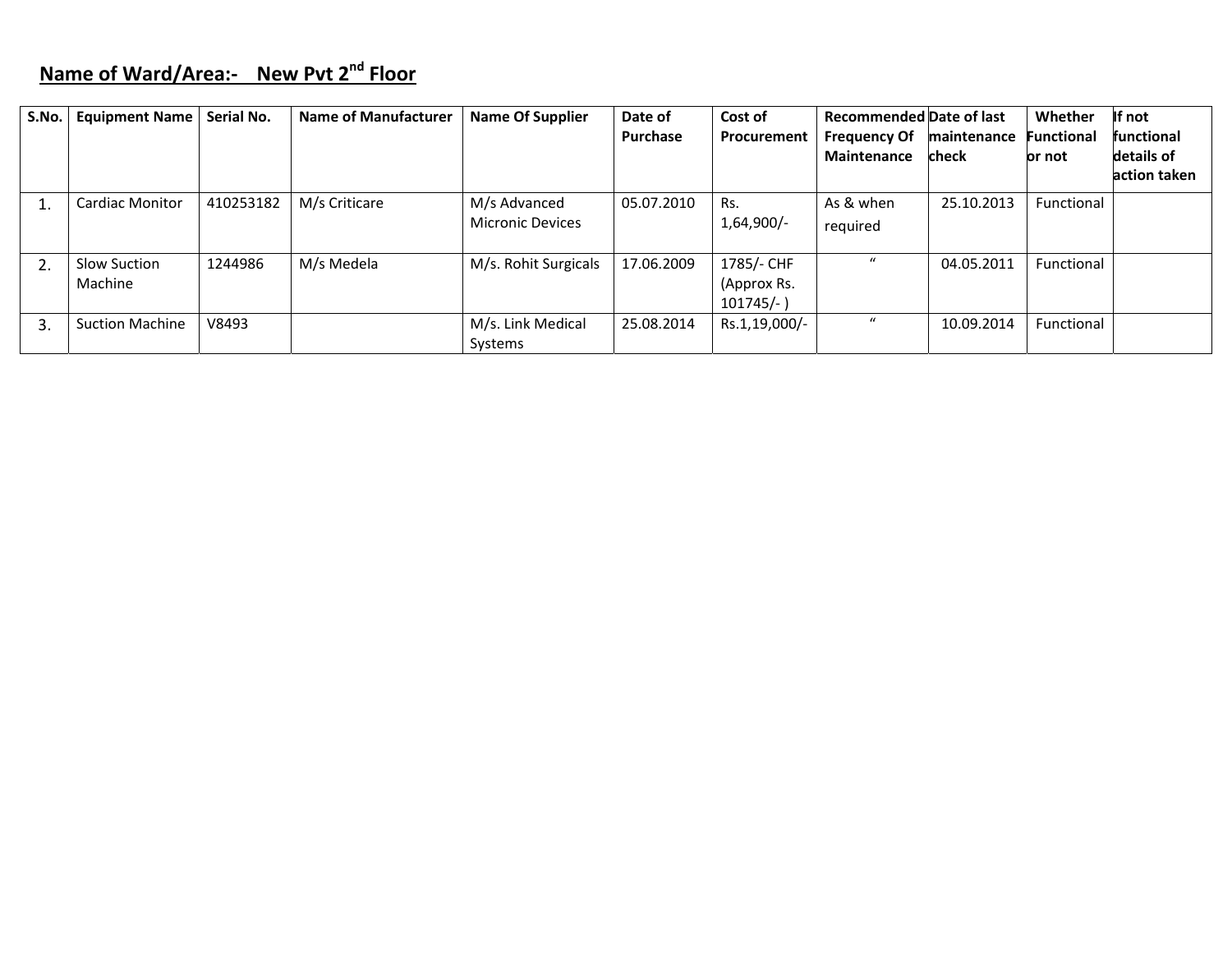# **Name of Ward/Area:‐ New Pvt <sup>3</sup>rd Floor**

| S.No. | <b>Equipment Name</b>   | Serial No. | Name of<br>Manufacturer | <b>Name Of Supplier</b> | Date of<br>Purchase | Cost of<br><b>Procurement</b> | Recommended   Date of last<br><b>Frequency Of</b><br><b>Maintenance</b> | maintenance<br>check | Whether<br><b>Functional or functional</b><br>not | If not<br>details of<br>action taken |
|-------|-------------------------|------------|-------------------------|-------------------------|---------------------|-------------------------------|-------------------------------------------------------------------------|----------------------|---------------------------------------------------|--------------------------------------|
|       |                         |            |                         |                         |                     |                               |                                                                         |                      |                                                   |                                      |
|       | <b>Suction Machine</b>  | V08012858  | M/s. Cherion            | M/s. Link Medical       | 20.02.2008          | Rs.10,2000/-                  | As & when                                                               |                      | Functional                                        |                                      |
|       |                         |            |                         |                         |                     |                               | required                                                                |                      |                                                   |                                      |
|       | <b>Cardiac Monitors</b> | 212060262  | M/s Mediaid             | M/s Advanced            | 26.12.2012'         | Rs. 1,25, 000/-               |                                                                         |                      | Functional                                        |                                      |
|       | With Printer            |            |                         | <b>Micronic Devices</b> | 10.01.2013          |                               |                                                                         |                      |                                                   |                                      |
| 3.    | <b>Defibrillator</b>    | US00568193 | M/s PHILIPS             | M/s. PHILIPS            | 27.09.2013          | $9,600/-$ US\$                |                                                                         |                      | Functional                                        |                                      |
|       |                         |            |                         | Electronics India Ltd.  |                     |                               |                                                                         |                      |                                                   |                                      |
| 4.    | <b>Suction Machine</b>  | V8507      |                         | M/s. Link Medical       | 25.08.2014          | Rs.1,19,000/-                 |                                                                         |                      | Functional                                        |                                      |
|       |                         |            |                         | Systems                 |                     |                               |                                                                         |                      |                                                   |                                      |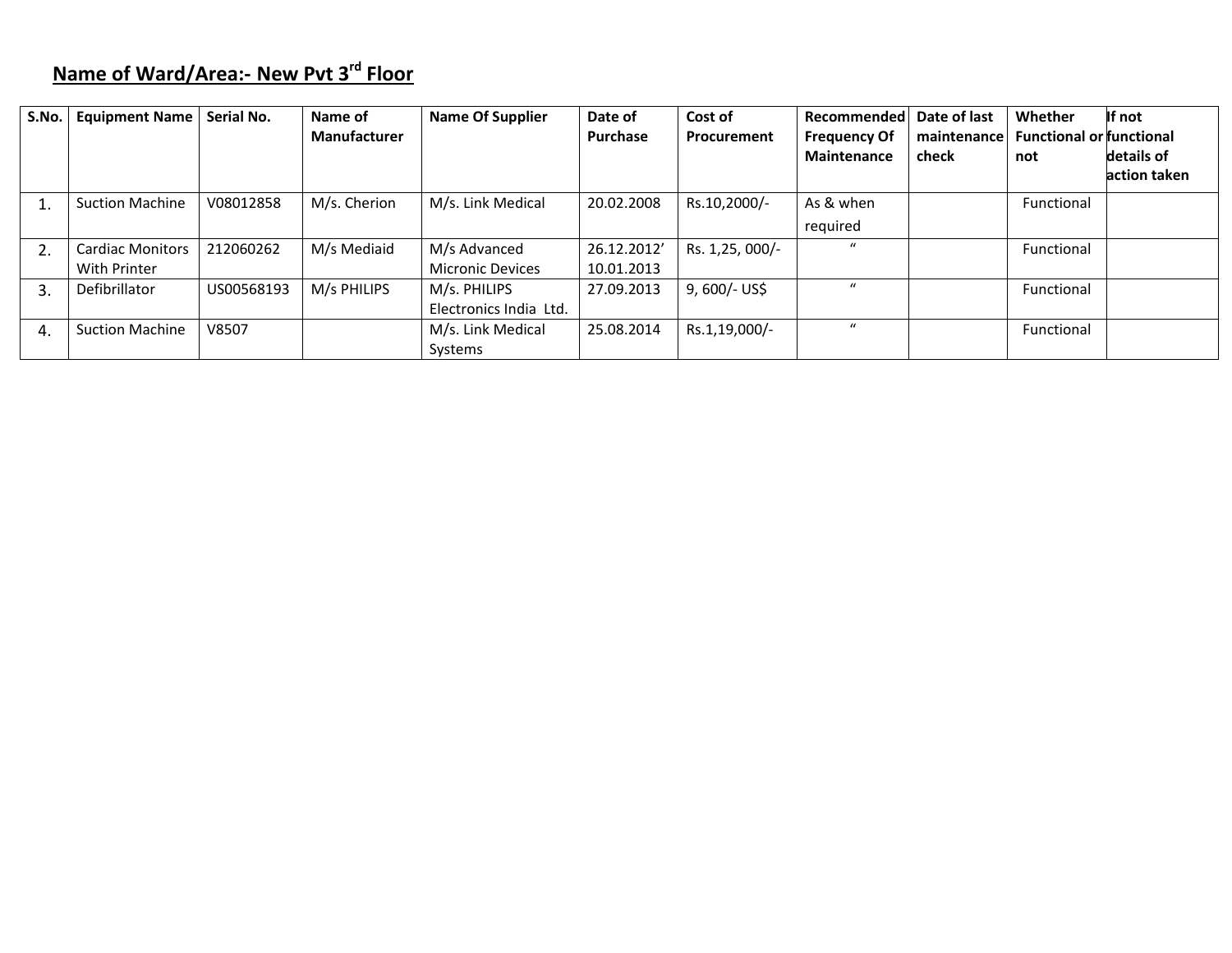# **Name of Ward/Area:‐ New Pvt. Radiodiagnosis**

| S.No. | <b>Equipment Name</b> | Serial No.   | Name of<br>Manufacturer | <b>Name Of Supplier</b> | Date of<br>Purchase | Cost of<br>Procurement | Recommended Date of last<br><b>Frequency Of</b><br><b>Maintenance</b> | maintenance<br>check | Whether<br><b>Functional</b><br>or not | If not<br>functional<br>details of<br>action taken |
|-------|-----------------------|--------------|-------------------------|-------------------------|---------------------|------------------------|-----------------------------------------------------------------------|----------------------|----------------------------------------|----------------------------------------------------|
|       |                       |              |                         |                         |                     |                        |                                                                       |                      |                                        |                                                    |
|       | Defibrillator         | T10F121037   | M/s. Zoll Medical       | M/s. L & T              | 21.07.2010          | US\$<br>8810           | As & when                                                             | 26.05.2014           | Functional                             |                                                    |
|       |                       | 101999003791 |                         |                         |                     | (Approx<br><b>Rs</b>   | required                                                              |                      |                                        |                                                    |
|       |                       |              |                         |                         |                     | 411338/-)              |                                                                       |                      |                                        |                                                    |
|       | Resuscitation         | R-90000282   | M/s. Inter Metro        | M/s. Care Inter         | 20.11.2010          | US\$ 4,690/-           | $\mathbf{u}$                                                          | $\mathbf{u}$         | Functional                             |                                                    |
|       | Cart                  |              |                         |                         |                     | (Approx Rs.            |                                                                       |                      |                                        |                                                    |
|       |                       |              |                         |                         |                     | $212785/-$             |                                                                       |                      |                                        |                                                    |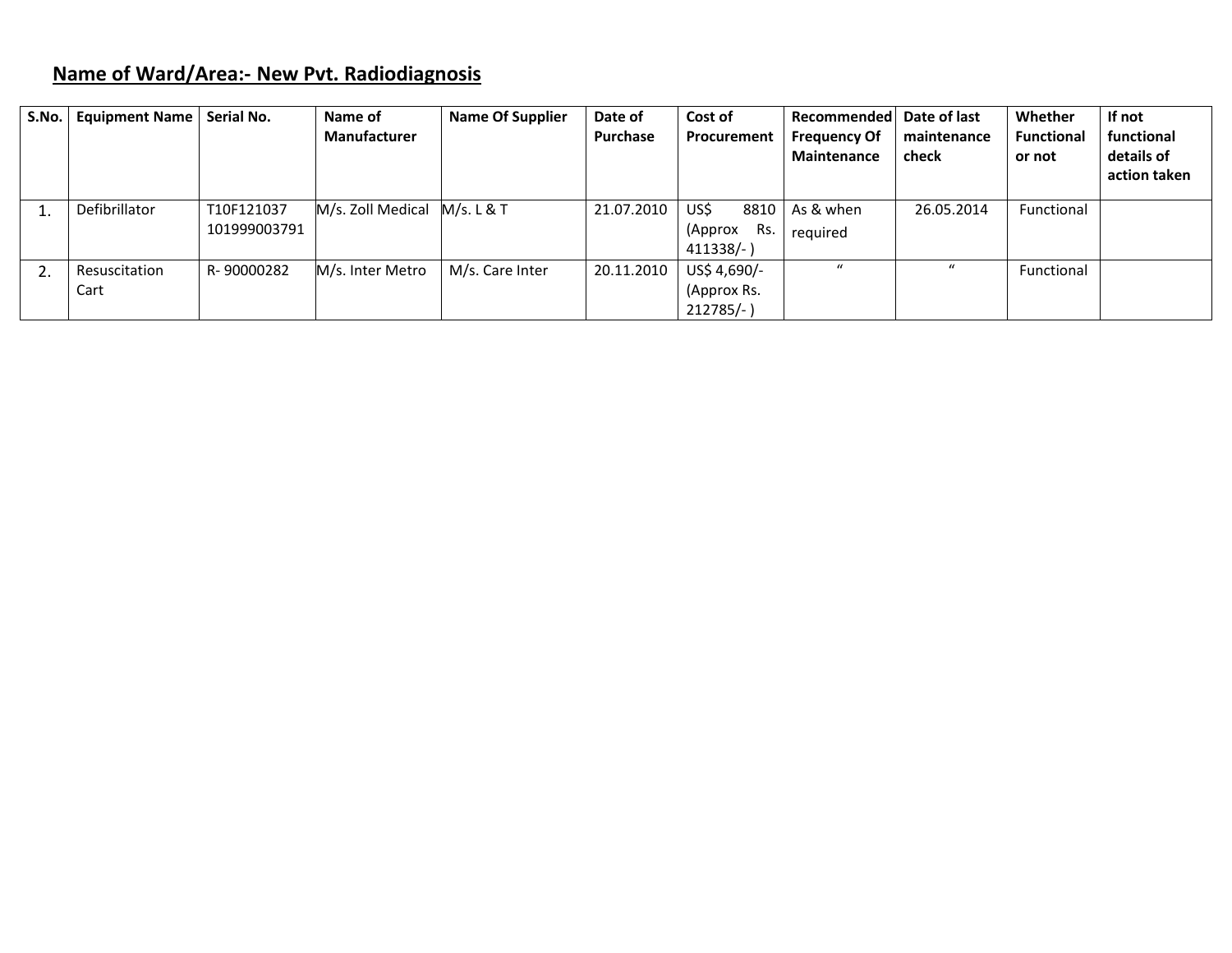### **Name of Ward/Area:‐ NICU B**

| S.No. | <b>Equipment Name</b>          | Serial No. | Name of<br><b>Manufacturer</b> | <b>Name Of Supplier</b> | Date of<br><b>Purchase</b> | Cost of<br>Procurement                    | Recommended<br><b>Frequency Of</b><br><b>Maintenance</b> | Date of last<br>maintenance<br>check | Whether<br><b>Functional or</b><br>not | If not<br>functional<br>details of<br>action taken |
|-------|--------------------------------|------------|--------------------------------|-------------------------|----------------------------|-------------------------------------------|----------------------------------------------------------|--------------------------------------|----------------------------------------|----------------------------------------------------|
|       | <b>Pulse Oximeter</b>          | 148176     | M/s Masimo                     | M/s. C L Micromed       | 30.03.2010                 | Rs. 1,40,000/-                            | As & when<br>required                                    |                                      | Functional                             |                                                    |
| 2.    | $\boldsymbol{u}$               | 149303     | $\boldsymbol{u}$               |                         |                            | $\bf{u}$                                  |                                                          |                                      | Functional                             |                                                    |
| 3.    | <b>Slow Suction</b><br>Machine | 121433     | M/s. Medela                    | M/s. Rohit Surgical     | 18.09.2008                 | 1849/- CHF<br>(Approx Rs.<br>$105393/-$ ) | $\mathbf{u}$                                             |                                      | Functional                             |                                                    |
| 4.    | $\boldsymbol{u}$               | 124132     | $\boldsymbol{u}$               | $\mathcal{U}$           | $\prime$                   | $\mathcal{U}$                             | $\mathbf{u}$                                             |                                      | Functional                             |                                                    |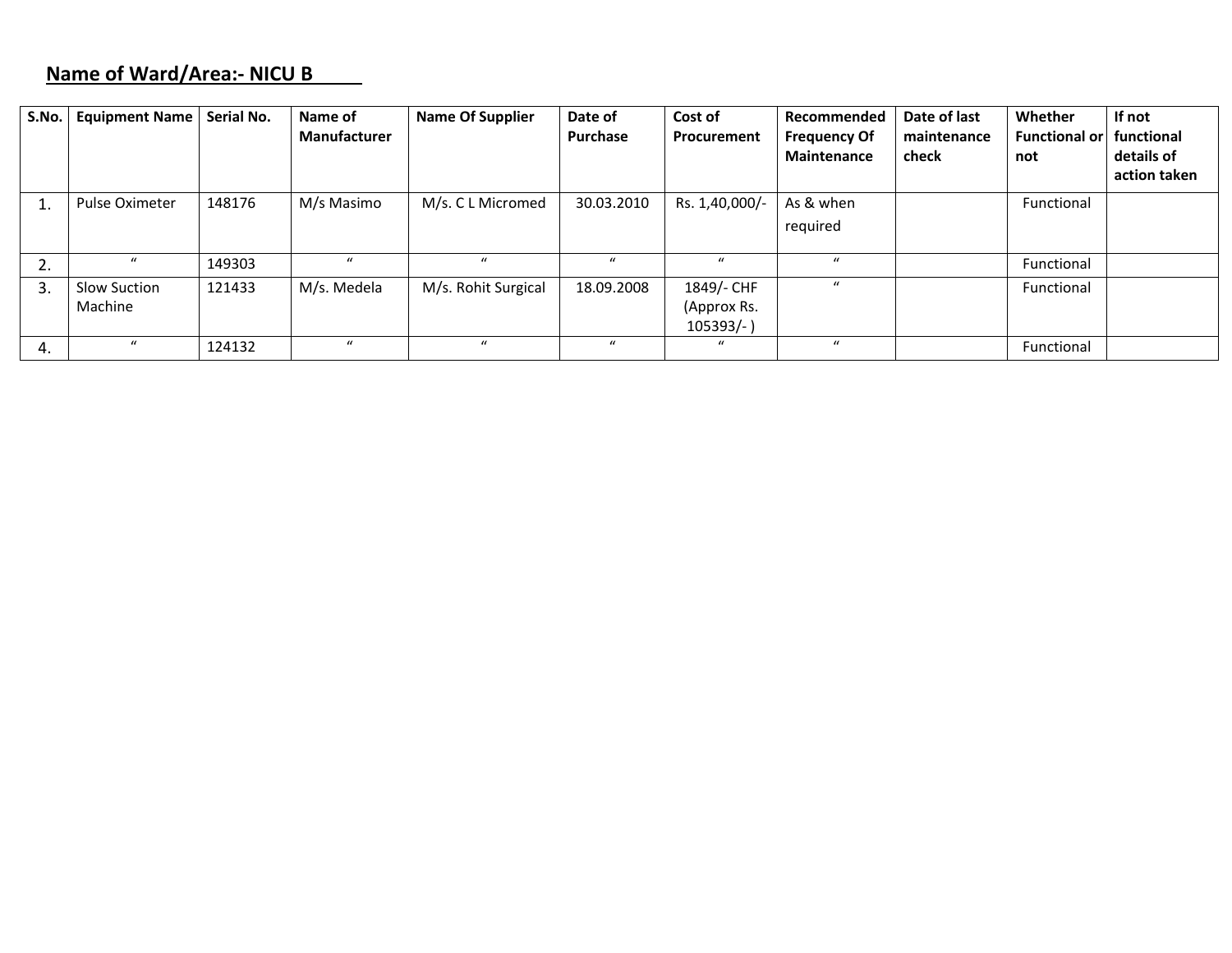# **Name of Ward/Area:‐ Maternal Ward MCU**

| S.No. | <b>Equipment Name</b>   | Serial No. | Name of<br><b>Manufacturer</b> | <b>Name Of Supplier</b>                | Date of<br>Purchase | Cost of<br>Procurement | Recommended<br><b>Frequency Of</b><br><b>Maintenance</b> | Date of last<br>maintenance<br>check | Whether<br><b>Functional or</b><br>not | If not<br>functional<br>details of<br>action taken |
|-------|-------------------------|------------|--------------------------------|----------------------------------------|---------------------|------------------------|----------------------------------------------------------|--------------------------------------|----------------------------------------|----------------------------------------------------|
|       | <b>Cardiac Monitors</b> | A09P90176  | M/s. L&T                       | M/s. Ajay Enterprise                   | 23.03.2009          | Rs.1,60,000/           | As & when<br>required                                    | 01.12.2014                           | Functional                             |                                                    |
|       | Defibrillator           | US00568190 | M/s PHILIPS                    | M/s. PHILIPS<br>Electronics India Ltd. | 27.09.2013          | 9, 600/- US\$          | $\mathcal{U}$                                            | 14.10.2014                           | Functional                             |                                                    |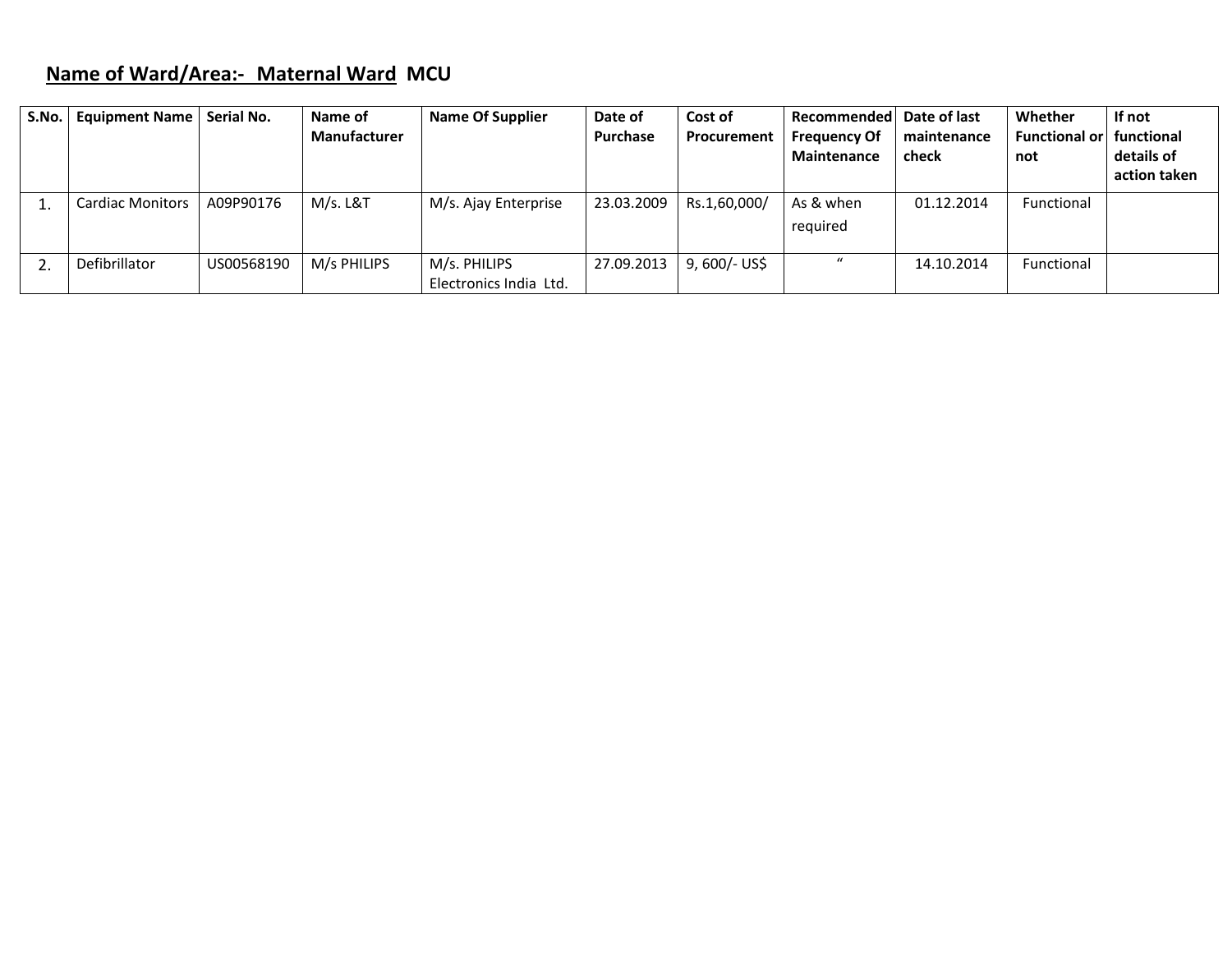# **Name of Ward/Area:‐ IVF OT**

| S.No.   Equipment Name | Serial No. | Name of<br><b>Manufacturer</b> | <b>Name Of Supplier</b> | Date of<br>Purchase | Cost of<br>Procurement | Recommended   Date of last<br><b>Frequency Of</b><br>Maintenance | maintenance<br>check | Whether<br><b>Functional</b><br>or not | If not<br>functional<br>details of<br>action taken |
|------------------------|------------|--------------------------------|-------------------------|---------------------|------------------------|------------------------------------------------------------------|----------------------|----------------------------------------|----------------------------------------------------|
| <b>Cardiac Monitor</b> | A09P90184  | M/s. L&T                       | M/s. Ajay Ent           | 23.03.2009          | Rs.1,60,000/           | As & when<br>reguired                                            | 30.07.2014           | Functional                             |                                                    |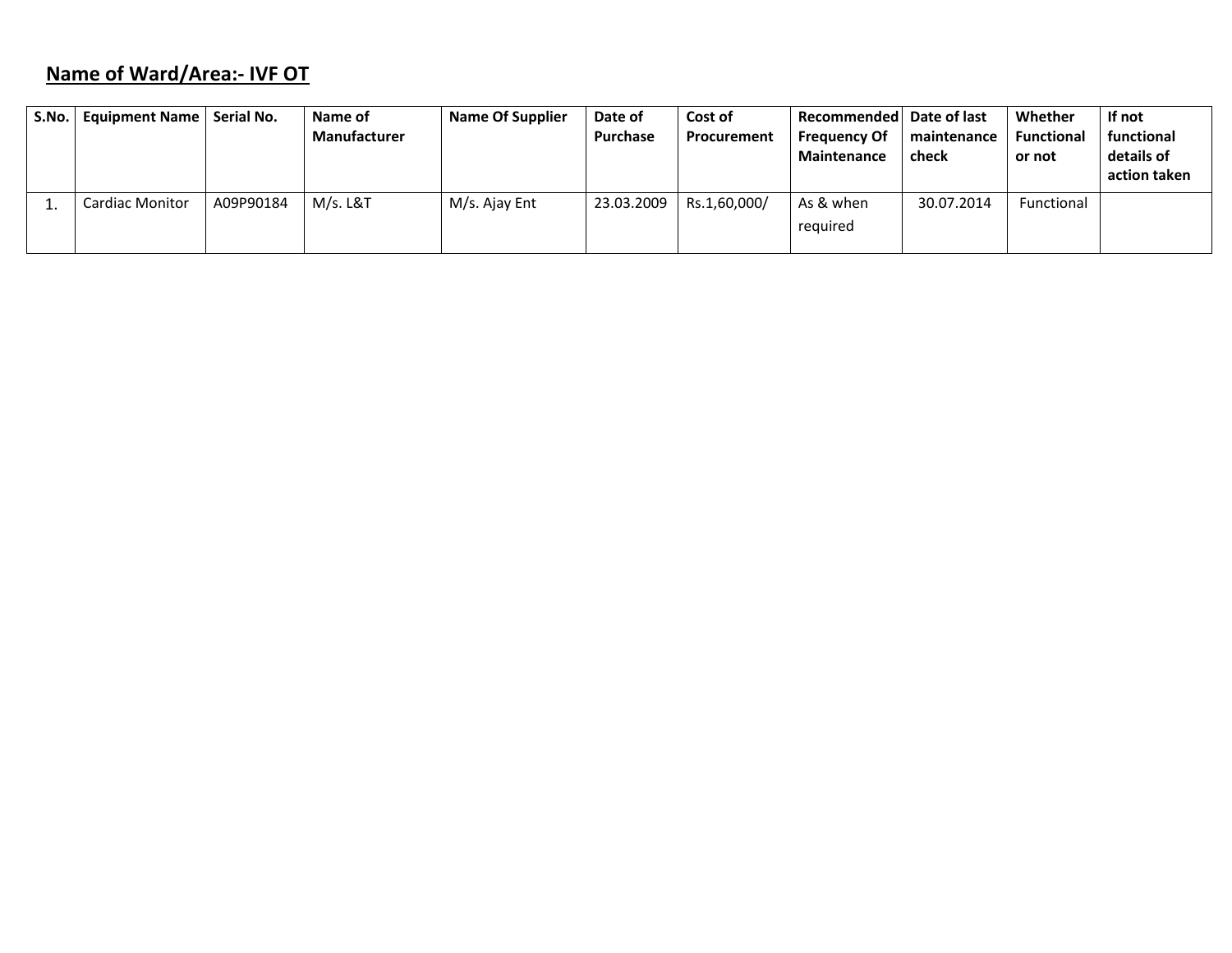#### **Name of Ward/Area:‐ GE OPD**

| S.No.   Equipment Name   Serial No. |          | Name of             | <b>Name Of Supplier</b> | Date of         | Cost of            | Recommended Date of last |             | Whether              | If not       |
|-------------------------------------|----------|---------------------|-------------------------|-----------------|--------------------|--------------------------|-------------|----------------------|--------------|
|                                     |          | <b>Manufacturer</b> |                         | <b>Purchase</b> | <b>Procurement</b> | <b>Frequency Of</b>      | maintenance | <b>Functional or</b> | functional   |
|                                     |          |                     |                         |                 |                    | <b>Maintenance</b>       | check       | not                  | details of   |
|                                     |          |                     |                         |                 |                    |                          |             |                      | action taken |
| Defibrillator                       | 00533840 | M/s PHILIPS         | M/s. De' Ash Trade      | 31.03.2009      | Rs. 4,80,000/-     | As & when                |             | Functional           |              |
|                                     |          |                     |                         |                 |                    | required                 |             |                      |              |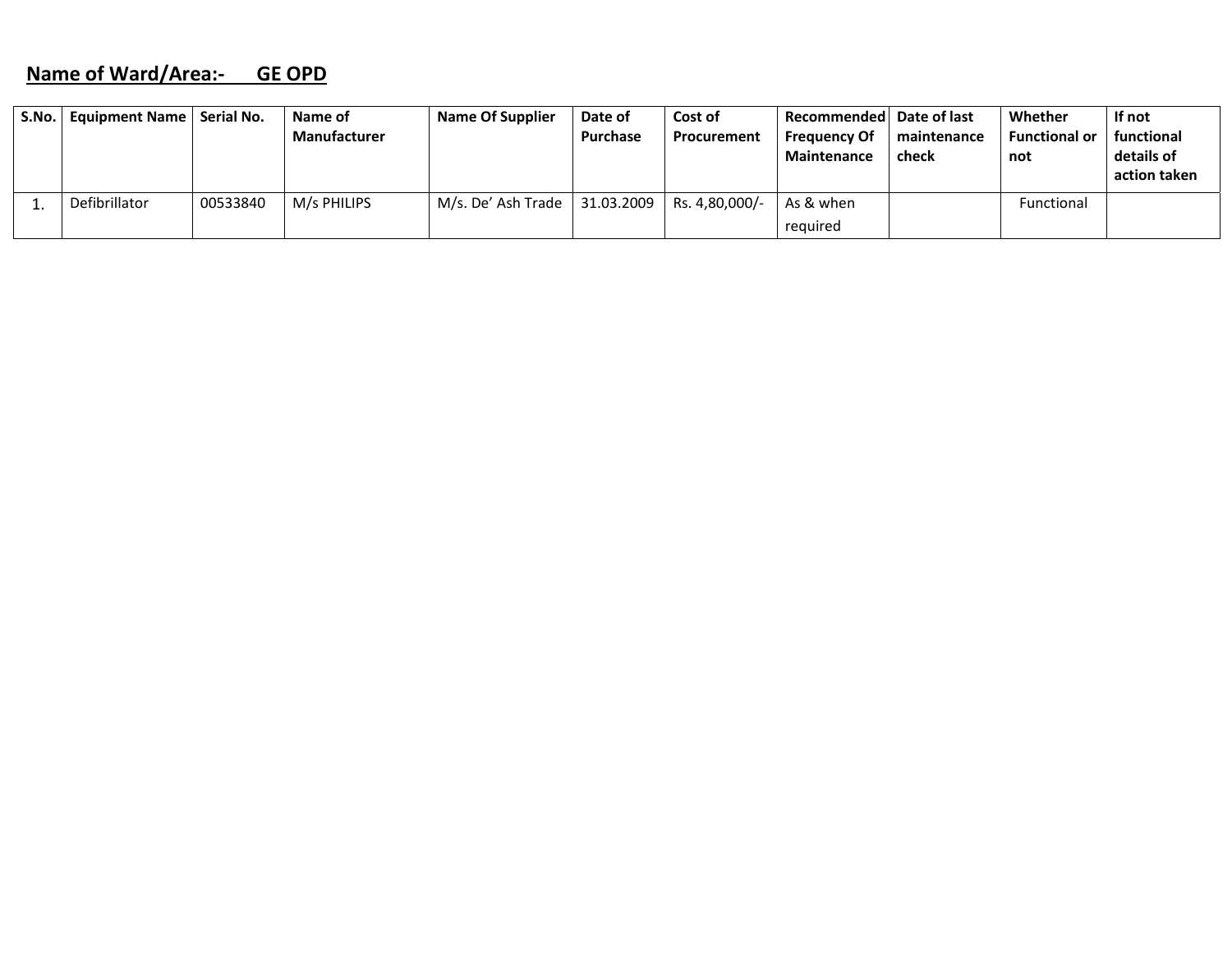## **Name of Ward/Area:‐ Endoscopy Room/GE OPD**

|     | S.No.   Equipment Name   Serial No. |       | Name of             | <b>Name Of Supplier</b> | Date of         | Cost of        | Recommended Date of last           |                      | Whether                     | If not                   |
|-----|-------------------------------------|-------|---------------------|-------------------------|-----------------|----------------|------------------------------------|----------------------|-----------------------------|--------------------------|
|     |                                     |       | <b>Manufacturer</b> |                         | <b>Purchase</b> | Procurement    | <b>Frequency Of</b><br>Maintenance | maintenance<br>check | <b>Functional or</b><br>not | functional<br>details of |
|     |                                     |       |                     |                         |                 |                |                                    |                      |                             | action taken             |
|     | <b>Suction Machine</b>              | V8520 |                     | M/s. Link Medical       | 25.08.2014      | Rs. 1,19,000/- | As & when                          |                      | <b>Functional</b>           |                          |
|     |                                     |       |                     | <b>Systems</b>          |                 |                | required                           |                      |                             |                          |
| ـ ـ |                                     | V8523 |                     | $\mathcal{U}$           | $\mathbf{u}$    | $\mathbf{u}$   | $\mathbf{u}$                       |                      | Functional                  |                          |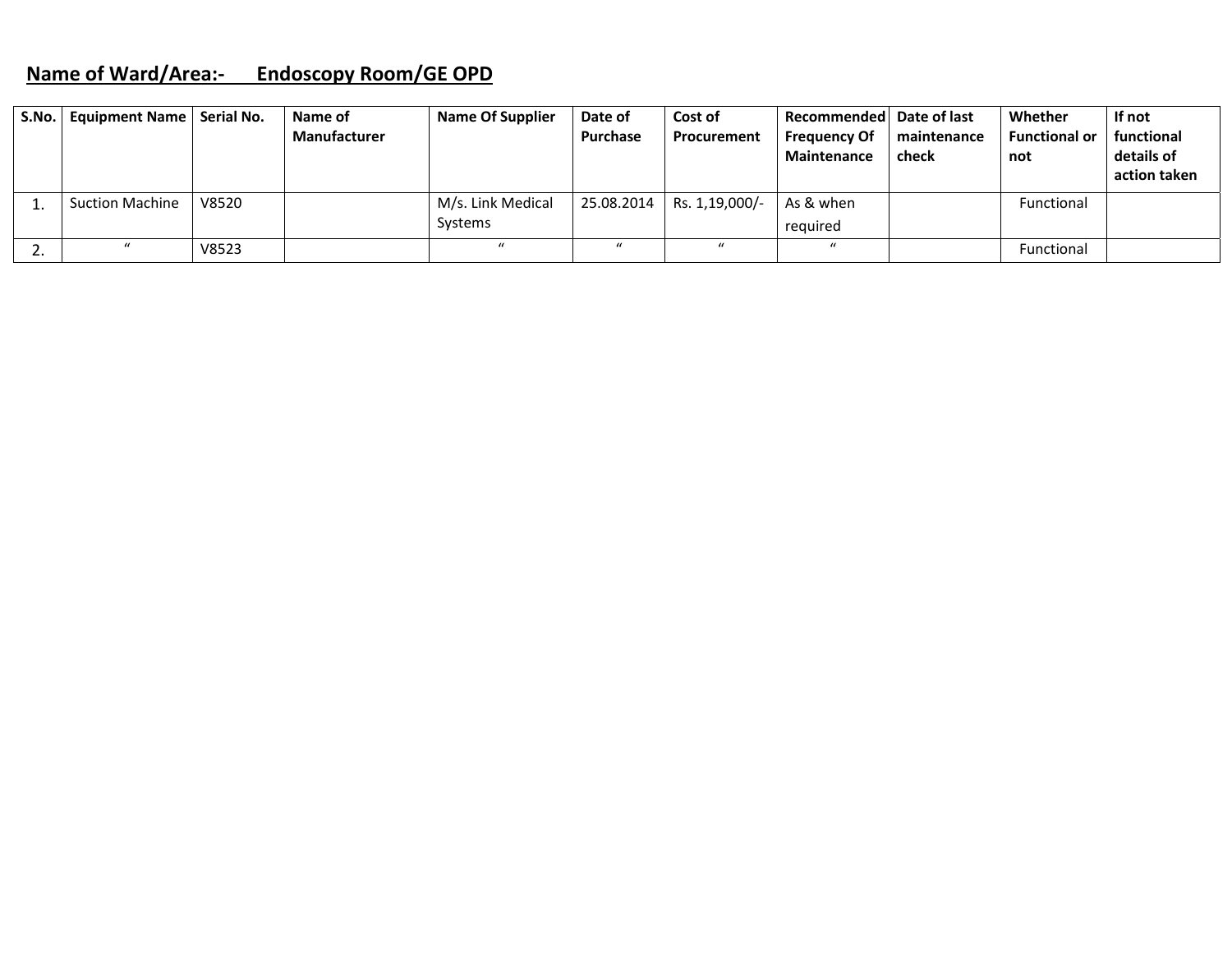#### **Name of Ward/Area:‐ Paed. Medicine OPD**

| S.No.   Equipment Name   Serial No. |       | Name of             | Name Of Supplier  | Date of    | Cost of        | Recommended   Date of last |             | Whether              | If not       |
|-------------------------------------|-------|---------------------|-------------------|------------|----------------|----------------------------|-------------|----------------------|--------------|
|                                     |       | <b>Manufacturer</b> |                   | Purchase   | Procurement    | <b>Frequency Of</b>        | maintenance | <b>Functional or</b> | functional   |
|                                     |       |                     |                   |            |                | <b>Maintenance</b>         | check       | not                  | details of   |
|                                     |       |                     |                   |            |                |                            |             |                      | action taken |
| <b>Suction Machine</b>              | V8530 |                     | M/s. Link Medical | 25.08.2014 | Rs. 1,19,000/- | As & when                  |             | Functional           |              |
|                                     |       |                     | Systems           |            |                | reguired                   |             |                      |              |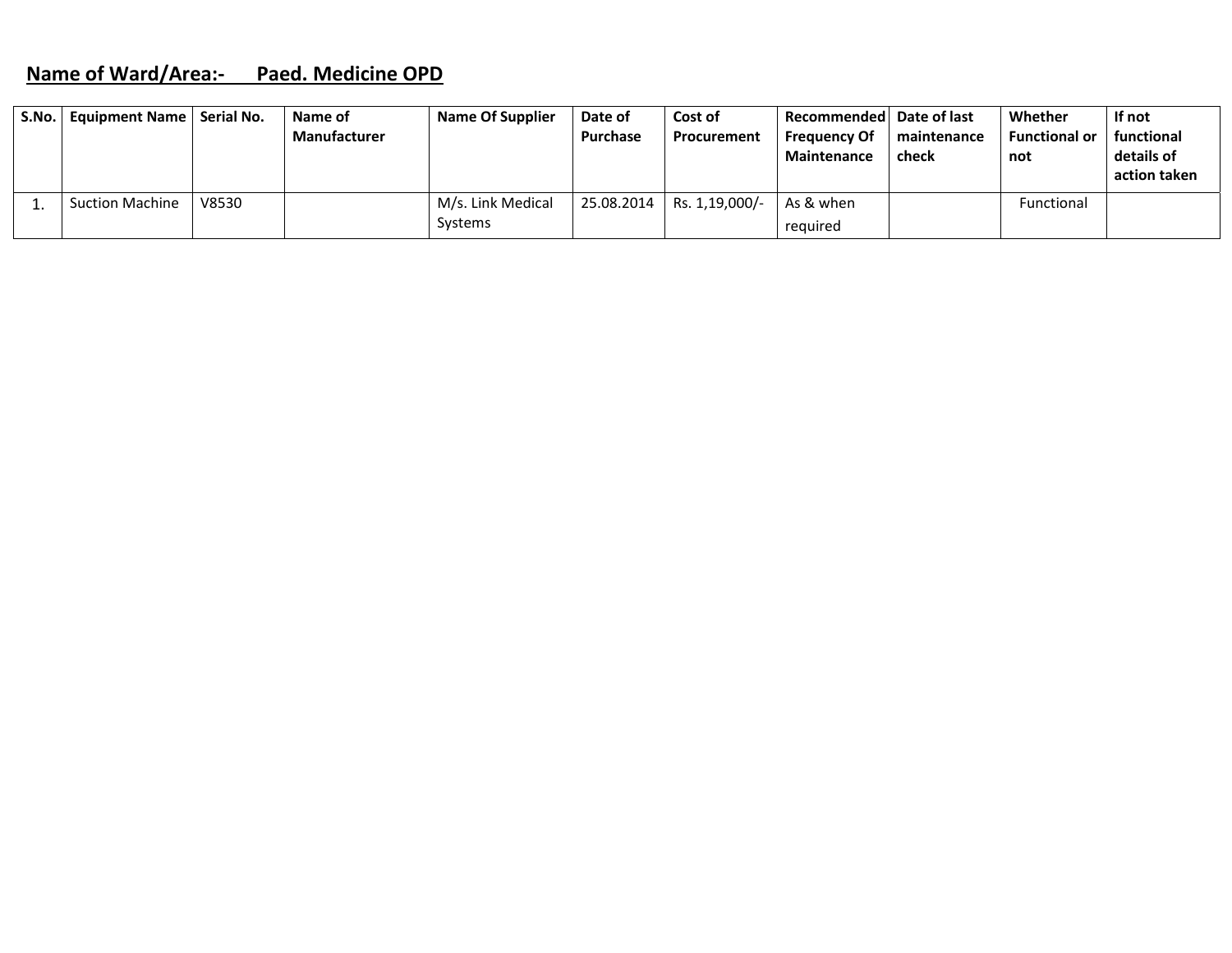# **Name of Ward/Area:‐ Ortho OT**

| S.No. | <b>Equipment Name</b>  | Serial No.           | Name of                                   | <b>Name Of Supplier</b>            | Date of          | Cost of                                         | Recommended                               | Date of last         | Whether                     | If not                           |
|-------|------------------------|----------------------|-------------------------------------------|------------------------------------|------------------|-------------------------------------------------|-------------------------------------------|----------------------|-----------------------------|----------------------------------|
|       |                        |                      | <b>Manufacturer</b>                       |                                    | <b>Purchase</b>  | Procurement                                     | <b>Frequency Of</b><br><b>Maintenance</b> | maintenance<br>check | <b>Functional</b><br>or not | functional<br>details of         |
|       |                        |                      |                                           |                                    |                  |                                                 |                                           |                      |                             | action taken                     |
| 1.    | O.T. Light             | 08000010C1<br>480    | M/s.Martin                                | M/s.Vishal Surgical                | 25.06.11         | 23540.05/- Euro<br>(Approx Rs.<br>1387215/-)    | As & when<br>required                     | 13.10.2014           | Functional                  |                                  |
| 2.    | Sterilizer             | WXLM002              | M/s. Techno-<br>Gaz                       | M/s. Vishal<br><b>Distributors</b> | 25.06.2011       | Euro 8,514/-<br>(Approx Rs.<br>$501730/-$ )     | $\boldsymbol{u}$                          | 05.11.2014           | Functional                  |                                  |
| 3.    | Cautery Machine        |                      | M/s.Martin                                | M/s.Vishal Surgical                | 24.07.2012       | 8400/- Euro                                     | $\boldsymbol{u}$                          | 13.10.2014           | Functional                  |                                  |
| 4.    |                        |                      | $\mathbf{u}$                              | $\mathbf{u}$                       | $\boldsymbol{u}$ |                                                 | $\boldsymbol{u}$                          | $\mathbf u$          | Functional                  |                                  |
| 5.    | $\boldsymbol{u}$       |                      | $\boldsymbol{u}$                          | $\boldsymbol{u}$                   | $\boldsymbol{u}$ | $\mathbf{u}$                                    | $\boldsymbol{u}$                          | $\boldsymbol{u}$     | Functional                  |                                  |
| 6.    | $\boldsymbol{u}$       | ME402M060<br>3124082 | $\mathbf{u}$                              | $\boldsymbol{u}$                   | $\boldsymbol{u}$ | $\boldsymbol{u}$                                | $\boldsymbol{u}$                          | 25.08.2014           | <b>Not</b><br>Functional    | Send for<br>repair to<br>company |
| 7.    | Defibrillator          | DG-2800662           | M/s.Hospimax<br>Electronics India<br>Ltd. | M/s.Shenzhen<br>Mindray            | 11.10.2012       | 7,667/- US\$<br>(Approx Rs.<br>$3, 98, 684/-$ ) | $\boldsymbol{u}$                          | 01.10.2014           | Functional                  |                                  |
| 8.    | <b>Suction Machine</b> | V8411                |                                           | M/s. Link Medical                  | 25.08.2014       | Rs. 1,19,000/-                                  | As & when                                 | 01.09.2014           | Functional                  |                                  |
|       |                        |                      |                                           | Systems                            |                  |                                                 | required                                  |                      |                             |                                  |
| 9.    | $\boldsymbol{u}$       | V8503                |                                           | $\boldsymbol{u}$                   | $\boldsymbol{u}$ | $\boldsymbol{u}$                                | $\boldsymbol{u}$                          | $\boldsymbol{u}$     | Functional                  |                                  |
| 10.   | $\boldsymbol{u}$       | V8521                |                                           | $\boldsymbol{u}$                   | $\boldsymbol{u}$ | $\boldsymbol{u}$                                | $\boldsymbol{u}$                          | $\boldsymbol{u}$     | Functional                  |                                  |
| 11.   | $\boldsymbol{u}$       | V8511                |                                           | $\boldsymbol{u}$                   | $\boldsymbol{u}$ | $\boldsymbol{u}$                                | $\boldsymbol{u}$                          | $\boldsymbol{u}$     | Functional                  |                                  |
| 12.   | $\boldsymbol{u}$       | V8505                |                                           | $\boldsymbol{u}$                   | $\boldsymbol{u}$ | $\boldsymbol{u}$                                | $\boldsymbol{u}$                          | $\boldsymbol{u}$     | Functional                  |                                  |
| 13.   | $\boldsymbol{u}$       | V8512                |                                           | $\boldsymbol{u}$                   | $\boldsymbol{u}$ | $\mathbf{u}$                                    | $\boldsymbol{u}$                          | $\boldsymbol{u}$     | Functional                  |                                  |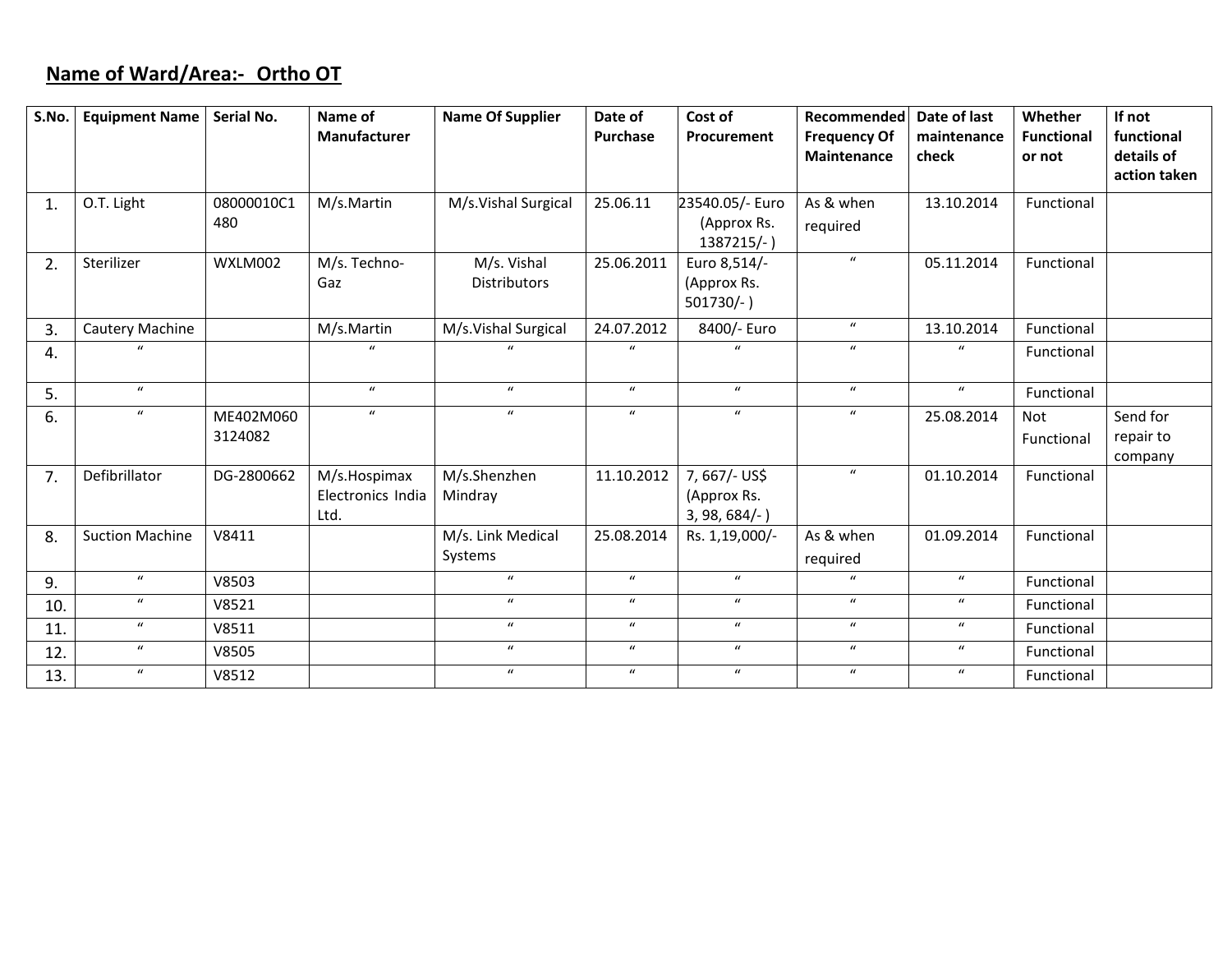# **Name of Ward/Area:‐ CSSD**

| S.No. | <b>Equipment Name</b> | Serial No.        | Name of             | <b>Name Of Supplier</b> | Date of    | Cost of       | <b>Recommended Date of last</b> |             | <b>Whether</b>    | If not            |
|-------|-----------------------|-------------------|---------------------|-------------------------|------------|---------------|---------------------------------|-------------|-------------------|-------------------|
|       |                       |                   | <b>Manufacturer</b> |                         | Purchase   | Procurement   | <b>Frequency Of</b>             | maintenance | <b>Functional</b> | <b>functional</b> |
|       |                       |                   |                     |                         |            |               | Maintenance                     | check       | or not            | details of        |
|       |                       |                   |                     |                         |            |               |                                 |             |                   | action taken      |
|       | Sterilizer with       | 032460808 EB-3179 | M/s. Steris         | M/s. Steris India       | 01.12.2008 | US\$ 85139/-  | As & when                       | 22.12.2014  | Functional        |                   |
|       | boiler (CSSD)         |                   | Corporation         |                         |            | (Approx Rs.   | required                        |             |                   |                   |
|       |                       |                   |                     |                         |            | $4086672/-$ ) |                                 |             |                   |                   |
|       | Steam Sterilizer      | 1303SI            | M/s. MMM            | M/s. CL Micromed        | 30.08.2013 | Euro 88,500/- | As & when                       | 30.12.2014  | Not               | Informed to       |
|       |                       |                   | Munchener           |                         |            |               | required                        |             | Functional        | the firm          |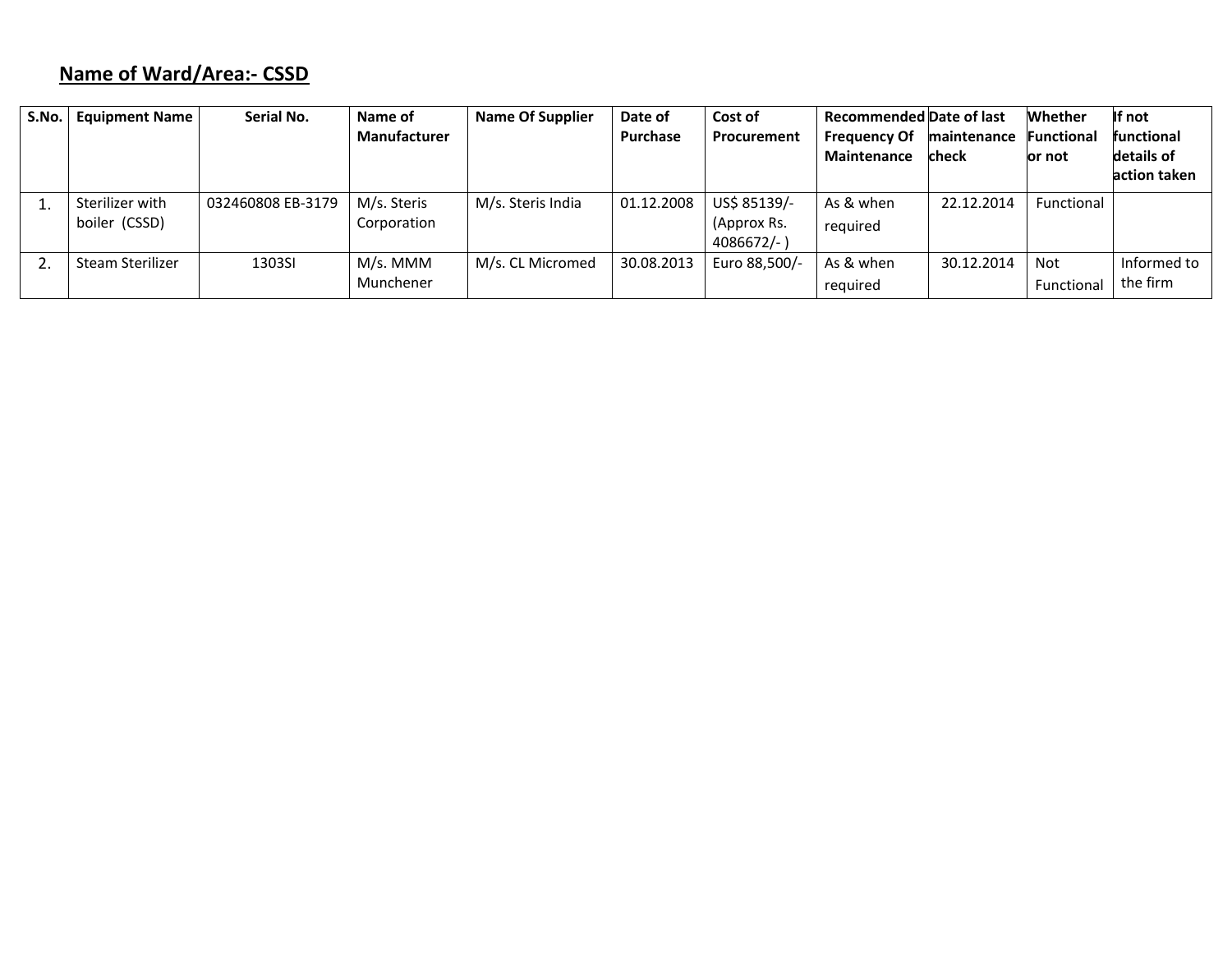#### **Name of Ward/Area: ‐ Pulmonary Medicine Ward**

| S.No. | <b>Equipment Name</b>           | Serial No. | Name<br>Manufacturer        | of Name Of Supplier                     | Date of<br>Purchase         | Cost of<br>Procurement     | Recommended<br><b>Frequency Of</b><br>Maintenance | Date of last<br>maintenance<br>check | Whether<br><b>Functional or</b><br>not | If not<br>functional<br>details of<br>action taken |
|-------|---------------------------------|------------|-----------------------------|-----------------------------------------|-----------------------------|----------------------------|---------------------------------------------------|--------------------------------------|----------------------------------------|----------------------------------------------------|
| 1.    | Cardiac Monitor<br>with Printer | 212060261  | M/s Mediaid                 | M/s Advanced Micronic<br><b>Devices</b> | 26.12.2012,<br>10.01.2013   | Rs. 1, 25, 000/-           | As & when<br>required                             | 25.03.2014                           | Functional                             |                                                    |
| 2.    |                                 | 212060282  | $\boldsymbol{u}$            | $\overline{u}$                          | $\mathbf{u}$                | $\boldsymbol{u}$           | $\mathbf{u}$                                      | $\boldsymbol{u}$                     | Functional                             |                                                    |
| 3.    |                                 | 212060331  | $\overline{u}$              | $\overline{u}$                          | $\mathbf{u}$                | $\overline{u}$             | $\overline{u}$                                    | $\boldsymbol{\mathcal{U}}$           | Functional                             |                                                    |
| 4.    |                                 | 212060257  | $\boldsymbol{u}$            | $\overline{u}$                          | $\mathbf{u}$                | $\overline{u}$             | $\overline{u}$                                    | $\boldsymbol{u}$                     | Functional                             |                                                    |
| 5.    |                                 | 212060324  | $\overline{u}$              | $\overline{u}$                          | $\overline{u}$              | $\overline{u}$             | $\overline{u}$                                    | $\overline{u}$                       | Functional                             |                                                    |
| 6.    |                                 | 212060326  | $\overline{u}$              | $\overline{u}$                          | $\overline{u}$              | $\boldsymbol{u}$           | $\overline{u}$                                    | $\boldsymbol{\mathcal{U}}$           | Functional                             |                                                    |
| 7.    |                                 | 212060296  | $\boldsymbol{\mathcal{U}}$  | $\overline{u}$                          | $\overline{\boldsymbol{u}}$ | $\overline{u}$             | $\overline{u}$                                    | $\boldsymbol{u}$                     | Functional                             |                                                    |
| 8.    |                                 | 212060269  | $\overline{u}$              | $\overline{u}$                          | $\overline{u}$              | $\overline{u}$             | $\overline{u}$                                    | $\boldsymbol{u}$                     | Functional                             |                                                    |
| 9.    |                                 | 212060309  | $\boldsymbol{u}$            | $\boldsymbol{u}$                        | $\overline{u}$              | $\boldsymbol{u}$           | $\overline{u}$                                    | $\boldsymbol{\mathcal{U}}$           | Functional                             |                                                    |
| 10.   |                                 | 212060321  | $\overline{u}$              | $\overline{u}$                          | $\overline{u}$              | $\overline{u}$             | $\overline{u}$                                    | $\boldsymbol{u}$                     | Functional                             |                                                    |
| 11.   |                                 | 212060265  | $\boldsymbol{u}$            | $\boldsymbol{u}$                        | $\overline{u}$              | $\overline{u}$             | $\overline{u}$                                    | $\boldsymbol{u}$                     | Functional                             |                                                    |
| 12.   |                                 | 212060312  | $\boldsymbol{u}$            | $\overline{u}$                          | $\overline{u}$              | $\overline{u}$             | $\overline{u}$                                    | $\boldsymbol{u}$                     | Functional                             |                                                    |
| 13.   |                                 | 212060289  | $\overline{u}$              | $\overline{u}$                          | $\mathbf{u}$                | $\overline{u}$             | $\overline{u}$                                    | $\boldsymbol{u}$                     | Functional                             |                                                    |
| 14.   |                                 | 212060262  | $\boldsymbol{\mathcal{U}}$  | $\boldsymbol{u}$                        | $\overline{u}$              | $\boldsymbol{u}$           | $\overline{u}$                                    | $\boldsymbol{u}$                     | Functional                             |                                                    |
| 15.   |                                 | 212060253  | $\overline{u}$              | $\overline{u}$                          | $\overline{u}$              | $\mathbf{u}$               | $\overline{u}$                                    | $\boldsymbol{u}$                     | Functional                             |                                                    |
| 16.   | <b>Patient Trolley</b>          |            | M/s.Grome<br>Agility        | M/s. Shalyaa<br>International.          | 10.12.2012                  | Rs. 1, 95, 250/-           | $\boldsymbol{u}$                                  | 27.12.2013                           | Functional                             |                                                    |
| 17.   | $\mathbf{u}$                    |            | $\mathbf{u}$                | $\overline{u}$                          | $\boldsymbol{u}$            | $\mathbf{u}$               | $\overline{u}$                                    | $\boldsymbol{u}$                     | Functional                             |                                                    |
| 18.   | $\mathbf{u}$                    |            | $\overline{u}$              | $\overline{u}$                          | $\overline{u}$              | $\boldsymbol{u}$           | $\boldsymbol{u}$                                  | $\boldsymbol{u}$                     | Functional                             |                                                    |
| 19.   | <b>ICU Ventilator</b>           | MT75-02252 | M/s. Air Liquide<br>Medical | M/s. Air Liquide Medical<br>Systems     | 14.01.2013                  | 9, 181/- Euro              | $\boldsymbol{\mathcal{U}}$                        | 06.09.2014                           | Functional                             |                                                    |
| 20.   | $\boldsymbol{u}$                | MT75-02263 | $\boldsymbol{u}$            | $\boldsymbol{u}$                        | $\boldsymbol{u}$            | $\boldsymbol{u}$           | $\boldsymbol{u}$                                  | $\boldsymbol{u}$                     | Functional                             |                                                    |
| 21.   | $\boldsymbol{u}$                | MT75-02264 | $\boldsymbol{u}$            | $\boldsymbol{u}$                        | $\boldsymbol{u}$            | $\boldsymbol{u}$           | $\boldsymbol{u}$                                  | $\boldsymbol{\mathcal{U}}$           | Functional                             |                                                    |
| 22.   | $\boldsymbol{u}$                | MT75-02273 | $\boldsymbol{u}$            | $\boldsymbol{u}$                        | $\boldsymbol{u}$            | $\boldsymbol{u}$           | $\boldsymbol{u}$                                  | $\boldsymbol{u}$                     | Functional                             |                                                    |
| 23.   | $\boldsymbol{u}$                | MT75-02277 | $\boldsymbol{u}$            | $\boldsymbol{u}$                        | $\boldsymbol{u}$            | $\boldsymbol{u}$           | $\boldsymbol{u}$                                  | $\boldsymbol{u}$                     | Functional                             |                                                    |
| 24.   | $\boldsymbol{\mathcal{U}}$      | MT75-02266 | $\boldsymbol{\mathcal{U}}$  | $\boldsymbol{u}$                        | $\boldsymbol{u}$            | $\boldsymbol{u}$           | $\boldsymbol{u}$                                  | $\boldsymbol{u}$                     | Functional                             |                                                    |
| 25.   | $\boldsymbol{u}$                | MT75-02265 | $\boldsymbol{u}$            | $\boldsymbol{u}$                        | $\overline{u}$              | $\boldsymbol{u}$           | $\boldsymbol{\mathcal{U}}$                        | $\boldsymbol{u}$                     | Functional                             |                                                    |
| 26.   | $\boldsymbol{u}$                | MT75-02276 | $\boldsymbol{u}$            | $\boldsymbol{\mathcal{U}}$              | $\boldsymbol{u}$            | $\boldsymbol{\mathcal{U}}$ | $\boldsymbol{u}$                                  | $\boldsymbol{u}$                     | Functional                             |                                                    |
| 27.   | $\boldsymbol{u}$                | MT75-02270 | $\boldsymbol{u}$            | $\boldsymbol{u}$                        | $\boldsymbol{u}$            | $\boldsymbol{\mathcal{U}}$ | $\boldsymbol{u}$                                  | $\boldsymbol{u}$                     | Functional                             |                                                    |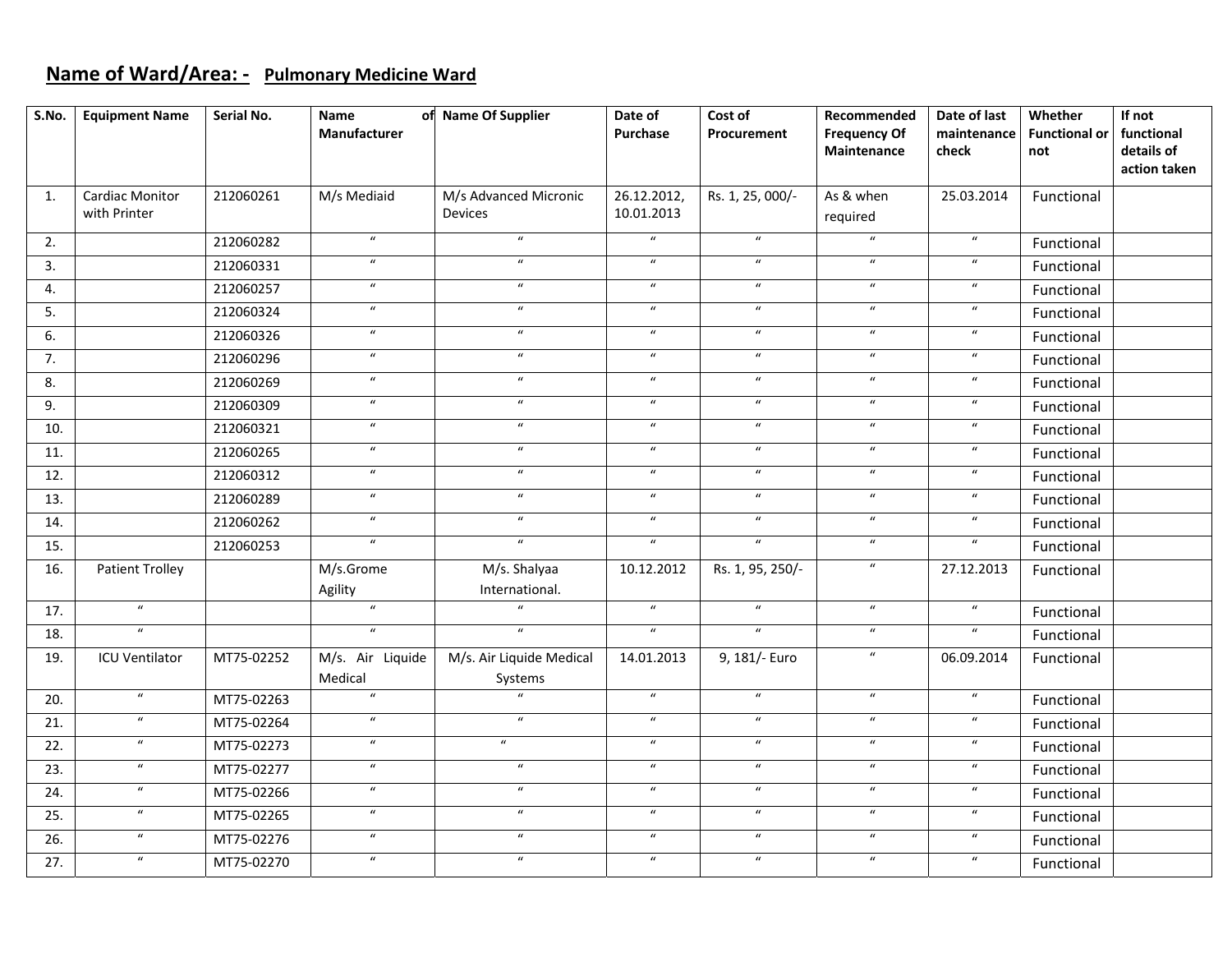| 28. | $\boldsymbol{\mathcal{U}}$ | MT75-02269 | $\boldsymbol{u}$  | $\mathbf{u}$                           | $\boldsymbol{u}$ | $\boldsymbol{u}$           | $\boldsymbol{u}$      | $\boldsymbol{\mathcal{U}}$  | Functional |
|-----|----------------------------|------------|-------------------|----------------------------------------|------------------|----------------------------|-----------------------|-----------------------------|------------|
| 29. | $\overline{u}$             | MT75-02267 | $\boldsymbol{u}$  | $\overline{u}$                         | $\overline{u}$   | $\overline{u}$             | $\overline{u}$        | $\overline{\boldsymbol{u}}$ | Functional |
| 30. | $\boldsymbol{u}$           | MT75-02268 | $\boldsymbol{u}$  | $\boldsymbol{u}$                       | $\boldsymbol{u}$ | $\boldsymbol{u}$           | $\boldsymbol{u}$      | $\boldsymbol{u}$            | Functional |
| 31. | <b>ICU Beds</b>            | 0201HE3104 | M/s.<br>Hill-Room | M/s. Rohanika Electronics              |                  | Rs. 1, 34, 758/-           | As & when             | 09.12.2013                  | Functional |
|     |                            |            | Company           |                                        |                  |                            | required              |                             |            |
| 32. | $\boldsymbol{u}$           | 0201HE3105 | $\boldsymbol{u}$  | $\overline{u}$                         |                  | $\boldsymbol{u}$           | $\boldsymbol{u}$      | $\boldsymbol{u}$            | Functional |
| 33. | $\boldsymbol{u}$           | 0201HE3106 | $\boldsymbol{u}$  | $\boldsymbol{u}$                       |                  | $\boldsymbol{u}$           | $\boldsymbol{u}$      | $\boldsymbol{\mathcal{U}}$  | Functional |
| 34. | $\boldsymbol{u}$           | 0201HE3107 | $\boldsymbol{u}$  | $\boldsymbol{u}$                       |                  | $\boldsymbol{\mathcal{U}}$ | $\boldsymbol{u}$      | $\boldsymbol{\mathcal{U}}$  | Functional |
| 35. | $\boldsymbol{u}$           | 0201HE3108 | $\boldsymbol{u}$  | $\boldsymbol{u}$                       |                  | $\boldsymbol{\mathcal{U}}$ | $\boldsymbol{u}$      | $\boldsymbol{u}$            | Functional |
| 36. | $\boldsymbol{u}$           | 0201HE3109 | $\boldsymbol{u}$  | $\boldsymbol{u}$                       |                  | $\boldsymbol{u}$           | $\boldsymbol{u}$      | $\boldsymbol{u}$            | Functional |
| 37. | $\boldsymbol{u}$           | 0201HE3110 | $\boldsymbol{u}$  | $\boldsymbol{u}$                       |                  | $\boldsymbol{u}$           | $\boldsymbol{u}$      | $\boldsymbol{\mathcal{U}}$  | Functional |
| 38. | $\boldsymbol{u}$           | 0201HE3111 | $\boldsymbol{u}$  | $\boldsymbol{u}$                       |                  | $\boldsymbol{u}$           | $\boldsymbol{u}$      | $\boldsymbol{u}$            | Functional |
| 39. | $\boldsymbol{u}$           | 0201HE3112 | $\boldsymbol{u}$  | $\boldsymbol{u}$                       |                  | $\boldsymbol{u}$           | $\boldsymbol{u}$      | $\boldsymbol{u}$            | Functional |
| 40. | $\boldsymbol{u}$           | 0201HE3113 | $\boldsymbol{u}$  | $\boldsymbol{\mathcal{U}}$             |                  | $\boldsymbol{u}$           | $\boldsymbol{u}$      | $\boldsymbol{\mathcal{U}}$  | Functional |
| 41. | $\boldsymbol{u}$           | 0201HE3114 | $\boldsymbol{u}$  | $\boldsymbol{u}$                       |                  | $\boldsymbol{\mathcal{U}}$ | $\boldsymbol{u}$      | $\boldsymbol{u}$            | Functional |
| 42. | $\boldsymbol{u}$           | 0201HE3115 | $\boldsymbol{u}$  | $\boldsymbol{u}$                       |                  | $\boldsymbol{u}$           | $\boldsymbol{u}$      | $\boldsymbol{u}$            | Functional |
| 43. | $\boldsymbol{u}$           | 0201HE3116 | $\boldsymbol{u}$  | $\boldsymbol{u}$                       |                  | $\boldsymbol{u}$           | $\boldsymbol{u}$      | $\boldsymbol{\mathcal{U}}$  | Functional |
| 44. | $\boldsymbol{u}$           | 0201HE3117 | $\boldsymbol{u}$  | $\boldsymbol{u}$                       |                  | $\boldsymbol{u}$           | $\boldsymbol{u}$      | $\boldsymbol{\mathcal{U}}$  | Functional |
| 45. | $\boldsymbol{u}$           | 0201HE3118 | $\boldsymbol{u}$  | $\boldsymbol{u}$                       |                  | $\boldsymbol{u}$           | $\boldsymbol{u}$      | $\boldsymbol{u}$            | Functional |
| 46. | $\boldsymbol{u}$           | 0201HE3119 | $\boldsymbol{u}$  | $\boldsymbol{u}$                       |                  | $\boldsymbol{u}$           | $\boldsymbol{u}$      | $\boldsymbol{\mathcal{U}}$  | Functional |
| 47. | $\boldsymbol{u}$           | 0201HE3120 | $\boldsymbol{u}$  | $\boldsymbol{u}$                       |                  | $\boldsymbol{\mathcal{U}}$ | $\boldsymbol{u}$      | $\boldsymbol{u}$            | Functional |
| 48. | $\boldsymbol{u}$           | 0201HE3121 | $\boldsymbol{u}$  | $\boldsymbol{u}$                       |                  | $\boldsymbol{u}$           | $\boldsymbol{u}$      | $\boldsymbol{u}$            | Functional |
| 49. | $\boldsymbol{u}$           | 0201HE3122 | $\boldsymbol{u}$  | $\boldsymbol{\mathcal{U}}$             |                  | $\boldsymbol{u}$           | $\boldsymbol{u}$      | $\boldsymbol{\mathcal{U}}$  | Functional |
| 50. | $\boldsymbol{u}$           | 0201HE3123 | $\boldsymbol{u}$  | $\overline{u}$                         |                  | $\boldsymbol{u}$           | $\boldsymbol{u}$      | $\boldsymbol{\mathcal{U}}$  | Functional |
| 51. | <b>Suction Machine</b>     | V07122823  | Victoria          | M/s. Link Medical                      | 20.02.2008       | Rs.10,2000/-               | As & when<br>required |                             | Functional |
| 52. | Defibrillator              | US00568180 | M/s PHILIPS       | M/s. PHILIPS Electronics<br>India Ltd. | 27.09.2013       | 9,600/- US\$               | $\overline{u}$        | 21.07.2014                  | Functional |
| 53. | $\boldsymbol{u}$           | US00568181 | $\boldsymbol{u}$  | $\boldsymbol{u}$                       | $\boldsymbol{u}$ | $\boldsymbol{u}$           | $\boldsymbol{u}$      | $\boldsymbol{\mathcal{U}}$  | Functional |
| 54. | $\boldsymbol{u}$           | US00568182 | $\boldsymbol{u}$  | $\boldsymbol{u}$                       | $\boldsymbol{u}$ | $\boldsymbol{u}$           | $\boldsymbol{u}$      | $\boldsymbol{u}$            | Functional |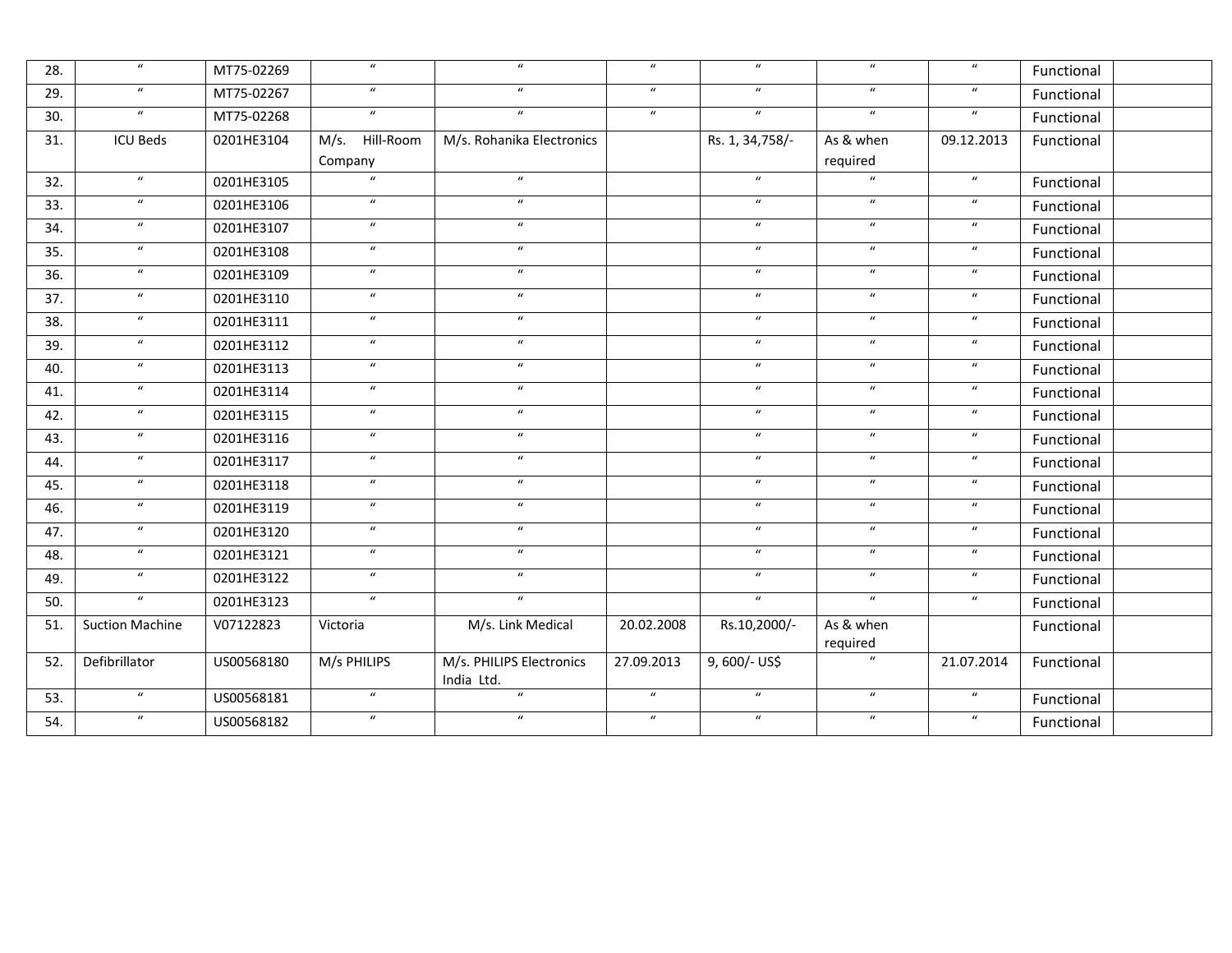#### **Name of Ward/Area: ‐ Pulmonary Medicine OPD**

| S.No. | <b>Equipment Name</b>  | Serial No. | <b>Name</b><br>оfі  | <b>Name Of Supplier</b> | Date of         | Cost of          | Recommended         | Date of last | Whether                      | If not       |
|-------|------------------------|------------|---------------------|-------------------------|-----------------|------------------|---------------------|--------------|------------------------------|--------------|
|       |                        |            | <b>Manufacturer</b> |                         | <b>Purchase</b> | Procurement      | <b>Frequency Of</b> | maintenance  | <b>Functional functional</b> |              |
|       |                        |            |                     |                         |                 |                  | <b>Maintenance</b>  | check        | or not                       | details of   |
|       |                        |            |                     |                         |                 |                  |                     |              |                              | action taken |
| 1.    | <b>Defibrillator</b>   | US00568194 | M/s PHILIPS         | M/s. PHILIPS            | 27.09.2013      | $9,600/-$ US\$   | As & when           | 03.11.2014   | Functional                   |              |
|       |                        |            |                     | Electronics India Ltd.  |                 |                  | required            |              |                              |              |
| 2.    | Patient Trolley        |            | M/s.Grome           | M/s. Shalyaa            | 10.12.2012      | Rs. 1, 95, 250/- | $\mathbf{u}$        |              | Functional                   |              |
|       |                        |            | Agility             | International.          |                 |                  |                     |              |                              |              |
| 3.    | $\mathbf{u}$           |            | $\mathbf{u}$        | $\mathbf{u}$            | $\mathbf{u}$    | $\mathbf{u}$     | $\mathbf{u}$        |              | Functional                   |              |
| 4.    | <b>Cardiac Monitor</b> | 212060301  | M/s Mediaid         | M/s Advanced Micronic   | 26.12.2012,     | Rs. 1, 25, 000/- | As & when           | 30.01.2014   | Functional                   |              |
|       | with Printer           |            |                     | <b>Devices</b>          | 10.01.2013      |                  | required            |              |                              |              |
| 5.    | $\mathbf{u}$           | 212060259  | $\mathbf{u}$        | $\mathbf{u}$            | $\mathbf{u}$    | $\mathbf{u}$     | $\mathbf{u}$        | $\mathbf{u}$ | Functional                   |              |
| 6.    | $\mathbf{u}$           | 212060268  | $\mathbf{u}$        | $\mathbf{u}$            | $\bf{u}$        | $\mathbf{u}$     | $\boldsymbol{u}$    | $\bf{u}$     | Functional                   |              |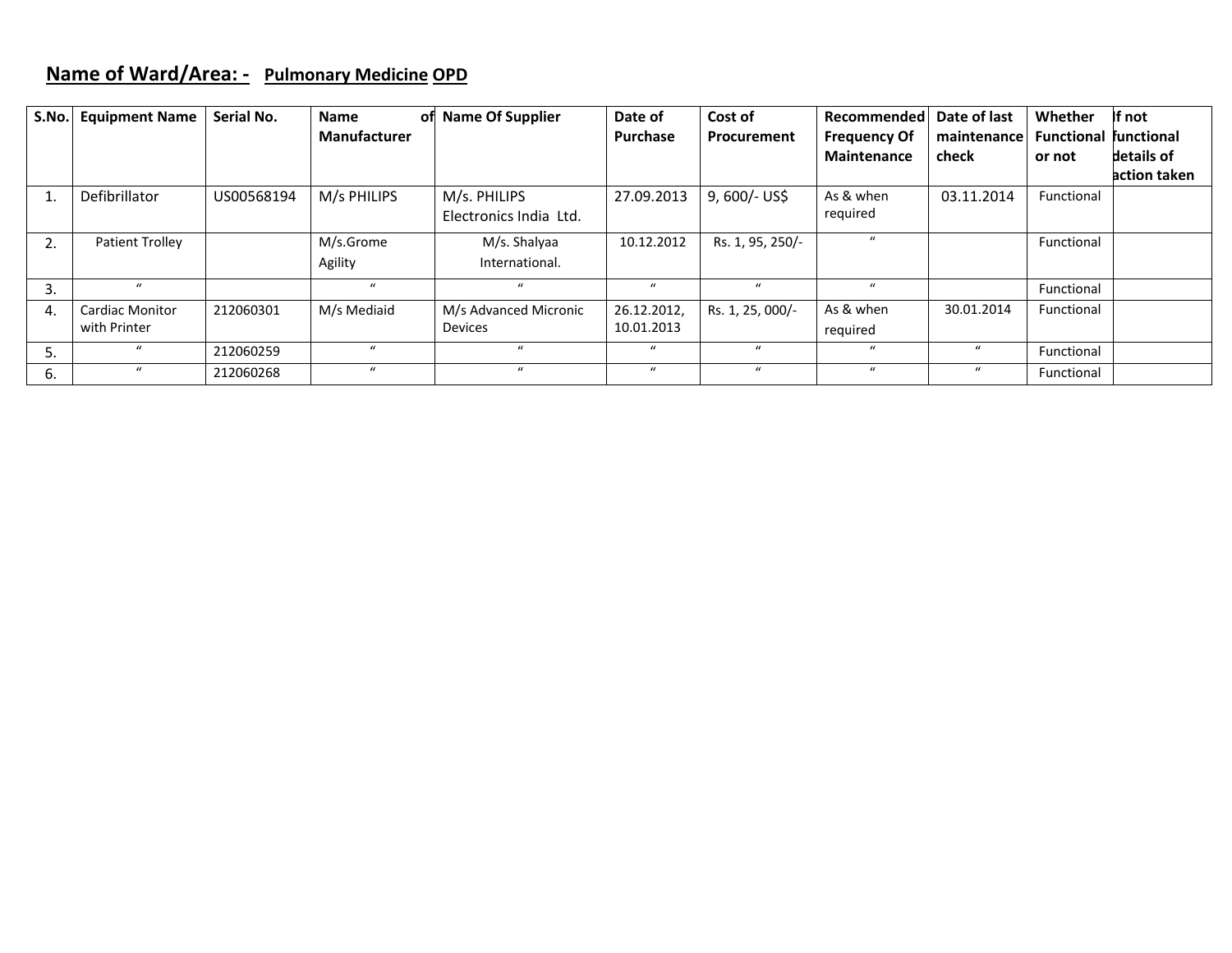#### **Name of Ward/Area: ‐ Geriatric Medicine**

| S.No. | <b>Equipment Name</b>  | Serial No.    | Name of             | <b>Name Of Supplier</b> | Date of          | Cost of          | <b>Recommended Date of last</b> |                  | <b>Whether</b>                  | If not       |
|-------|------------------------|---------------|---------------------|-------------------------|------------------|------------------|---------------------------------|------------------|---------------------------------|--------------|
|       |                        |               | <b>Manufacturer</b> |                         | <b>Purchase</b>  | Procurement      | <b>Frequency Of</b>             | maintenance      | <b>Functional or functional</b> |              |
|       |                        |               |                     |                         |                  |                  | <b>Maintenance</b>              | check            | hot                             | details of   |
|       |                        |               |                     |                         |                  |                  |                                 |                  |                                 | action taken |
| 1.    | <b>Cardiac Monitor</b> | 7826800B00436 |                     | M/s. D.V. Enterprises   | 07.08.2013       | Rs. 1, 54, 000/- | As & when                       | 29.11.2013       | Functional                      |              |
|       |                        |               |                     |                         |                  |                  | required                        |                  |                                 |              |
| 2.    | $\boldsymbol{u}$       | 7826800B00440 |                     | $\mathbf{u}$            | $\boldsymbol{u}$ | $\mathbf{u}$     | $\boldsymbol{u}$                | $\boldsymbol{u}$ | Functional                      |              |
| 3.    | $\boldsymbol{u}$       | 7826800B00454 |                     | $\mathbf{u}$            | $\mathbf{u}$     | $\mathbf{u}$     | $\bf{u}$                        | 11.03.2014       | Functional                      |              |
| 4.    | $\bf{u}$               | 7826800B00456 |                     | $\boldsymbol{u}$        | $\boldsymbol{u}$ | $\boldsymbol{u}$ | $\boldsymbol{u}$                | $\boldsymbol{u}$ | Functional                      |              |
| 5.    | Defibrillator          | US00568179    | M/s PHILIPS         | M/s. PHILIPS            | 27.09.2013       | 9,600/- US\$     | $\bf{u}$                        | 14.10.2014       | Functional                      |              |
|       |                        |               |                     | Electronics India Ltd.  |                  |                  |                                 |                  |                                 |              |
| 6.    | <b>Suction Machine</b> | V8526         |                     | M/s. Link Medical       | 25.08.2014       | Rs.1,19,000/-    | $\mathcal{U}$                   | 03.09.2014       | Functional                      |              |
|       |                        |               |                     | Systems                 |                  |                  |                                 |                  |                                 |              |
| 7.    | $\boldsymbol{u}$       | V8506         |                     | $\mathbf{u}$            | $\mathcal{U}$    | $\mathbf{u}$     | $\mathbf{u}$                    | $\boldsymbol{u}$ | Functional                      |              |